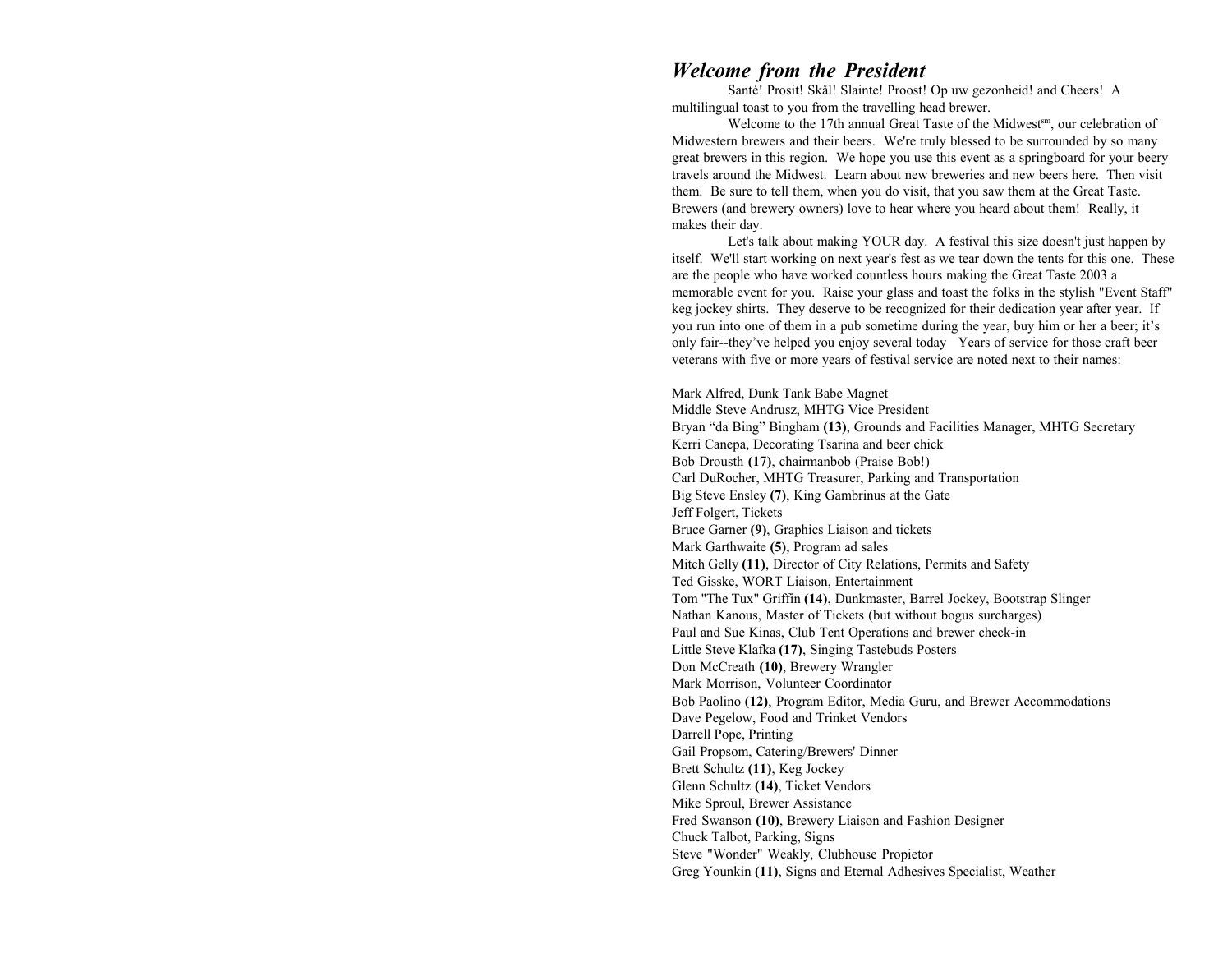these people who put our plan into action. Cheers! Canada; Milwaukee's *Cream City Suds* and its offspring serving Chicagoland and the

stout to porter to alt. Sing along now: In heaven, there is no beer ... that's why we drink it *about Beer* magazine; and perhaps others. Check the publications booths in the vendor here. (Or, Im Himmel gibt's kein Bier, Drum trinken wir es hier.) tent to see what's there. Please support them with a subscription order so you can

consolidation. Tune them in. You'll be glad you did. Slainte! potential customers is good business for your brewery!

Finally, remember that this is a NON-DRIVING EVENT. We like having you around and want to see you again next year. There are free shuttles running to brewpubs, Thanks to the Bicycle Federation of Wisconsin and the Dane County Bicycle breweries, and beerpubs downtown and to the east and west sides of town. Use them. Transportation Alliance for providing attended bicycle valet parking. This service has Have a nice dinner when you get there. Cabs are available for \$1 to take you to any home been a huge and popular success for those who have planned ahead for car-free you home safely!) Use and thank your designated driver. Think before, while, and after on time and reclaim your bike as soon as possible, and definitely before 7pm. If you feel your 2004 Great Taste of the Midwest tickets next May 1st. Skål! taking advantage of Madison Metro's "Bikes on Buses" or allowing a discounted taxi to

Thanks for coming!

Bill Rogers, President

"Somewhere in a parallel universe near you people read books, scientists are treated like rock stars, and beer is not sold in 30 can value packs." Thanks to our artists, Sandi Wakeman, who designed not only the festival logo you see

# *From the Editor: MORE THANKS*

Ticket vendors: Star Liquor, Steve's Liquor, Wine & Hop Shop, Wonder's Pub, Cork & Bottle, Capital, and J.T. Whitney's were outlets for local ticket sales as a favour to us and a convenience to their customers.

Thanks also to the advertisers, whose support offsets part of the cost of providing this book for you. Please support the advertisers who helped us to bring you today's festival.

The printing for this program book looks so good because of the work by Jim Mayhew at Quick Silver Press. Brewers: Buy Jim a beer if you see him; better still, make his (and Bob's) life a little less stressful next year by sending your information on time, eh? "Sorry this is so late" and "I know this is late and understand if we can't get in" were common phone messages and E-mail or fax subject lines (We love y'all anyway!) Don't ask how many last minute additions I made on Sunday night; I always say, "just don't make me do it next year" and I always end up having to do it anyway :-) Try harder next year anyway; both the printer and I will REALLY thank you!

Look for them in their tan keg jockey shirts and give them a rousing cheer when Thanks to the local and regional beer publications who are involved with the festival and you see them. Zicke zacke, zicke zacke, heu heu heu!!! provide free samples for your reading and fermented enlightenment. For your enjoyment The Madison Homebrewers and Tasters Guild also thanks the hundreds of and beer education, you'll be able to choose from a selection of *Brewing News* volunteers who help make this a smooth running event. We can plan all we want, but it's publications covering most of the United States and the three most populous provinces of Thanks, too, to the wonderful musicians who entertain us as we wander from Twin Cities and lots of other places; *Michigan Beer Guide*; *Celebrator Beer News*; *All* Of course, as regular attendees know by now, this festival is a fund raiser for<br>WORT 89.9 FM, Madison's listener-sponsored community radio station. They offer a behalf of the craft beer industry by advertising as a way of behalf of the craft beer industry by advertising as a way of keeping that news coming (not "clear choice" in radio listening during these days of megaconglomerate media to mention making readers aware of your products and events). Educating customers and

address or hotel in the county from the festival. (Remember to tip the driver who brought transportation. The sponsors of the service ask that you please let the volunteers go home you drink. Sample responsibly and don't drive. You'll be thankful you did when you buy uncertain about your ability to make the whole trip home after the festival, please consider take you and your bicycle home.

Thanks to Bucky's Rentals, suppliers of our tents and port-a-sans, for their great service.

Madison Homebrewers and Tasters Guild **And thanks to Chris, Katie, and Lynn for helping me make sure that brewers had a place** to stay this weekend.

> on this program cover, glassware, and t-shirts, but also designed both of the 2003 "Art of Beer" shirts.

Thanks to the City of Madison (especially Elinor Riley) for the annual use of this beautiful park and making sure that all the necessary paperwork was done just right. Thanks to our new Mayor Dave Cieslewicz, whose campaign included an explicit desire to encourage more live music and artists in Madison; we're sure he'd include the art of craft beer that so often accompanies live music in this city. Perhaps one day under his leadership and advocacy for livable cities, you'll be able to take a fast and efficient rail transit system to and from the Great Taste. Thanks also to the Madison Police officers for their services tothe event . . . and to the well-behaved crowds every year that make their (and our) jobs that much easier.

Thanks to Belgian Wannabe President Bill and chairmanbob for their leadership and cool heads to keep the rest of us in check in our intense philosophical discussions of beer festival management.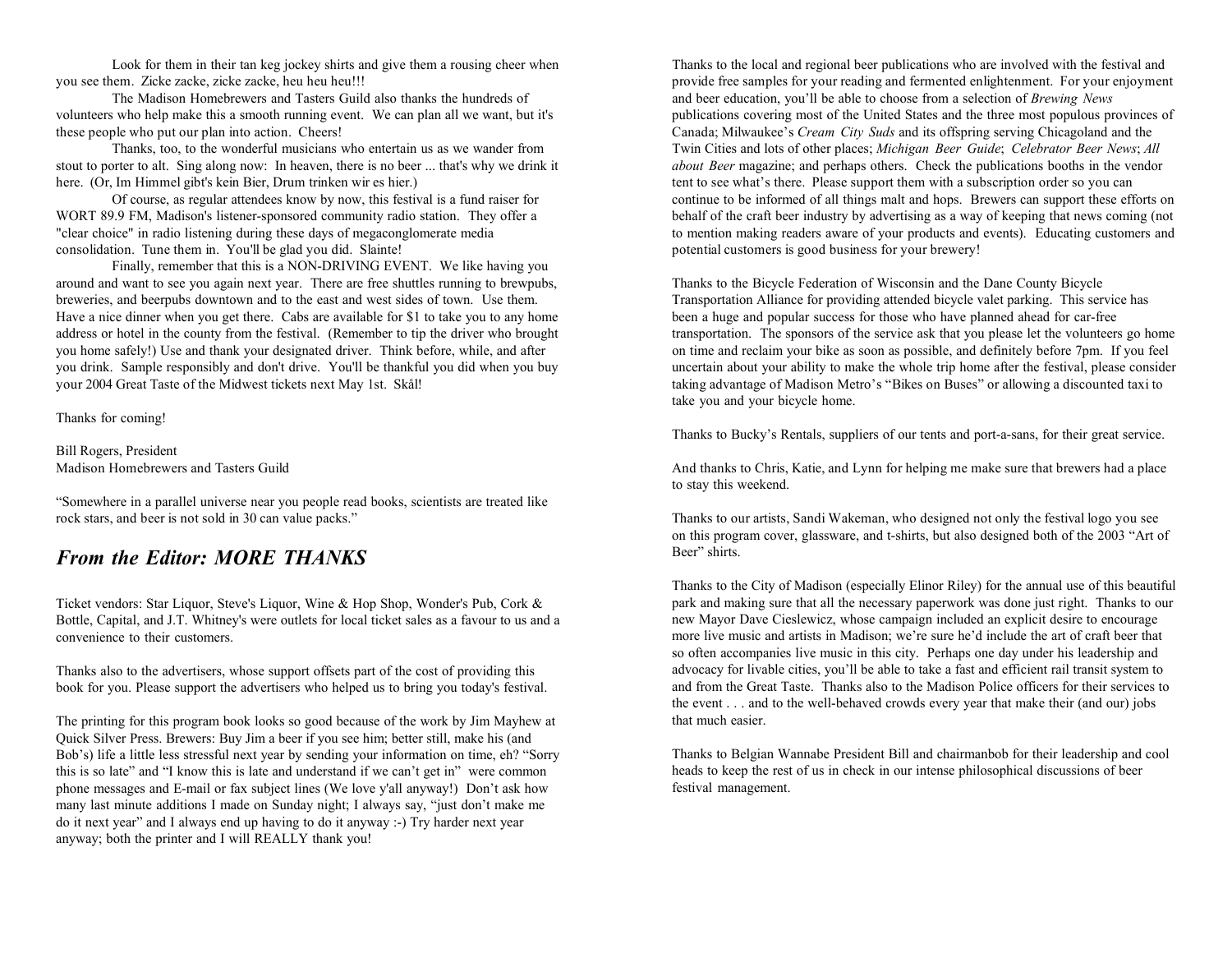# *SPECIAL EXHIBITS AND VENDOR TENT*

Don't miss our vendor tent, with historical and brewing-related exhibits, good reading, and opportunities to freshen up your beer wardrobe:

*Ale Street News*, *All about Beer*, *American Brewer*, *Brewing News* (Great Lakes, Yankee, MidAtlantic, Southwest, Rocky Mountain, Northwest, and coming soon--Mississippi Valley), Briess Industries, *Celebrator*, *Cream City Suds* (WI, IL, MI, OH, MN, IN, IA, KY), Frugal Homebrewer, Hop Union, *Michigan Beer Guide*, Mid America Brewing, Museum of Beer and Brewing, Potosi Brewing Museum, University of Wisconsin Press, Wine and Hop Shop, and the illustrious Booth 105. Sioux She!

# *MHTG TENT*

The Madison Homebrewers and Tasters Guild tent is "festival headquarters" for many purposes. Brewers who need staff or volunteer assistance should visit the tent or speak with the staff members on duty (look for the special shirts and name badges). Festival patrons can purchase this year's stylish commemorative T-shirt, "Art of Beer" t-shirts past and present, and other items; check the list of door prize winners; or get information MHTG began a partnership in 2001 with the commercial art program at Madison Area on membership. If you need to summon aid in an emergency situation, contact one of the Technical College (MATC) by opening the glass design selection process to students in Madison police officers on duty or go to the tent

# *DUNK TANK*

"Dunk a Brewer" has been a popular feature of the festival since being added in 1997, and has been a way for MHTG to raise money for a local charitable cause. The first year we raised the money for the family of a nine-year-old girl who had an especially aggressive form of leukemia. In 1998 the Wheelchair Recycling Project received a lightly used electric chair and the funds to rebuild it. In 1999 we helped grant a very sick child's special wish through our donation to Thursday's Child. Since 2000, MHTG has designated Computers to Help People, Inc. (CHPI) as the recipient of the dunk tank proceeds.

**CHPI.** CHPI is a small Madison-based nonprofit that has three functions. CHPI provides assistive technology assessments and consulting for people who are blind or have low vision, or who have dexterity impairments that prevent them from productively operating a standard computer mouse and/or keyboard. CHPI also provides a print-to-Braille service when copies of printed materials are required in Braille. Finally, CHPI recycles surplus donated computers through its Retro-Tech Program. Retro-Tech is the "St. Vincent's" of used computers.

It is primarily because of Retro-Tech that CHPI is so pleased to have been selected to benefit from the Great Taste. The recycling is space and labor intensive and doesn't generate revenue. Recycling saves usable legacy systems from the landfill stream while providing technology to individuals who otherwise could not afford it. The majority of recycled Retro-Tech systems are individually placed locally and configured for the next user by volunteers. But by partnering with groups and individuals with far flung activities, some Retro-Tech computers have also gone to economically depressed East

Timor, Nigeria, Guatemala and the Pine Ridge Indian Reservation in South Dakota. For information about CHPI or to make a donation, please call Carl at 257-5917.

\*\*\*

 giving your own time and other resources to a deserving cause in your community that The Great Taste has long been a benefit event for Community Radio WORT/89.9FM, with a large portion of the proceeds from ticket sales donated to promote the same kind of diversity over the airwaves as we promote in the beer world. The dunk tank and bootstrap sales allow us to extend our charitable impulses to an additional (and "micro"-sized) nonprofit. But raising money at the festival is only part of our effort. We hope to give added exposure to these causes such that it raises community awareness of what these small organisations do. We hope you will support them not only by tossing a few balls to dunk a brewer or buying a bootstrap to keep your glass safe and hands free, but also by might go mostly ignored by the large institutional funders. Thank you for your support.

# *OUR ARTIST*

one of the courses. We were overwhelmed by the number of designs and the quality of the effort; the program has some talented designers, who will be able to use their work as part of their portfolios for graduation and prospective employers. Sandi Wakeman designed not only the festival logo used on the program cover, glassware, and festival tshirt, but also the two new shirts in our ongoing "Art of Beer" series.

Sandi Wakeman is our artist for not only this year's festival logo used on the program cover, glassware, and festival t-shirt, but also the two new shirts in our ongoing "Art of Beer" series. Sandi lives in Beaver Dam with her daughter Shelby, her significant other Bob, and his son Cassidy. She is a graphic design student at MATC, working on an associate degree since January 2000, and will graduate in December 2003. She has worked with people with disabilities for the past 19 years, and is an occupational therapy assistant (MATC graduating class of 1984) currently working with children who have autism. Sandi said, "Being a therapist has been a very rewarding career and a great life experience, which I believe will help me in my new career as a graphic designer."

The idea for the logo was inspired by Sandi's admiration for all things Frank Lloyd Wright. The font she used was actually designed by Wright. The Matisse and Lichtenstein parody art t-shirts were two ideas that evolved over a period of about 15 minutes. "It was a last minute thing, I found the art I thought would work, sketched them up and handed them in. I think they were both fairly easy to adapt to a beer drinking theme."

Wakeman is also a muralist and decorative artist, painting children's rooms, kitchens, bathrooms, garages, basement walls, and much more for several years. "It has been an amazing experience getting to know so many people and learning the skill of conceptualizing, developing, and finally making an idea come alive," she said.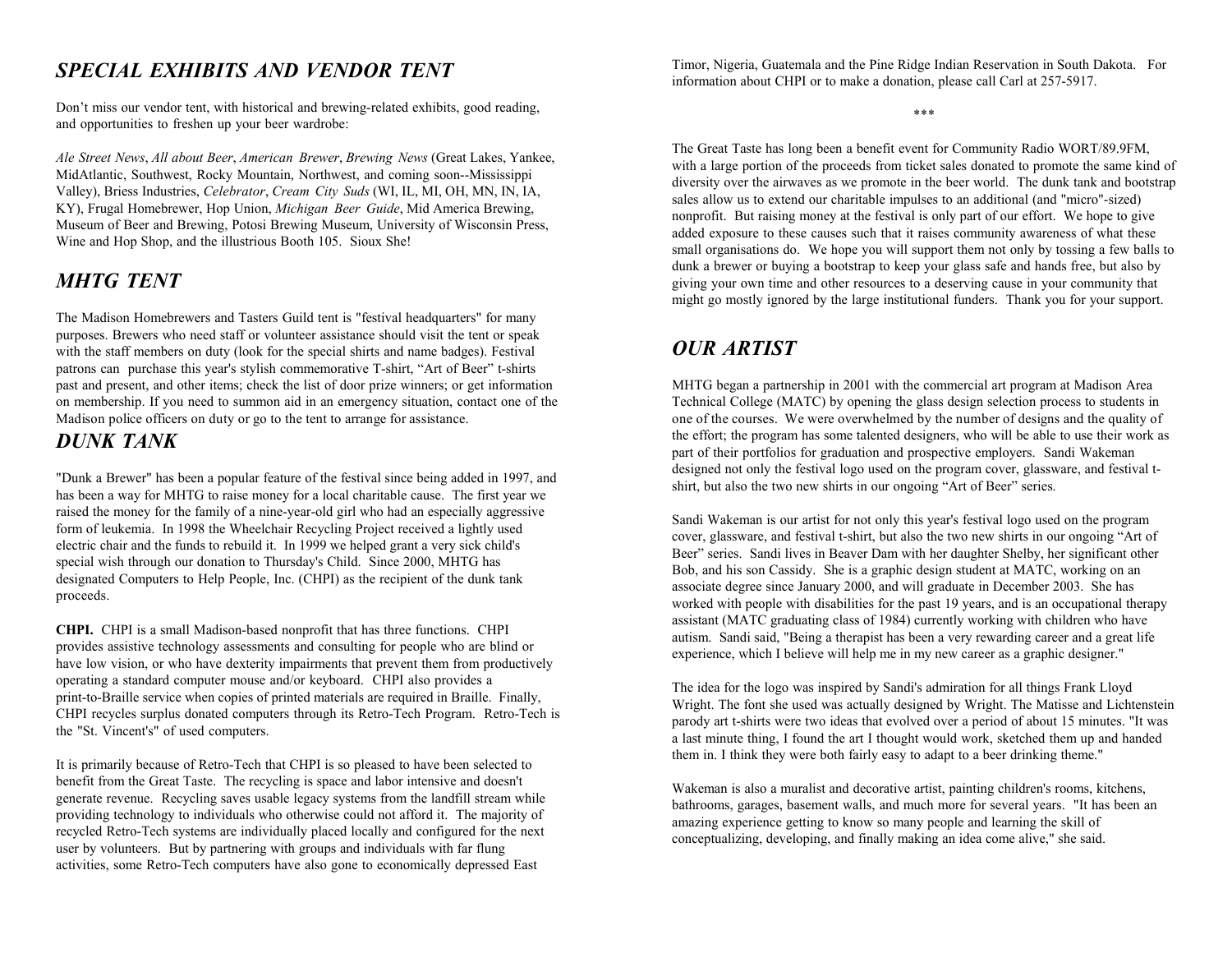daughter and their dog, Max; hiking with the family at various state parks; interior let your sense of adventure take you where it may. To help you coordinate your use of

Thanks go to Wakeman's graphic design instructor, John Ribble, for his insight and direction while she developed her Great Taste logo, and to Bruce Garner, MHTG's Great Take the program home with you and save it as a beer reference and directory for your Taste art coordinator, for direction and assistance in the process of applying the logo. "It own travels and other adventures through the Midwest. When you visit a brewery or experience and to feel the excitement of seeing my designs on T-shirts, glasses, programs, fest, show them the book to rub it in when you tell them all they missed (and that they et cetera."

# *SOME RULES*

**Serving size.** The serving size for samples is two ounces and is as shown on the signs throughout the festival. Brewers are instructed not to provide full pours. Please do not ask them to fill your glass. With so many different choices and so little time (but still a long afternoon) you do not need more than a small taste of any particular beer. If you want a larger taste, make yourself a customer of that brewery after the festival.

**Smoking.** We understand that people differ greatly in their opinions about smoking. But this is a beer festival--not a tobacco festival. Yes, it is an outdoor event, but even baseball stadiums and other sports venues commonly prohibit smoking. It is simply not something you should expect to do within the boundaries of the festival, so please don't. The following policy is designed to protect personal safety and comfort where nearly 6,000 people gather in a relatively small space (no one likes cigarette burns), and also accommodates those guests who wish to smoke. **Fire safety regulations prohibit smoking in the tents;** *violators risk being ejected from the event on the spot.* We accommodate those who want to smoke by providing hand-stamps for reentry at the main gate, and if you choose to smoke, be sure that you fully extinguish and properly dispose your no longer flaming butt in a receptacle outside the fenced festival grounds or carry your own personal butt receptacle with you Picking up hundreds of cigarette butts out of the grass is an unpleasant task for our cleanup volunteers; if you don't believe it, stop by bright and early tomorrow morning to help out. Thanks for your cooperation!

**Closing time.** Closing time is 6pm. All brewers MUST stop serving at that time, because our licence for the event goes through 6pm. Do not endanger the future of the festival (and don't invite a personal encounter with the police officers) by asking for "just one more" at 6pm. Please proceed promptly to the marked exit. (Do not go out over the fences.) The location for taxi and shuttle service, which we encourage you to use, is clearly marked.

# *USING THIS PROGRAM*

We hope that you will find this book useful today as you take your tasting tour of the Midwest's best breweries. In honour of our club's president for 2003, Bill Rogers, we arrange the states in the program this year in Canadian order, rather than the previous convention of leading off with Wisconsin and following with the other states in alphabetical order. Besides, Ohio never got a chance to be first in the book before this year!

She also enjoys taking care of her two cats, Rosey and Bobby; going for walks with her Use the map of the festival grounds (available separately) to find the brewery booths, or decorating; and identifying historical architecture.  $\qquad \qquad$  the book and the map more effectively, each brewery listing in the book includes its booth number. [Tent One: 1-40. Tent Two: 41-57. Tent Three 58-104.]

has been a wonderful opportunity for me to get some real life design and production brewpub, tell 'em you saw them at the Great Taste! When your friends ask you about the can't procrastinate over ticket purchases)! The program incorporates details about breweries and their beers to the extent that the breweries provided that information. Incomplete or outdated program listings are a result of breweries not responding to our requests for program information. We thank the people at the breweries who took the time to provide festival-goers with complete information.

> Although it's not always easy with so many breweries/beers and a limited number of pages, we tried where possible to provide at least some extra space on most pages for brief notes about the beers you sample. If you enjoy a particular beer, make a few notes for future reference to guide your purchases for home consumption and while enjoying a night out.

# *FINAL WORDS*

. .

We hope you enjoy your experience at North America's second longest-running craft beer festival. Plan now to join us at the 18th Annual Great Taste of the Midwest<sup>SM</sup> as always on the second Saturday in August, 14 August 2004. Tickets go on sale once again on May 1. For additional information about the festival, write to us at P.O. Box 1365, Madison, WI 53701-1365 (enclose SASE) or check us online at http://mhtg.org For now.

**Now go have a beer!**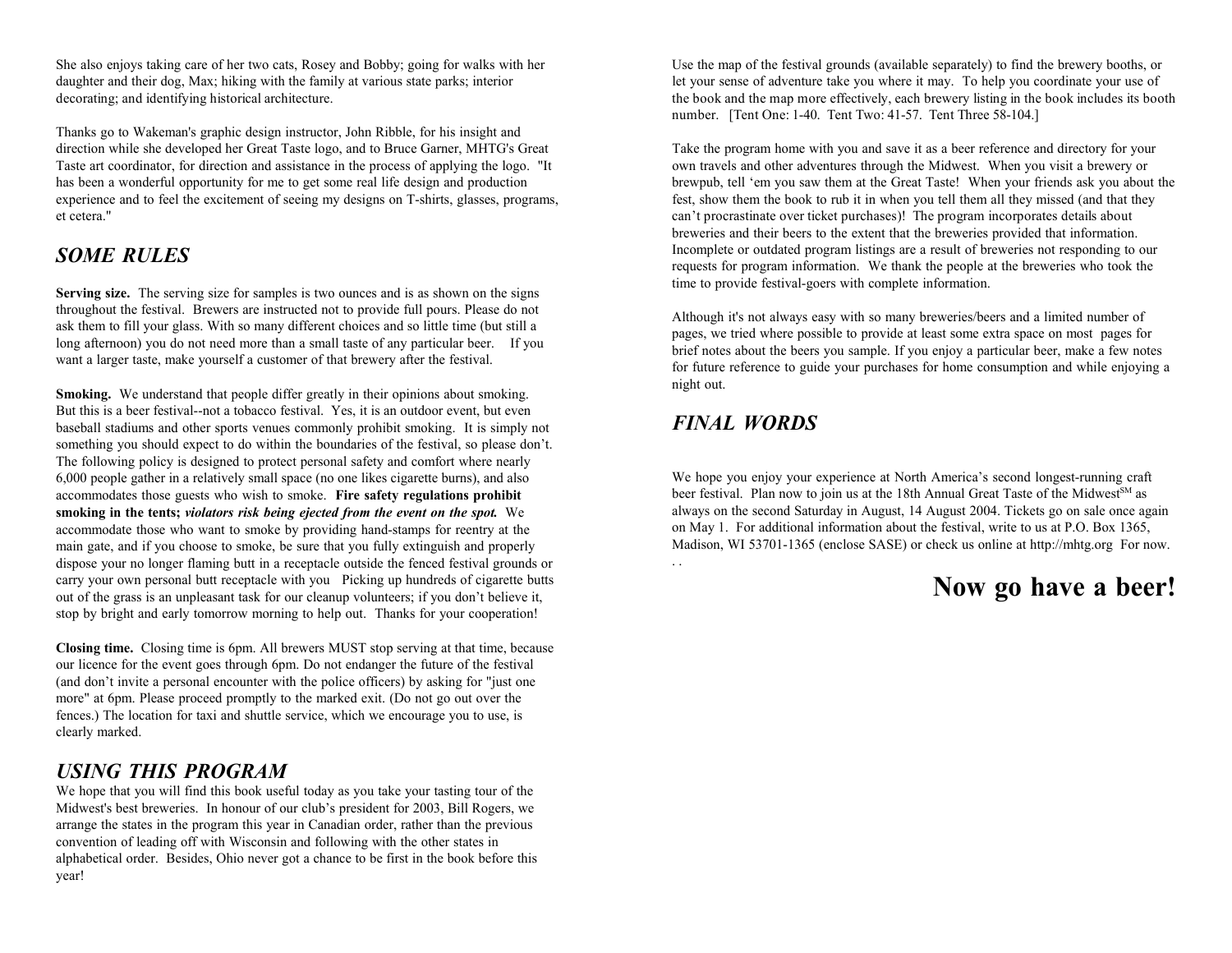# **OHIO**

**BOSTON BEER COMPANY (100) CINCINNATI** 75 Arlington Street, Boston, Massachusetts 02116 800.372.1131 Founder: Jim Koch

www.samadams.com

Established 1985 (company) and 1997 (brewery). After years as a contract brewing company, Boston Beer Company acquired its Cincinnati brewery in 1997 (and therefore has its festival credentials as a Midwest brewer!) The brewery has a 200-bbl brewhouse and an annual capacity of 500,000 barrels. The company also contracts with medium-tolarge regional breweries outside the Midwest. Winner of more than 170 international awards. Nationwide distribution. [Editor: Brewery did not provide beer list. Look for a special beer or two. You gotta go to the booth if you want to find out!]

| <b>GREAT LAKES BREWING COMPANY (71)</b> | <b>CLEVELAND</b> |
|-----------------------------------------|------------------|
| 2516 Market Avenue / 44113-3434         | 216.771.4404     |

www.greatlakesbrewing.com

Established 1988. The Great Taste welcomes back Great Lakes Brewing Company after their absence in 2002. Ohio's first microbrewery, opened by Patrick and Daniel Conway, is highly acclaimed for its award-winning ales and lagers. Distribution is in bottles in select areas of the Great Lakes region, and the brewpub continues to operate in Cleveland's revitalised and rail transit-accessible Ohio City neighbourhood. Growlers available.

[Great Lakes makes great beer, but they failed to tell us which ones they'll be serving.]

| <b>ROCKY RIVER BREWING COMPANY (72)</b> | <b>ROCKY RIVER</b>   |
|-----------------------------------------|----------------------|
| 21290 Center Ridge Road $/$ 44116       | 440.895.2739         |
| Brewer: Matt Cole                       | rockyriverbrewco.com |

Established 1998. Located on Cleveland's westside, RRBC serves award-winning ales and culinary delights in a turn-of -the-century setting. Our English-trained brewer rotates over 70 artisanal brews. We use only the freshest ingredients while crafting our beers. Multiple Great American Beer Festival and Real Ale Festival award-winner. World Beer Cup Silver 2002. Distribution is on-premises. Tours: self-guided or call ahead. Growlers to go.

**Rocket Fuel (Belgian Triple Wheat):** (20P, 5L, 31 IBUs) Brewed special for the Great Taste. This Belgian Strong Specialty ale uses a unique yeast strain (Unibroue) to produce a complex, well-balanced character. Slighty sweet with a warming strength and full-bodied flavor, delicately spiced with grains of paradise. Try it with Wisconsin cheese curds!!

**Oompa Loompa (Chocolate Stout):** (15.5P, 35L, 30 IBUs) This award-winning specialty stout is produced using Belgian chocolate, lactose, and vanilla beans. The result is a well-balanced, creamy stout with a touch of sweetness. G.A.B.F Silver 2001, R.A.F. Silver 2002, R.A.F Bronze "Best Of Show" 2002.

**Hop Goblin I.P.A:** (17 .8P , 10 L, 70 IBUs.) Crisp, clean, yet massively hopped, this California-influenced India Pale Ale blends tons of imported maris otter barley recklessly balanced by huge additions of Chinook, Ahtanum, Crystal, and Cascade hops. Hopheads unite!!! Dry-hopped 2X.

# **MICHIGAN**

| <b>ARCADIA BREWING COMPANY (81)</b> |         |
|-------------------------------------|---------|
| 103 West Michigan Avenue / 49017    |         |
| Head Brewer: Brett Redmayne-Titley  | www.arc |

**BATTLE CREEK** 269 963 9520 cadiabrewingcompany.com

Established 1996. Arcadia brews world-class English-style ales on a 25-barrel Peter Austin brick kettle brewing system that was designed and fabricated in England, and uses a single infusion mash and open fermentation. Welcome back to the Great Taste!

[We don't know which of their fantastic beers they'll be serving, because they didn't tell us.]

| <b>BLACK FOREST BRAU KELLER (9)</b> | <b>FRANKENMUTH</b>           |
|-------------------------------------|------------------------------|
| 281 Heinlein Strasse / 48734        | 989.652.6060                 |
| Head Brewer: Sam Sherwood           | samwise $oep(a)$ hotmail.com |

Established 2003. Black Forest Brau Keller is a 10-barrel brewpub located just across the street from the world famous Bronners Christmas store in Frankenmuth, Michigan.

**English-style IPA:** Fairly well hopped (70 IBUs), 6.0% v/v.

**Honey Wheat:** Done in true German tradition except for the honey added. 4.5%, 20 IBUs.

**Hagers Maple Porter:** Robust porter with a hint of my grandparents' maple syrup. 6.25% 25 IBUs.

| <b>DRAGONMEAD MICROBREWERY (57)</b>             | WARREN                 |
|-------------------------------------------------|------------------------|
| 14600 East Eleven Mile Road / 48089             | 586.776.9428           |
| Brewers: Jeff Levine, Eric Harms, Kim Schneider | brewers@dragonmead.com |
|                                                 | www.dragonmead.com     |

Established 1997. Dragonmead Microbrewery is dedicated to the production of top quality, hand-crafted ales and lagers. We take great care in producing our beers in accordance with traditional styles, using the finest domestic and imported grains and hops, and style-specific yeast strains. Our 3 barrel brewhouse allows us the flexibility to produce small batches of a wide variety of beers in order to maintain the freshest product possible. We are located in Warren, MI, minutes north of downtown Detroit on the I-696 service drive. Dragonmead strives to offer 20-30 different styles on tap in our pub, including nitrogen-dispensed beers and cask conditioned ales. We are currently expanding our draft distribution market to include the entire state of Michigan. Dragonmead does not currently bottle commercially, but we occasionally offer limited runs on-site only. Dragonmead recently won three Gold medals at the 2003 World Expo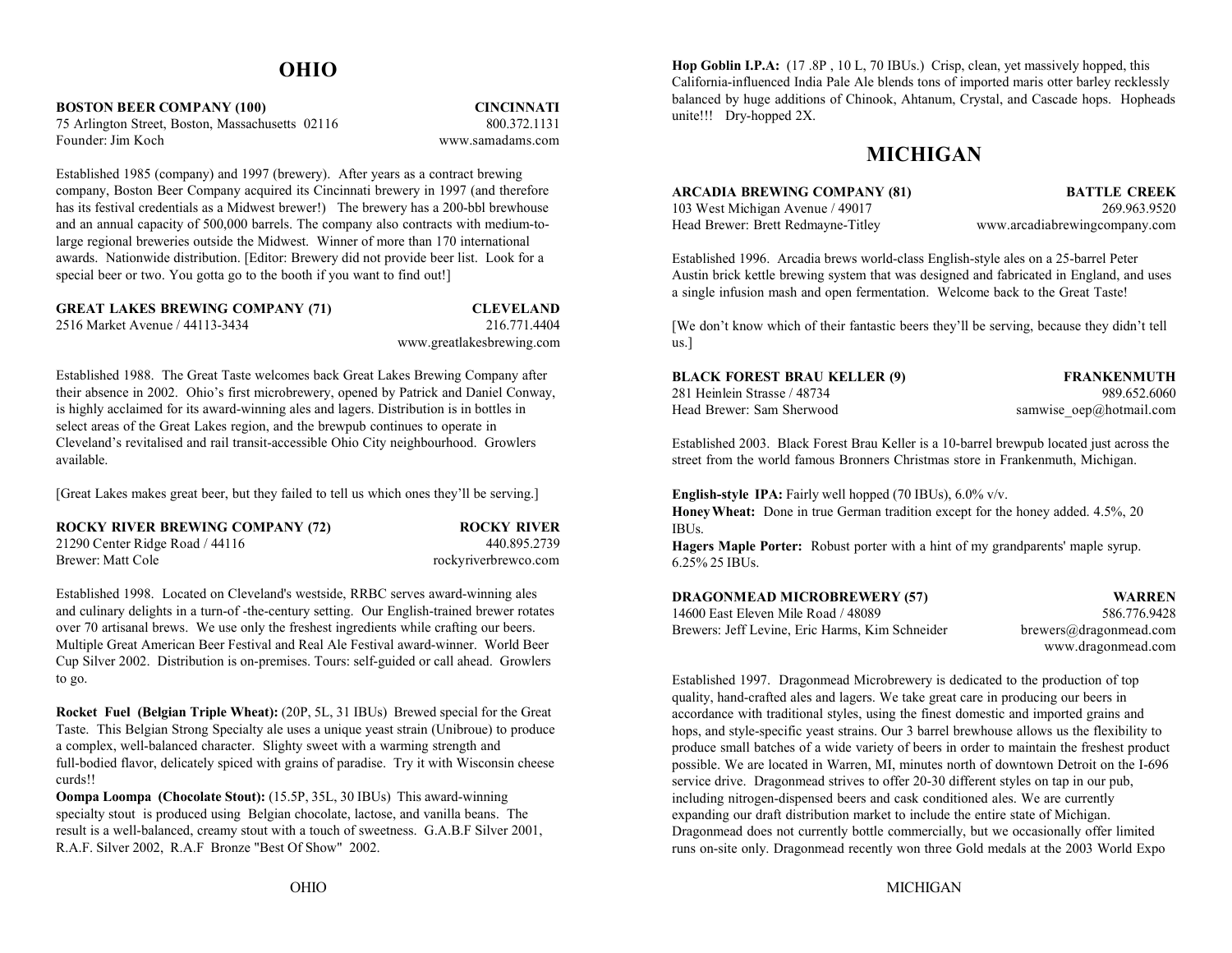of Beer for Final Absolution, North of London Brown, and Kaiser's Kolsch. Be on the lookout for these beers and other surprises throughout the day. Dragonmead's pub hours 1075 Country Lane / 49849 586.776.9428 are Monday - Wednesday 3pm-11pm, and Thursday - Saturday 11am - 12am. Come up Brewmaster: Grant Lyke cvmarketing@skynet.net and see us sometime.

**Final Absolution:** Belgian-style Tripel. Award-winning ale exhibits notes of banana and clove in the aroma, and high gravity sweetness balanced with Czech Saaz hops in the smooth finish. 9% ABV. Referred to in the brewhouse as liquid crack.

**Kaiser's Kolsch:** German-style ale great for those warm, sunny afternoons near the lake in Madison. Light body, and crisp clean taste makes you want to have more. Citrus overtones make it refreshing; Pilsen and wheat malts with spalt hops make it delicious. 5.4%ABV.

**London Brown Ale:** Traditional Northern England-style brown. Don't be afraid of the dark! Rich and malty in character, medium to light body, and a pleasure on the palate with just enough English hops to balance and tickle your tastebuds. 4.7% ABV.

**Armageddon Grand Cru:** *VERY LIMITED SUPPLY!* Final Absolution turned up to 11. That's right, we did not just make 10 bigger, "this one goes to eleven!"

**Excalibur Barley Wine:** This batch is two-years' old, we think. It is hard to tell because we cannot keep Larry away from it. It is a BIG beer, with lots of malt and over 100 IBUs. *VERY LIMITED SUPPLY!*

Please check with the booth for additional spur of the moment offereings.

| <b>FOUNDERS BREWING COMPANY (2)</b> |  |
|-------------------------------------|--|
| 648 Monroe Avenue, NW / 49503       |  |
| Brewmaster: Nate Walser             |  |

 $GRAND$  **RAPIDS** 616.776.1195 www.foundersales.com nate@foundersales.com

Established 1997. Our brewery is based on one simple concept: Brew beer we want to drink. In this pursuit we have found lower efficiencies, higher cost, less yields and smaller market share. In our quest for bigger and better beer we have discovered a microbrewery subculture, one of people who, like us, enjoy beers that push the envelope of brewing reasoning. Our promise to you is an over-indulged, excessive approach to brewing. "It's a beer that will slam you head-first into a brick wall and leave you wanting more." Founders ales can be found in selected retail outlets in Michigan, Ohio, Illinois and Wisconsin.

**Dirty Bastard Ale:**  $(8.3\% \text{ v/v})$  Scotch strong ale with a kick. Rated #2 in the world by World Beer Championships and featured in *All About Beer* magazine.

**Centennial IPA:** (7.2% v/v) Brewers favorite, our IPA has a huge aroma and is perfectly balanced.

**Devil Dancer Triple IPA:** (11.0% v/v) 200 IBUs (Editor's note: that's their story and they're sticking to it!) and 4 pounds of hops per barrel for dry hopping. Insanity at its best.

**Imperial Stout:** (10.0% v/v) Thick as a milkshake, this stout is for sippin' and is best served aged 1-2 years in cellar.

**Kentucky Breakfast:** (8.5% v/v) Double chocolate, coffee, oatmeal stout aged in oak bourbon barrels. "A little bit of back woods pleasure."

# **JASPER RIDGE BREWERY (52) ISHPEMING**

jasperridgebrewery.com

Established 1996. Jasper Ridge Brewery is located in Ishpeming's Country Village just off U.S. 41 in Michigan's upper peninsula. Our beer is brewed in 10 bbl batches on a Pico Brewing System. We are a brewpub and do not distribute our beer, but we sell our beer to go in growlers and kegs, offering 7-8 styles of ales through out the year, including seasonal and specialty brews. Our 120 seat capacity restaurant offers lunch and dinners consisting of American fare ranging from soups and salads to pizzas and steaks.

**Red Earth Pale Ale:** Hoppy **Rope's Golden Wheat:** Wheaty **Gallagher's Stout:** Yummy

| KALAMAZOO BREWING CO., INC. (90)  | <b>KALAMAZOO</b>  |
|-----------------------------------|-------------------|
| 355 East Kalamazoo Avenue / 49007 | 616.382.2338      |
| Brewmaster/President: Larry Bell  | www.bellsbeer.com |

Established 1985. The home of Bell's beers is proud to serve its beer here at the Great Taste of the Midwest. Established in 1983, Kalamazoo Brewing Company sold its first beer in 1985. Nationally known for their robust, creative styles and diverse portfolio, the gang from Kalamazoo showcases some of their most prized beers here at the Great Taste.

[They almost never tell our guests (or us) what they're bringing and somehow we always let 'em get away with their disregard for the historical record, so you'll just have to look for their pouring schedule and take careful notes throughout the day. These guys are pretty shy and restrained that you might not notice them. Just look for the Slab City table and those understated Bell's folks'll be right next door.]

| <b>KUHNHENN BREWING COMPANY (28)</b>                         | <b>WARREN</b>            |
|--------------------------------------------------------------|--------------------------|
| 5919 Chicago Road / 48092                                    | 586.979.8361             |
| Brewers: Eric & Bret (The Kuhnhenn Brothers)                 | brewers@brewingworld.com |
| Assistant Brewers: Phil Sullivan, Frank Retell, Dan Krolczyk | www.kbrewery.com         |

Established 1998. The brewery's historic building was built as a hardware store in 1929. The transformation from hardware to homebrew shop and to brewery and winery has been a long sought after goal for the Kuhnhenn Brothers for the last ten years. On tap you will find at least 15 different beers at any given time. The beers change frequently because of a unique 7 barrel brewery, and Brew-on-Premise (customers brew beer!) setup. The brewery currently distributes only locally to southeastern Michigan with most sales being in-house and to go. Pub hours are 10am-12M M-Th, 10am-2am F&S, call for Sunday hours.

**Simcoe Silly:** (Belgian-style strong ale) OG=1.096. Combines the unique tropical fruit flavor and aroma of Simcoe hops with Belgian clear candi sugar, coriander, orange peel.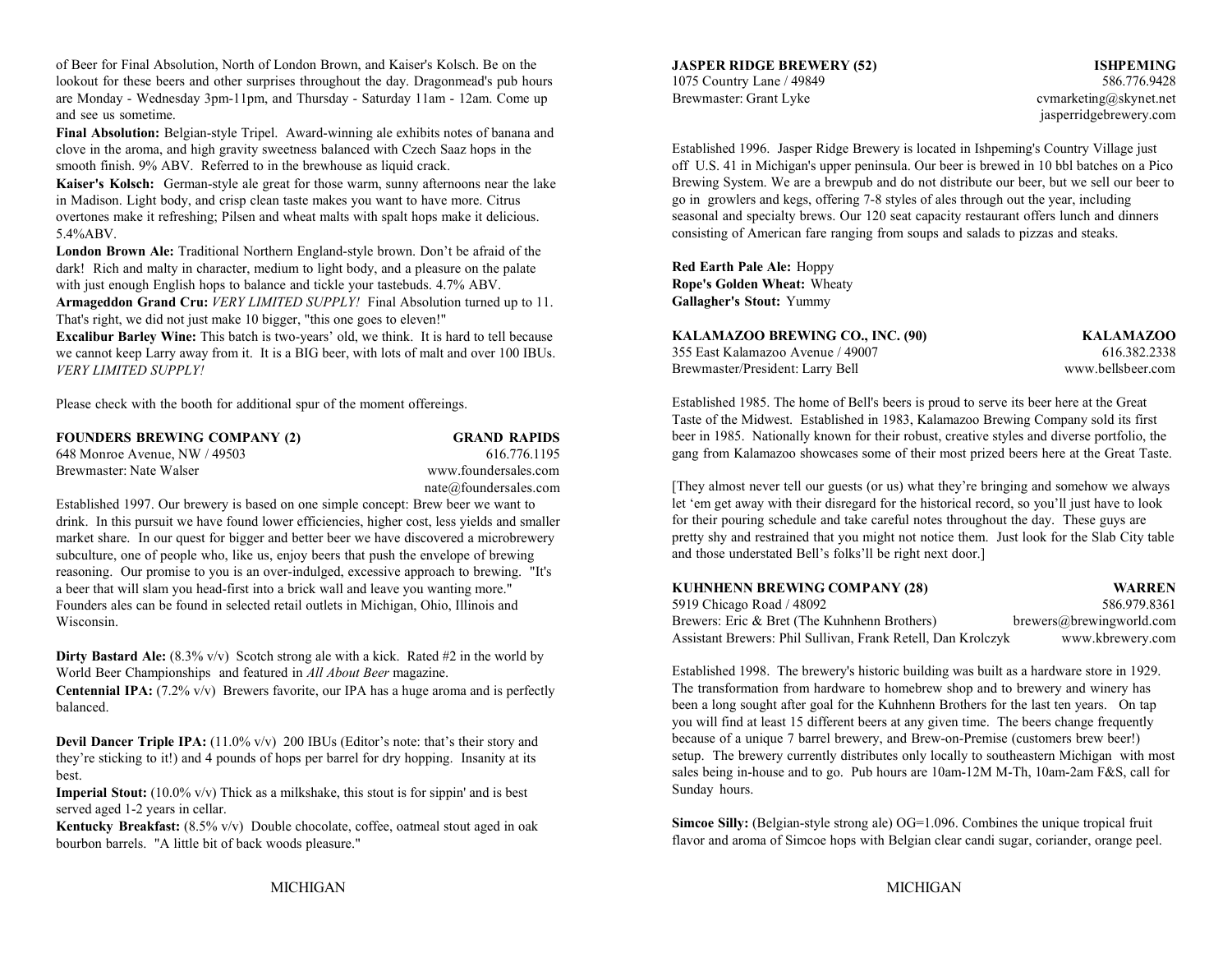Pilsen malt and unmalted wheat make up the mash. The special Belgian ale yeast strain produces esters of banana, with bubblegum and clove aromas giving its rich distinct character. (Michigan Beer Cup silver medal winner).

**120 Shilling Scotch Ale:** (Wee- Heavy) OG=1.094. Intense malt and caramel flavor dominate this rich full bodied beer. Incredible big beer.

**Loonie Kuhnie Pale Ale:** (American-Pale Ale) OG=1.052. Intense citrus hop flavor and aroma marry well with fruity yeasty esters of this warm fermented ale. Great session beer!

**Limited Editions:** We will be bringing out an assortment of limited edition beers, and mead throughout the day. Be sure to stop back for these unusual alcoholic treats. Braggot [2/3 honey, 1/3 malt ] (MBC bronze), Raspberry Eisbock (MBC gold), and Sparkling Sake.

| NEW HOLLAND BREWING COMPANY (44) | <b>HOLLAND</b>         |
|----------------------------------|------------------------|
| 66 East 8th Street / 49423       | 616.355.6422           |
| Brewmaster: John Haggerty        | www.newhollandbeer.com |

Established 1997. The New Holland Brewing Company brewed its first batch in June 1997. The company goal was to brew hand crafted beer that would be unique to the Midwest. New Holland has had much success in its short career, including medals at the World Beer Cup and the Great American Beer Festival. For big, fat beers be sure to check out our brewery. The brews are truly "Art in Fermented Form." New Holland currently distributes both keg and bottles of its "Mad Hatter Ale", "Paleooza Ale", "Zoomer Wit", and "Green Hornet Beer" throughout Michigan.

[Brewers failed to provide festival beer list for the convenience of our patrons. Look for the beer bubbler and the guys in the big green hats. "Da beer bubbler, she is so refreshing."]

| OLD HAT (34)             | <b>LAWTON</b> |
|--------------------------|---------------|
| 114 North Main / 49065   | 269.624.6445  |
| Brewer/Owner: Tom Fuller |               |

Established 1998.

[Tom follows in the Bell tradition of not providing festival information., but we're happy to have him here at the Great Taste.]

| <b>OLDE PENINSULA BREWPUB (26)</b> |
|------------------------------------|
| 200 East Michigan / 49007          |
| Brewmaster: Gregory "Gonzo" Haner  |

### **OLDE PENINSULA BREWPUB (26) KALAMAZOO** 616.343-2739

Established 1996. The brewpub's historic building was originally the Peninsula Restaurant (1874), but went through a succession of other businesses since becoming a clothing store in 1884. The building was completely rehabilitated after the 1980 tornado and is now home to a restaurant and a 7-barrel brewhouse with an annual capacity of 800 barrels.

**Midnght Stout:** Robust stout with a coffee and chocolate flavor, hopped to perfection. **Rockin' Razberry Wheat:** Mildly hopped unfiltered wheat ale with a soft raspberry finish.

**Haymarket Light Ale:** Low-carb, low-sugar beer and sugar beer. A delightful unfiltered ale for those hot summer days.

# **INDIANA**

# **ABERDEEN BREWING COMPANY (65) VALPARAISO** 210 Aberdeen Drive 219.548.3300

Brewer: Sam Strupeck aberdeenbrewing@aol.com www.aberdeenbrewingco.com

Established 2000. The Aberdeen Brewing Company has been open since the May of 2000. Our brewpub blends a state of the art microbrewery and restaurant with the look and feel of a traditional old world Scottish Pub. With eight of our own hand crafted ales on tap we are sure you will find a favorite of your own.

**Scottish Ale:** Our flagship beer **Summer Red Ale:** Super easy drinking **1776 American Pale Ale:** Nicely hopped

| <b>BROAD RIPPLE BREW PUB (19)</b> | <b>INDIANAPOLIS</b> |
|-----------------------------------|---------------------|
| 840 East 65th Street / 46220      | 317.253.2739        |
| President/Brewer: John Hill       | bpub@indy.rr.com    |

Established 1990. [Brewer did not provide 2003 information for program book.]

| <b>CHALKIES BEER BAR (105</b> |
|-------------------------------|
| 5603 East 82nd Street / 46250 |
| Publican: Marvin McKay        |

**CHALKIES BEER BAR (105) INDIANAPOLIS** 317 578 2221

A Great Taste first! Chalkies is a large smoke-free pool hall and good beer bar on the far north of Indianapolis. Although not a brewery, Chalkies is here at the festival serving Belgian and English ales from its booth in the vendor and PUBlications tent. Sioux She!

### **DUNELAND BREWHOUSE (94) MICHIGAN CITY**

5718 South Franklin Street (Route 421) / 46360 219.878.9180 Brewster: Barbara Kehe

dunelandbrewhouse@hotmail.com

Established 1997. Located just one-half mile north of I-94 on the south side of Michigan City, our brewpub is a former restaurant building that was completely gutted in 1996-97 with a new brewery addition built on the south side of the existing structure. We have a 15bbl Specific Mechanical System brewhouse from Victoria with four 15 bbl fermenters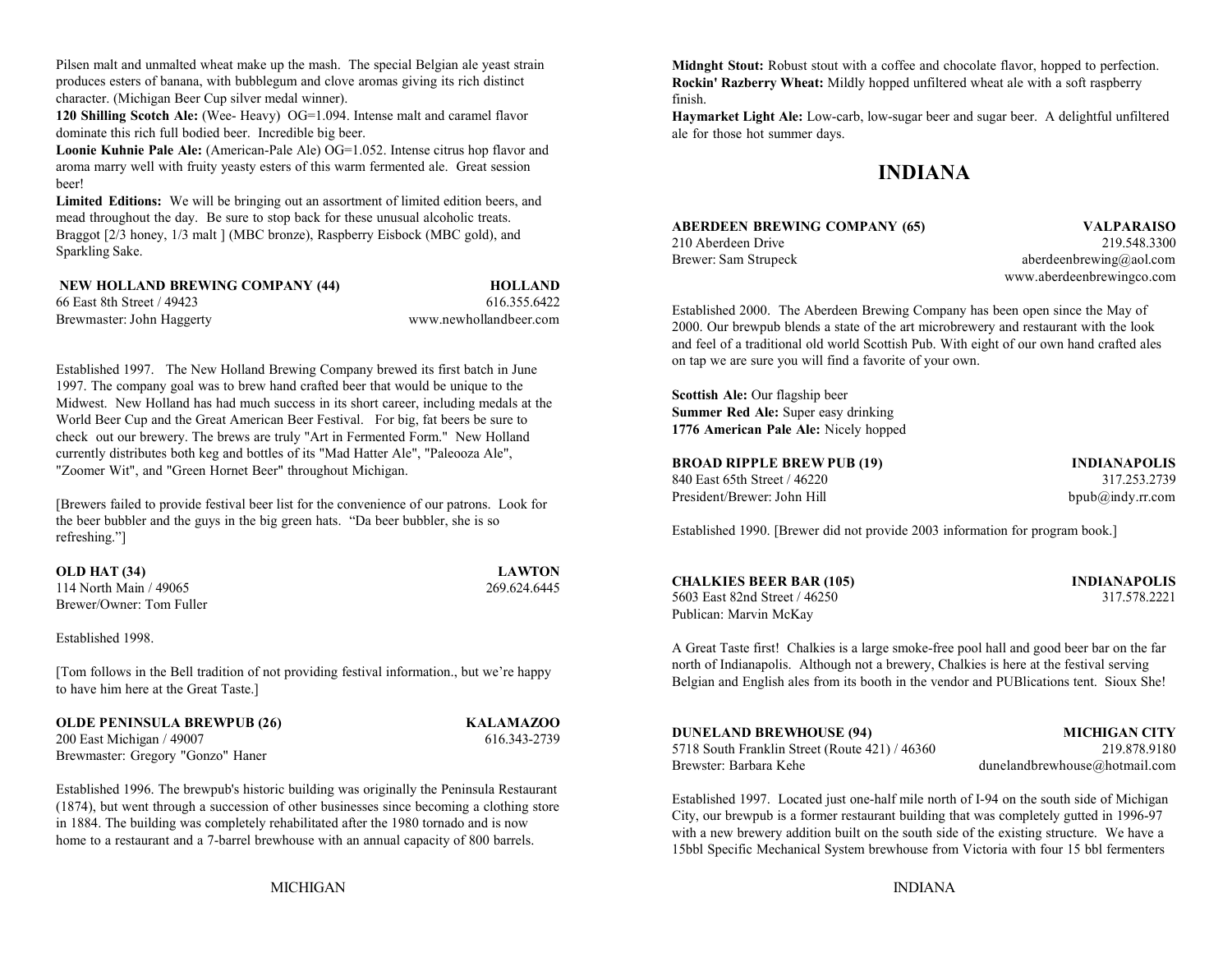and eight 15bbl bright tanks. All of our beers are served on draught at the brewpub, and most are available for carryout in 22 ounce bottles or  $\frac{1}{2}$  gallon growlers. Kegs available 2002 Broadway / 46802 260.426.ALES (2537) on request. Pub opens M-Th 4pm, and 11am F-Su. Call ahead for tours. Brewmaster/Owner: Todd Grantham Madbrew@msn.com

**Salmon Tail Pale Ale:** Classic American pale ale, rich golden color, and finished with a bountiful helping of Cascade and Centennial hops. **Lighthouse Light:** [no description given; you can probably guess] **Shoreline Stout:** 

**LAFAYETTE BREWING COMPANY (25) LAFAYETTE** 622 Main Street / 47901-1451 765.742.2591Brewmaster/President: Greg Emig mail@lafayettebrewingco.com Brewer: Chris Johnson

www.lafayettebrewingco.com

Established 1993. We are a full-service brewpub with a 7 barrel system which produces approximately 800 barrels annually, offering six flagship ales and a broad spectrum of **"Ol' Woody" Pale Ale:** Complex and bitter American pale ale balanced with the flavor seasonal and specialty ales. While we focus on traditional brewing methods and and aroma of American-grown hops ingredients (no fruit beers here!), we often incorporate distinctive ingredients or methodology such as smoked malt and whiskey barrel aging into our ales. Our restaurant offers full lunch and dinner fare including everthing from traditional pub fare to bison steaks. Our daily specials keep things fresh and inviting for even the most loyal customers. And what goes better with distinctive ales and delicious pub fare than fantastic live entertainment? With the opening of LBC's Second Floor Stage in May of 2002, we have begun a new tradition of offering the area's finest live performances. Sporting a capacity of 340, our second floor venue plays host to a full complement of live music and comedy. Past shows have featured everything from local musicians to notable acts such as Grammy-winning artists BeauSoleil. Join us as we celebrate a decade of "Brewed in Lafayette" this September!

[Brewer did not provide a list of 2003 selections, but here are some they have served before.]

**Eighty-Five:** An intensely bitter American pale ale supplemented with a massive dry-hopping of Centennial hops. Our own Alpha Acid Test!

**Black Angus Oatmeal Stout:** A perennial favorite! We combine five malts and 10% oatmeal to create this silky smooth full-bodied black ale. Drink your oatmeal!

**Marley's VSOP- Barrel Select**: For this Very Special Old Porter, we've combined the legendary Maris Otter barley with dark crystal and de-husked black malts to produce a creamy, full bodied porter. We then aged the brew for a full six months, including one month in a Blanton's bourbon barrel. Experience the excellence!

**MAD ANTHONY BREWING COMPANY (16) FORT WAYNE**

madbrew.com

Established 1998. The Mad Anthony Brewing Company is a small brewing company operating two restaurants, one brewpub in Fort Wayne, Indiana, and one taproom in Auburn, Indiana, both under the name Munchie Emporium. We also operate a 15 barrel production brewery from which we self-distribute draft and bottles throughout Fort Wayne and Indianapolis. The restaurants are very eclectic and offer huge menus including our "almost world famous" gourmet pan pizza, and 6-9 draft MABC beers. MABC's production brewery bottles five different varieties including "Gabby Blonde" Lager, Auburn Lager, "Ol' Woody" Pale Ale, "Ruby" Raspberry Wheat, and "Big Daddy" Brown Ale.

**"Auburn" Lager:** American amber lager with a nice hop flavor and a crisp clean finish.

**"Happy Weasel" Hefe Weizen:** Light and refreshing German-style wheat beer with a fruity, spicy aroma and flavor.

| THREE FLOYDS BREWING COMPANY, LLC (58) | <b>MUNSTER</b>                 |
|----------------------------------------|--------------------------------|
| 9750 Indiana Parkway / 46321           | 219.922.3565                   |
| President: Nick Floyd                  | www.3floyds.com                |
| Brewmaster: Jim Cibak                  | alphaking $1$ $\omega$ msn.com |

**Tippecanoe Common Ale**: This hearty amber ale features caramel malt overtones with a 5 barrel Horeca brew house fired directly with wok burners. The beer, of course, followed by a burst of the distinctive orange/citrus character of Amarillo hops. was "not normal," over-the-top hoppy West Coast style ales as opposed to the more Uncommonly tasty! Three Floyds' packaging is also "not normal." Three Floyds' packaging is also "not normal." Three Established 1996. Three Floyds (Nick, Simon, and Mike) first opened in Hammond, Indiana, and originally produced only keg beer for the Chicago/Northwest Indiana market in its small, garage warehouse. "Not normal" became Three Floyds' motto, by default: the location and other aspects of the business diverged from the "normal." The brewing vessels were "not normal"--- four 10 barrel, open fermenters ("Hammond Squares" formerly Swiss cheese tanks and old Canfields cola tanks) were employed in conjunction Floyds' tap handles and t-shirts are "not normal." Overall, everything relating to Three Floyds is "not normal"---a tradition and motto that will carry over to Three Floyds' brewpub. The "not normal" concept explores the limits of brewing and pushes the boundaries of the brewing art without the use of adjuncts such as corn or rice.

> Today Three Floyds Brewing company is located in Munster, Indiana, and produces multiple award-winning kegged and bottled beer, which it markets in over 15 states predominantly in the Midwest. Currently Three Floyds Brewing Company is selling stock in its sister company Three Floyds Brewpub ask for a business plan and become a stock holder today! Cheers!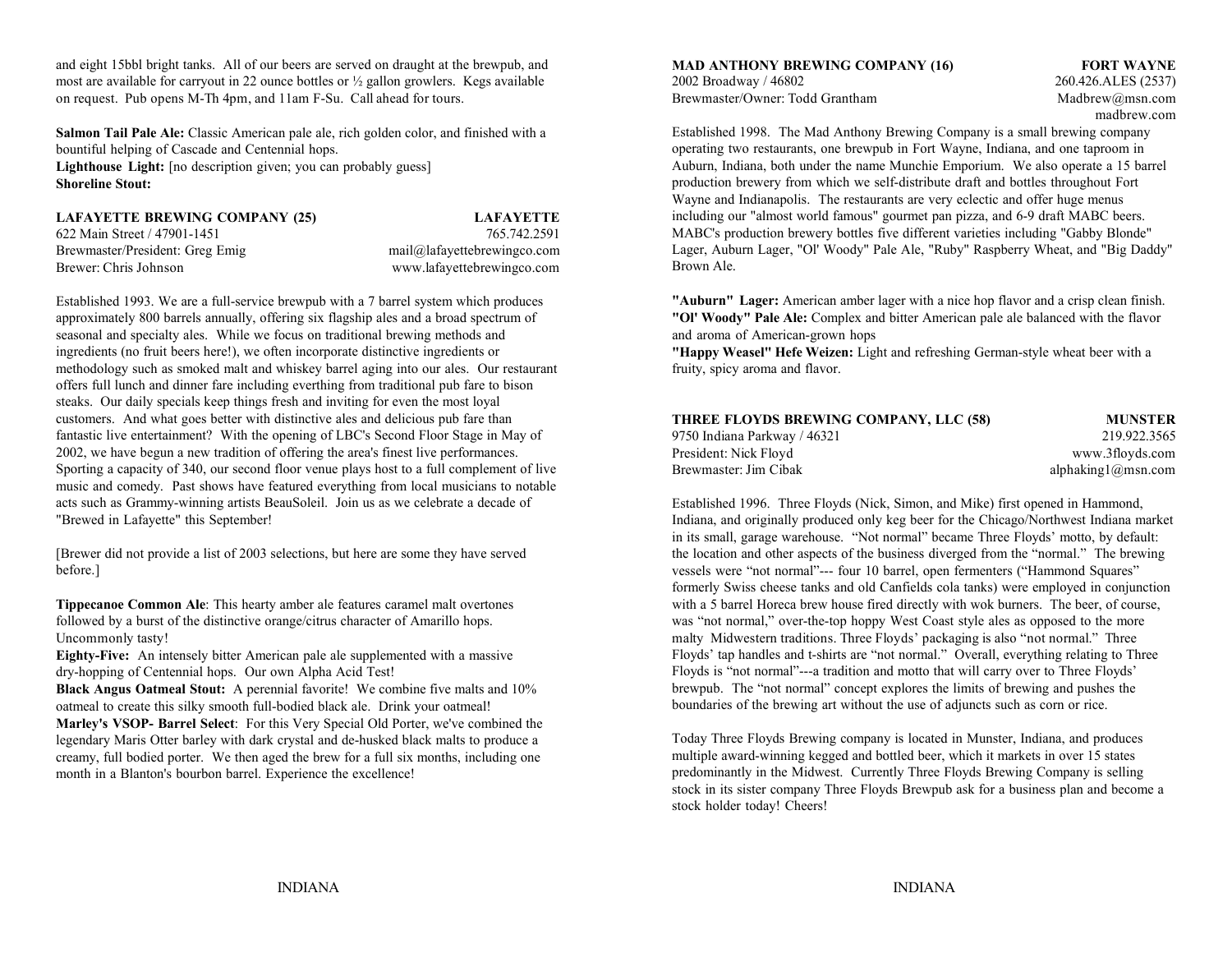Alpha King Pale Ale: Big American Pale Ale; a hop lover's cult beer and Three Floyds' **Hemp Ale:** This year's version contains over 250 pounds of sterilized hemp seeds (Holy flagship beer. 6.5% v/v, 66 IBUs Smoke!) For maximum effect. No THC so you can't get "high" but full of nutty flavor **Robert the Bruce Scottish Ale:** Big, malty, 90 Shilling Scottish Ale; Three Floyds second biggest seller 7% v/v **Behemoth Barley Wine:** Massive American Barley Wine; caramel-sequel and hoppy appeals 10.5% v/v **Pride & Joy Mild Ale:** American version of British Session Ale; 5% v/v **DreadNaught Imperial India Pale Ale:** Hophead's delight; huge IPA; becoming another Three Floyds cult beer; 9.5% v/v **Dark Lord Russian Imperial Stout:** Gargantuan Russian Stout brewed with Starbucks

coffee, molasses, and honey; 13% v/v

**Black Sun Stout:** Irish-style Stout; 5% v/v

# **KENTUCKY**

**BLUEGRASS BREWING COMPANY (39) LOUISVILLE** 636 East Main Street / 40202 502.584.2739

Brewmaster: David R. Pierce brewmaster brewmaster alignum com-

www.bbcbrewing.com

Established 1993. Bluegrass Brewing Company was originally established as a brewpub. To handle increased demand for our products we opened our production facility (30 bbl./7500 bbl. capacity) in 2001. We recently opened a taproom on premise featuring the Louisville Breweriana Museum. Bottle/draft products can be enjoyed in Kentucky, Indiana, and Ohio.

**Altbier:** GABF Bronze 1996**Bearded Pat's Barleywine:** GABF and Real Ale Fest Gold in 1997 & 1998 **American Pale Ale:** 1999 Real Ale Fest Best of Show **Hell For Certain:** Wallonian Strong Spiced Ale

# **ILLINOIS**

**AMERICA'S BREWING COMPANY (86) AURORA** 205 North Broadway / 60505 630.264.2739 Brewmaster: Mike Rybinski auroraroundhouse.com

Established 1995. The brewery at Walter Payton's Roundhouse is a 30 bbl. DME system set inside a 72,000 sq., ft. old train roundhouse original built in 1853. Refurbished in 1996 and named one of the countries top ten restorations in 2000. The complex offers indoor and outdoor dining, a cognac/cigar bar, Walter Payton's Museum of football memorabilia, America's club, banquets in 5 rooms or up to 600 people and courtyard entertainment featuring live bands. There are 8 beers on tap at all times, covering a wide range of styles.

**Roundhouse Rootbeer:** Creamy style rootbeer made in small batches with natural flavoring, honey and vanilla.

derived from the seeds. Always a 'Hit' here at the great taste. Munchies? The food tent is nearby.

**Payton Pilsner:** Our flagship brew World Beer Cup 2000 gold for Bohemian Pilsener. Named after NFL great Walter Payton #34 it has light to moderate hop bitterness and a slight hop aroma leading to a crisp, dry finish.

**Sweetness Stout:** Walter's nickname, Sweetness! A milk stout brewed with un-fermentable lactose, black and chocolate malts, and a little raw wheat for texture. Smooth and creamy.

GABF 2002 gold medal winner for sweet stouts.

| <b>BENT RIVER BREWING COMPANY (92)</b> | <b>MOLINE</b>          |
|----------------------------------------|------------------------|
| 1413 5th Avenue / 61265                | 309.797.2722           |
| The Brew Guy: Timothy Koster           | bentriver@gconline.com |

Established 1999. Located in the "Moline City Centre," this turn-of-the-century building captures that bygone era of rugged individuals with its two storefronts and decorative stone arches. The brewery and tasting room occupy a 1,600 square foot storefront and 1,000 square foot German-style bierhall, decorated in the traditional colors and style with seating for 65 people in church pews at trestle tables with room for a band. There are an additional 2,800 square feet in the basement for bottling, labelling, kegging, and storage. [Brewer did not provide a list of festival beers for publication.]

# **BLUE CAT BREW PUB (31) ROCK ISLAND**

113 18th Street / 61201-8708 309.788.8247 Brewmaster: Daniel Cleaveland bluecatbrew@bluecatbrewpub.com www.bluecatbrewpub.com

Established 1994. The brother and sister team of Martha and Dan Cleaveland, natives of Rock Island, founded Blue Cat in a restored century-old building in the downtown entertainment district. Relax and enjoy one of our beers on tap while watching the brewers brew one of their nearly 40 recipes in the two-story brew tower. After a fine casual meal on the first floor, move upstairs to partake in pool, darts, video games or just sit and talk. The brewhouse is a 7-barrel Newlands. People can see the operation from milling on the second floor to the 1st floor brewery from either floor. In the basement, the beer is held in 25 year old English Grundy tanks for conditioning and serving. Tours: on request and with monthly beer dinners. Distribution: Illinois and Iowa, including Galesburg, Macomb, and Woodstock, IL, and Bettendorf and Ames,IA. Kegs and party pigs.

[Brewer did not provide a list of festival beers for publication.]

| <b>CARLYLE BREWING COMPANY (93)</b> | <b>ROCKFORD</b>            |
|-------------------------------------|----------------------------|
| 215 East State Street / 61104       | 815.963.2739               |
| Brewmaster: Don Carlyle             | carlylebrewing@hotmail.com |

Established 2003. [Brewer did not provide brewery information or festival beer list.]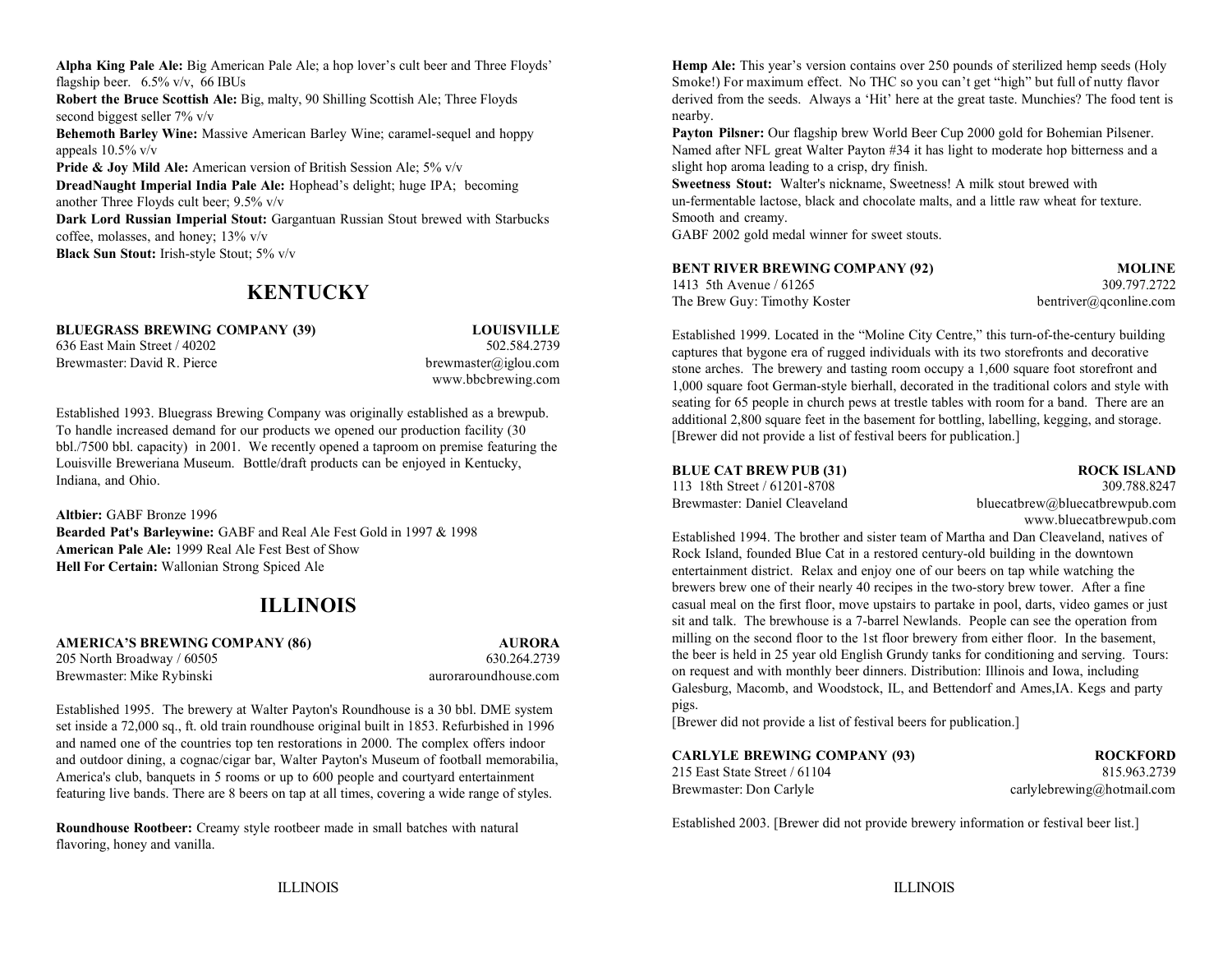### **FLATLANDER'S (66) LINCOLNSHIRE**

200 Village Green (Milwaukee Ave. & Olde Half Day Road) / 60069 847.821.1234 booth for serving times...or come by and really suck up!!! Head Brewer: Anthony Carollo www.flatlanders.com

Established 1996. Flatlander's produces a full range of beers served fresh on premise only in the cool and impressive setting of the Lincolnshire pub. Enjoy a beer or two, or order a full meal to accompany your beer. Tours on request.

### **Dunkel-weiss**

**Abes Honest Ale:** American Pale Ale

### **FLOSSMOOR STATION BREWING COMPANY (1) FLOSSMOOR**

1035 Sterling Avenue / 60422 708.957.2739 Brewmaster: Todd AshmanBrewing God in the Making: Bill Ryan

www.flossmoorstation.com

Established 1996. A pleasant dining and drinking experience in a restored Illinois Central passenger train station. Originally built in 1906 the station now houses a restaurant and brewery. A 15 bbl Specific Mechanical brewhouse keeps the tap lines flowing with up to 10 beers year around. Our beers are available at our pub and at the Map Room in Chicago. Tours by reservation or by chance. We've given up on trying to bottle but growlers are available for take out.

**Todd and Bill's Excellent IPA:** Okay, somebody tell me there are more hops in their beer than this one! Over 50lbs in a 15bbl batch. Grapefruity my butt!! Amarillo hops with just a bit of Centennial for 'balance'? This is the beer that makes West Coast Brewers blush! [Editor: Excellent!]

**Panama Red Ale**:Panama's 8th appearance at the Great Taste. Brewed with Pale Ale malt and a few select Belgian caramel malts. Hopped generously with Amarillo and Willamette. Dry hopped right in the keg with more Amarillo.

**Pullman Brown Ale**: Our attempt to recreate a Porter from Colonial-era America. Using molasses and hand toasted oats as adjuncts this beer has an incredible aroma and a great mouthfeel. See for yourself why we've won 3 GABF medals for this one.

**Ashman's Abbaye Dubbel:** Our attempt at making a Dubbel using some interesting ingredients. Molasses and Pilonchillo Brown Sugar are added to the boil to add a little extra flavor and fermentability. Traditional yeast is used so the flavor profile should be just right.

A few extra hops courtesy my Brewer Bill Ryan. I think we created a monster!!! **Replicale**: Illinois Common Ale, our beer for American Beer Month. Brewed in the Steam style as part of the Illinois Craft Brewers Guild Replicale project. Many thanks to MidAmerica Brewing Supply, Hop Union, and White Labs for the means to brew this one!

### Great Taste of the Midwest<sup>sm</sup> Exclusive First Releases & Special Brews:

As has become tradition, we have several beers that we age for many long months and years knowing that we will bring them to Madison to share with you today. We at

Flossmoor Station know there isn't a better place to show off than right here! Check our

**Old Conundrum Barley Wine(2002):** Over 20 months old as you taste it!!! Made with some Indian Palm Sugar. Brewed for the 25th anniversary of the Chicago Beer Society. **A Train Wreck of Flavor:**Yep the one made famous in the Wall Street Journal,

Champion Specialty beer at the Real Ale Festival earlier this year. Really a treat! Blend of Brown Ale and Barley Wine...(20 month old BW with Brown Ale added and aged a further 6 months).

**Run Away Train:** We haven't even tried this one. A blend of Barley Wine and Imperial Stout aged in Jack Daniel's barrel for 8 months (BW was 14 months old at blending). Should be luscious, sensuous, and ...well orgasmic!!

**Born Cross-eyed!!** A secret concoction of dubious delights!!! All aged in wood and blended together at their flavor peak. Tell us what you think! [Editor: Sounds almost "eccentric" to mel

**Imperial Eclipse Stout (2003):** The one that started it all for us and we've never turned back. GABF gold in 1998, a couple at the Real Ale festival, Best of the Best by the Chicago Beer Society, and one of the 101 "Must try" beers in the world by *All about Beer* Magazine. 2003 vintage, so by our standards it's still very young; consider it a preview for Winter!

### **FOUNDERS HILL BREWING COMPANY (51) DOWNERS GROVE**

5200 Main Street / 60515 630.963.2739Head Brewer: Karl Fitzloff / Brewers: Karl Schmidt & Darrin Mc Donal

Established 1996. Located in the quaint downtown of Downers Grove, Founder's Hill has 500 seats and serves up a mix of American and eclectic fare in a historical 1890's landmark.

**Santa's Little Helper:** Full bodied holiday ale at 9.0% v/v aged one year, smooth and well balanced with three spices.

**Mainstreet Maibock:** Traditional German-style lager. Rich in flavor, light in color, medium bodied with some hop bitterness. 6.5% v/v.

**Blackburn Doppelbock:** German-style doppelbock, full bodied, rich copper color, with malty residual sweetness.  $7.9\%$ v/v

**Chill on the Hill:** Did you say Malternative beverage? That is right! A brew pub actually made one and if you feel like trying it, we brought it. It is a clone that will give the big guys a run for their money. Hope you enjoy!

| <b>GLEN ELLYN SPORTS BREW (83)</b> | <b>GLEN ELLYN</b>          |
|------------------------------------|----------------------------|
| 433 North Main Street / 60137      | 630.942.1140               |
| Brewmaster: Mike Engelke           | www.glenellynbrewingco.com |

Established 1996. The Glen Ellyn Sports Brew (FKA Glen Ellyn Brewing Company) is a sports bar, microbrewery, and family restaurant featuring seven handcrafted beers, a full menu and satellite sporting events on nine TVs. The menu is sure to suit guests of any palate with offerings from burgers and chicken to prime steaks and fresh seafood. The 10 bbl brewing system run by Mike Engelke and Jeff Hertz offers 25-30 different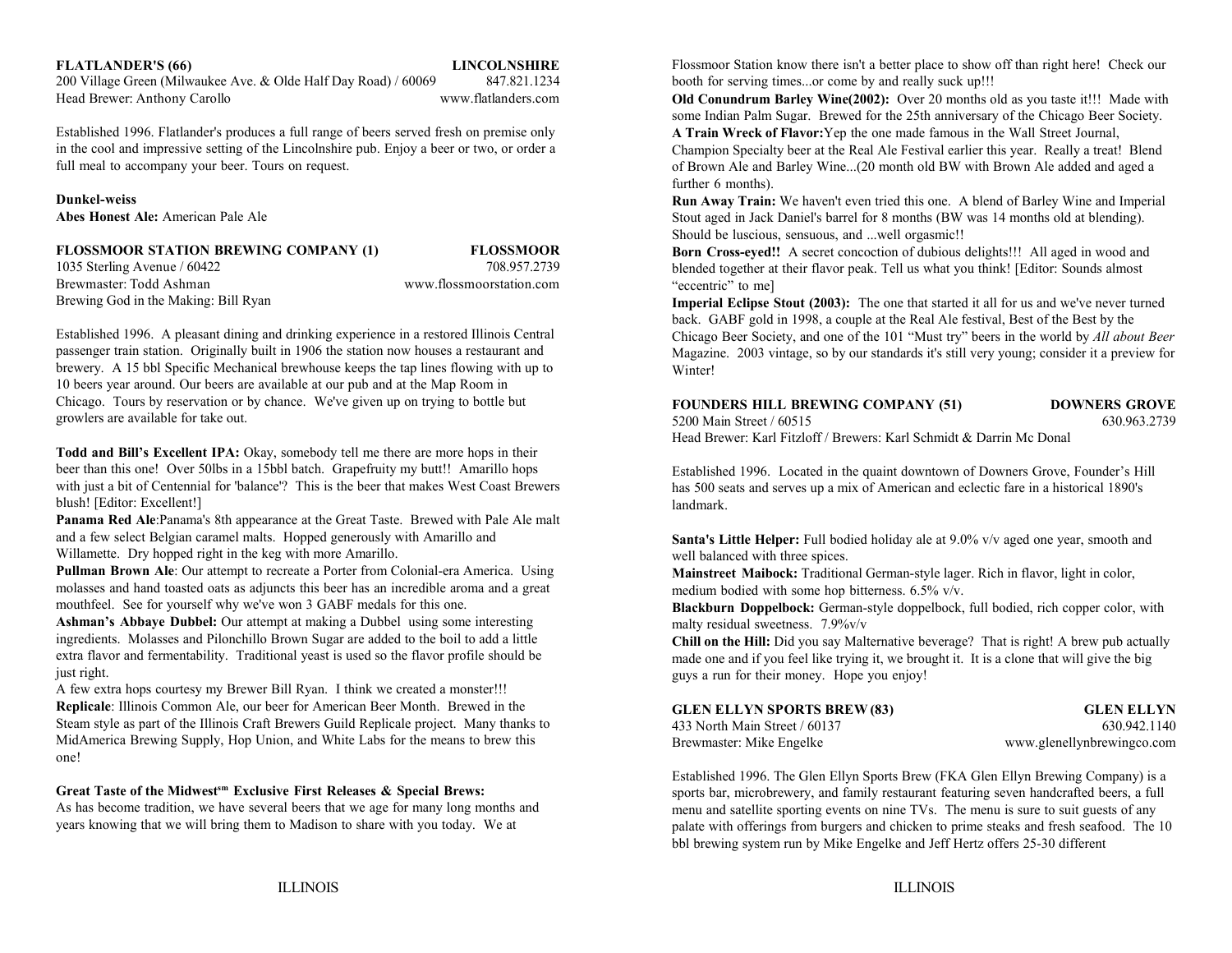hand-crafted beers throughout the year. Brewed in small batches to guarantee freshness, GESB produces beers ranging from our famousHoney Apricot, to strong Belgian ales and many other seasonal offerings. With seven beers on tap at all times, the brewers are afforded the luxury of pleasing the masses while crafting many specialty favorites from around the world. GESB also hosts several brewmaster's dinners throughout the year, each unique in its menu and theme. The Glen Ellyn Sports Brew is located in the heart of downtown Glen Ellyn, just 35 minutes by train from downtown Chicago.

**Evoloutionary IPA:** American IPA, aggresively hopped with several different hops and Established 1999. Proud to be Central Illinois' only Brewery & Pub! finished with a heavy dose in the fermenter for a fresh hop aroma.

**Czech Pilsener-** True to style Pilsener, with imported Saaz hops and crisp refreshing **Newmarket Pale Ale:** Cascade-hopped pale ale with a crisp finish. finish.

**Honey Apricot:** This summer favorite is a light colored ale, gently hopped, with a subtle yet pleasing dose of Apricoty goodness.

| <b>GOOSE ISLAND BREWING COMPANY (42)</b>                                              | <b>CHICAGO</b>              |
|---------------------------------------------------------------------------------------|-----------------------------|
| 1800 W Fulton Street (brewery) / $60612$                                              | 312.226.1119                |
| 1800 N Clybourn Ave (original brewpub) / 60614-4941                                   | 312.915.0071                |
| 3535 North Clark Street (Wrigleyville) / 60657                                        | 773.832.9040                |
| Brewmaster: Gregory Hall                                                              | www.Gooseisland.com         |
| 1-800-GOOSE-ME                                                                        | $brewer(a)$ gooseisland.com |
| Established 1000 Dottled and draught product is produced at the Eulton Street feelity |                             |

with distribution in 13 Midwestern states and Texas. The brewpubs feature pub fare and a and a atmosphere late into the autumn months. Mickey Finn's offers a range of award-winning rotating selection of beers throughout the year. (GABF & WBC) ales and lagers. A handful of patron favorites remain on tap year round,

**Pouring All Day:** Honker's Ale, Pils, Summertime Kolsch Bier, IPA, Hex Nut Brown, and Oktoberfest. **Special beers:** 1pm-Demolition, 2pm-Pere Jacques, 3pm-Imperial IPA, 4pm-Bourbon County Stout

| <b>GOVNOR'S PUBLIC HOUSE (17)</b>          | <b>LAKE IN THE HILLS</b> | Hopga    |
|--------------------------------------------|--------------------------|----------|
| 220 North Randall Road / 60156             | 847.658.4700             | Guden    |
| Brewmasters: Terry Richardson and Ron Buck | govnors.com              | vanilla. |
|                                            | $ron(a)$ govnors.com     | Old Ro   |

Established 2001. Our restaurant/ brewpub, with seating for more than 400, has held true to the tradition of all great Irish pubs:great conversation and hearty food, where all feel welcome. The menu features generous sandwiches and signature burgers, along with pub fare including steaks and chops, seafood, pasta, pizza, and our traditional Fish 'n Chips and Shepherd's Pie. Our 7 barrel JVNW brew house creates over 30 distinct beer styles as well as many cask conditioned real ales. Govnor's is always a wonderful place for family and friends to gather for food and drink, and has become an area favourite.

**Public House Pale Ale:** Traditional English Pale Ale, dark amber with caramel tones and a touch of chocolate malt. Four generous hop additions puts it at the upper limits for the style.

**O'Kellys Hefenweizen:** Classic Bavarian wheat beer, strong banana and clove tones dominate this very refreshing summer brew. Straw colored, light-medium body, and very lightly hopped.

**Veronica's American Pale Ale:** Gold colored, medium-bodied and very bitter. Reminiscent of citrusy West Coast ales. We dry hopped this beer with 2 pounds of whole Cascade hops in the serving tank to give it a strong hop flavor and aroma.

**ILLINOIS BREWING COMPANY (37) BLOOMINGTON** 102 North Center #111 / 61701 309.829.2805 Brewmaster: Jeff Skinner

**Uptown Amber Ale:** Refreshing medium body ale. **Raspberry Wheat:**

| <b>MICKEY FINN'S BREWERY (68)</b>  |  |
|------------------------------------|--|
| 412 North Milwaukee Avenue / 60048 |  |
| Head Brewer: Luke Kazmierski       |  |

mickeyfinnsbrewery.com  $m$ ickeyfinns@ameritech.net **MICKEY FINN'S BREWERY (68) LIBERTYVILLE** 847.362.6688

Established 1994. A \$2 million renovation transformed Mickey Finn's into a 10,000 square foot, two level restaurant, bar and brewery. In addition, warm weather guests can enjoy Established 1988. Bottled and draught product is produced at the Fulton Street facility dining on the outdoor patio complete with propane-heated lanterns that create a cozy with an additional 25 seasonal brews available at various times throughout the year. Mickey Finn's also offers award-winning (Real Ale Festival) cask-conditioned ales served in the traditional English style. Growlers (64 oz.) and keggy draft systems (3.3 US gallons) are available to go directly from the brewery. Come on in and sip yourself a Mickey Finn.

> **Gudenteit Hefe-Weizen:** German-style wheat ale with subtle hints of banana, clove, and **Hopgarden Helles:** Effervescent German-style lager, very refreshing on the palate.

> > **Old Rondout Pale Ale:** American-style nitro pale ale with a distinct hop flavor and aroma.

**Dunkel Lager:** German-style dark lager with a crisp and toasty malt finish.

**Five Springs Oatmeal Stout:** Smooth stout with notes of chocolate, roasted barley and oatmeal.

**Imperial Delusion:** Rich Imperial stout conditioned for one year in an oak whisky barrel.

### **O'GRIFF'S (13) QUINCY**

A late addition to the festival. No information provided at time of publication. Visit their booth and discover it with us!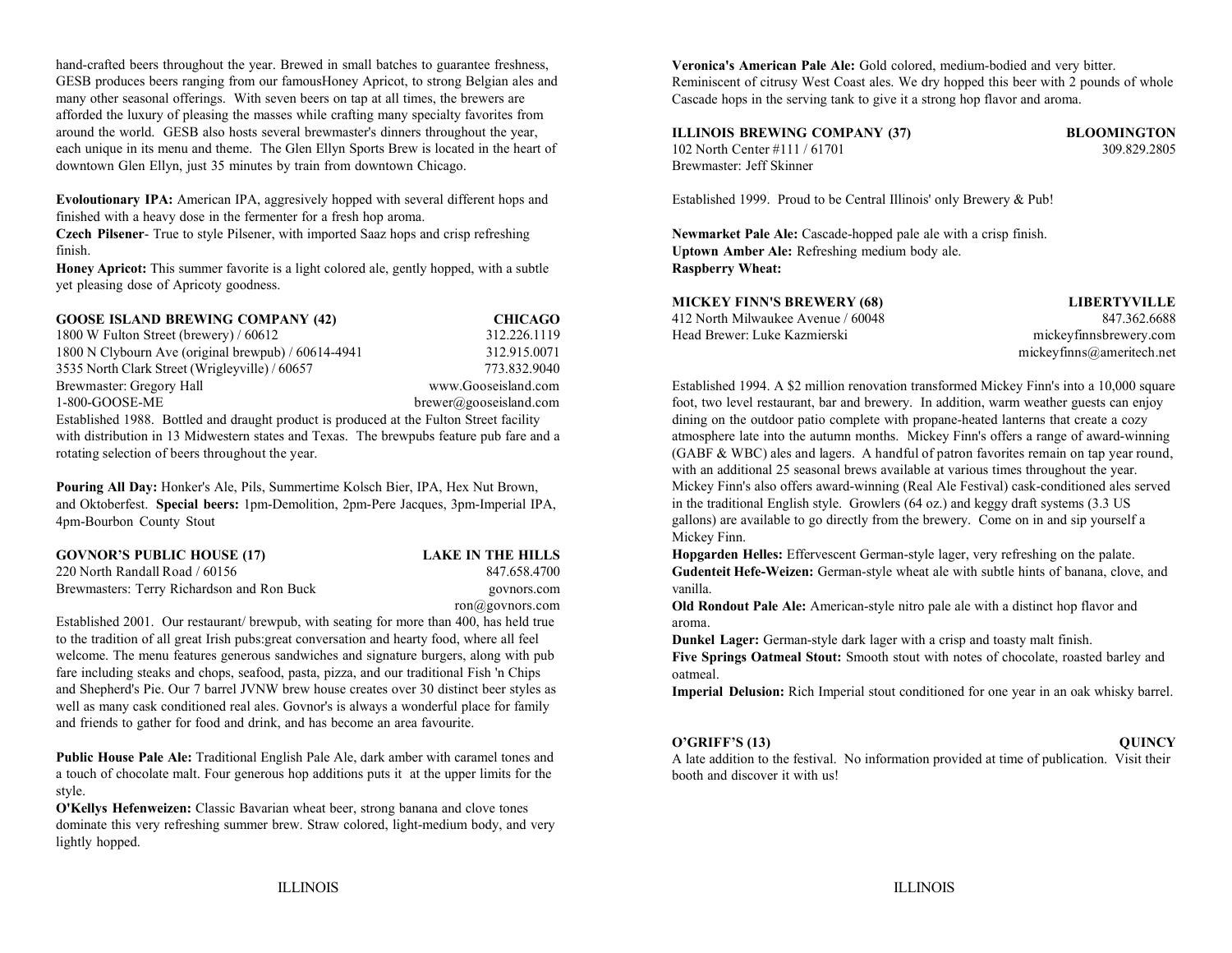Established 2003. The former Wild Onion Brewing Company has evolved intoThe Onion Pub and Brewery. The new brewpub is located just two blocks north of our old brewery on a 20 acre parcel of land (seven acres of lake) in Lake Barrington. A 40,000 gallon per hour waterfall flows past our 110+ seat beer patio, with a backdrop of native grasses and wild flowers. The English style pub, with impressive timber frame construction, will be serving English/American pub fare, along with a multitude of beer styles created in our fully automated Salm brewery, built in Vienna, Austria, and served from traditional taps, as well as two hand pumps. We invite all beer lovers to explore the Onion Pub and Brewery.

# **PIECE (59) CHICAGO**

Brewer: Jonathan Cutler is a set of the set of the set of the intervals of the set of the set of the set of the set of the set of the set of the set of the set of the set of the set of the set of the set of the set of the

1927 West North Avenue / 60622 773.772.4422piecechicago.com

Established 2001. [Brewer did not provide brewery description or beer list, but visit their booth. Next to Three Floyds, they'll almost look "normal." :-) ]

| <b>TWO BROTHERS BREWING COMPANY (48)</b>     | <b>WARRENVILLE</b>  |
|----------------------------------------------|---------------------|
| 30W114 Butterfield Road / 60555              | 630.393.4800        |
| Partners in Brewing: Jim Ebel and Jason Ebel | www.TwoBrosBrew.com |

Established 1996. Two Brothers Brewing Company was founded in 1996 by Jim and Jason Ebel. Our first handmade beer left our cooler in early 1997. We now produce four year-around beers, four season selections and two specialty products including our Bare Tree Weiss Wine. We package our award-winning beers in kegs and bottles for distribution in Illinois, Wisconsin, Minnesota, Ohio and Missouri.

[The brew brothers failed to provide a 2003 list of festival beers. Here are some great beers they've served in the past. Maybe they'll also bring some IPA and Imperial Stout this year!]

**Ebel's Weiss Beer:** This authentic Hefe-Weizen with notes of clove, vanilla and banana is the pride of Two Brothers. Crafted using imported German malts and hops with our special Hefe-Weizen yeast strain.

**Domaine DuPage:** French Country Ale brewed with specialty malts and all imported hops to replicate the country ales of northeast France. Deep copper color and malty. **Bare Tree Weiss Wine:** A one-of-a-kind beer experience. Bare Tree Weiss Wine is brewed from the first runnings of our hefeweizen to create a rich, strong beer introduced each winter after the leaves have fallen. Enthusiastically hopped, fermented first with our weiss yeast strain then finished with a scotch ale yeast and aged on oak. Very limited!

# **WISCONSIN**

**ANGELIC BREWING COMPANY (41) MADISON**

322 West Johnson Street / 53703 608.257.2707Brewmaster: Dean Coffey www.angelicbrewing.com

Established 1995. Located only a half-block off State Street, Angelic serves awardwinning ales (and an occasional lager) with heavenly sandwiches and entrees. Angelic is a multiple World Beer Cup and Great American Beer Festival award winner, with a record six World Beer Cup medals in 2002 alone! Try some of their award-winning beers today.

[Angelic didn't provide a 2003 festival beer list. They're going to bring out just about everything to entice you to visit the pub for more! Here's what they've served in the past.]

**Bacchanal Blonde:** Our award winning golden ale is well balanced and very light, finishing with a hoppy snap. Its ultra-clean palate is reminiscent of a European Pilsner. (1996 GABF gold medal, Golden/Canadian Ale category)

**Sinner's Stout:** This thick, creamy and full-bodied stout is made with seven different malts for a rich and complex flavor. Due to the sweet and fulfilling nature of this ale, it is undoubtedly sinful. (2000 and 2002 WBC bronze medals, Oatmeal Stout)

**Believer's Bitter:** This beer drinker's beer is extremely assertive, heavily hopped, full bodied and "big," which contrasts its delicate floral aroma. A couple of pints of this potent ale will definitely make you a true believer! (1998 WBC gold, 1999 GABF bronze, and 2002 WBC silver medals., American Style Amber/Red Ale category)

**Trident Tripel:** Authentic Belgian trappist-style ale, dry and fruity, with an extremely high alcohol content. This ale is fermented at least three times what a normal ale would be, while using about "tripel" the ingredients. A few of these beers may actually give you Poseidon type qualities, so indulge. (2000 and 2002 WBC bronze medals and 1999 GABF silver medal, Belgian-style tripel and Belgian pale strong ale categories)

**Paradise Lost Porter:** Medium bodied dark robust ale with unmistakable hop character. (2001 GABF silver medal, brown porter)

**Heavenly Hefe-Weizen:** Unfiltered German-style wheat ale.

**Purgatory Pale Ale:** A moderately-hopped American pale ale, less hoppy than the Bitter.

**Liberator Doppelbock:** Big and malty, the perfect contrast to the Bitter! (2001 GABF silver and 2002 WBC gold medal, German-style strong bock beers).

**Monk's Lament Belgian Abbey:** (2002 WBC gold for Belgian-Style Pale Ale). **Devils Dubbel:** (2002 WBC brone medal for Belgian-style dubbel).

# **APPLETON BREWING COMPANY (50) APPLETON**

1004 South Olde Oneida Street / 54915-1399 920.731.3322 (restaurant) Owner/Brewmaster: John Jungers 920.735.0507 (brewery)

appbrau@vbe.com

Established 1989. The Jungers have owned and managed Adler Brau Pub and Restaurant/Appleton Brewing Co. for a total of 14 years, and in that time their reputation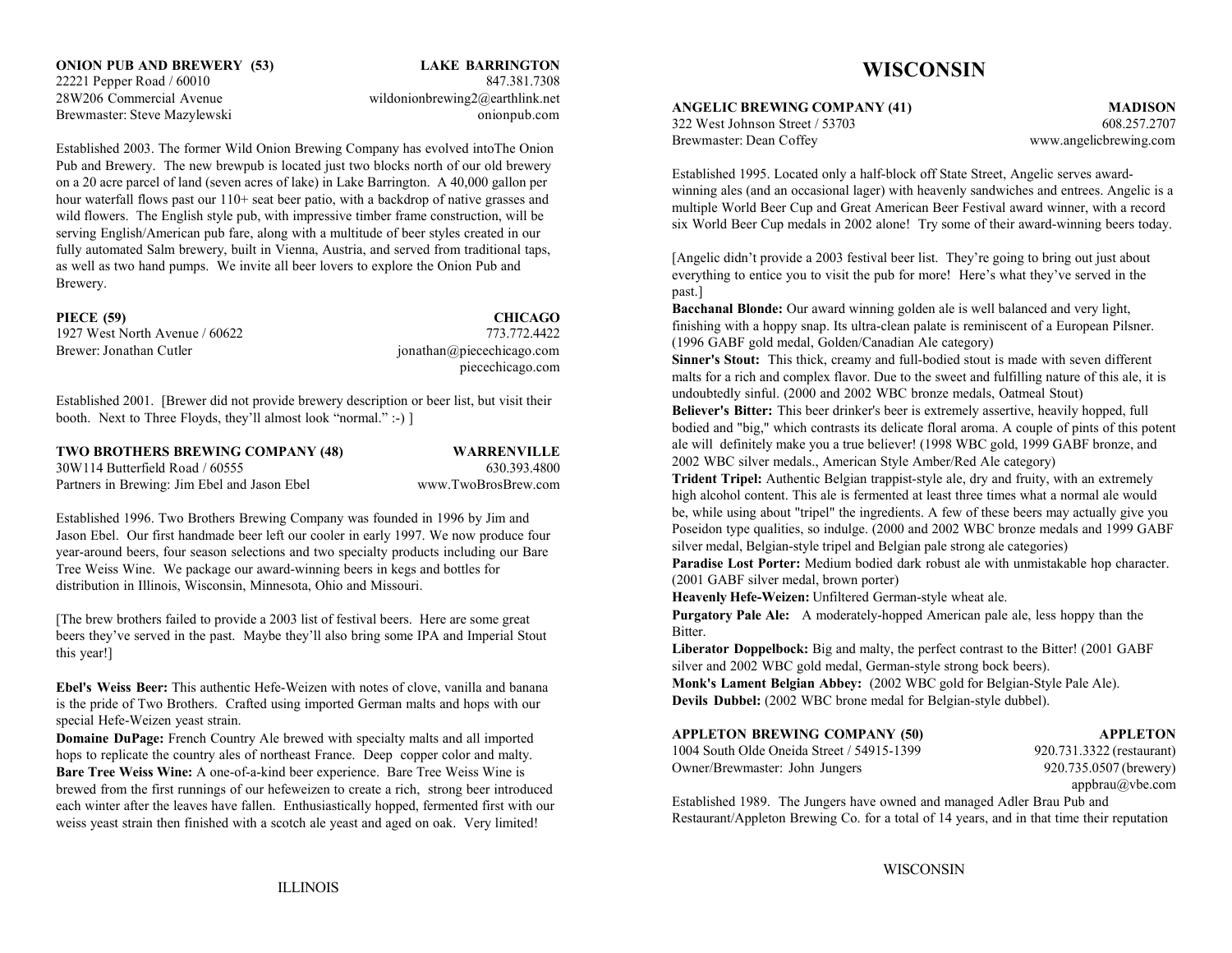for good beer and good food has grown. The brewery has won multiple medals at the Great American Beer Festival and other competitions. We brew about 20 beers a year. 7734 Terrace Avenue / 53562-3163 608.836.7100 Why so many? Because a brewer is like a chef and likes to make what you would enjoy. Brewmaster: Kirby Nelson capbrew@capital-brewery.com In addition to traditional beer styles, Appleton brews some out-of-the-ordinary beers, www.capital-brewery.com including Ginseng and Shitake. Tours by appointment.

**BREWERY CREEK (70) MINERAL POINT**

www.brewerycreek.com Saturday 1:30 and 3:30.

Established 1998. Brewery Creek includes a 15-barrel brewery, a pub-restaurant, and a [Festival beers may include the following; brewer did not provide 2003 list for luxury bed and breakfast inn, all housed in a fully renovated three story 1854 limestone publication.] building in historic Mineral Point. Little brewery, little town, a little west of Madison, BIG beers. If you like what you have at the festival and want more, you'll have to visit us in Mineral Point. Why not spend the night? Hope you have a cracking good time!

**Dark Mild Ale:** "Mild ale" that is "dark" in color. Its simple really. envy. interpretation of an English Pale Ale. Equally simple. **Dunkle Dopple Weizenbock:** The name says it all. **Autumnal Fire:** A blazingly rich beer, a doppelbock with an Oktoberfest personality. **On the NA side**..... why not try an "Arnold Palmer"?

| <b>BREWMASTERS' PUB (85)</b>                                                     | <b>KENOSHA</b> |
|----------------------------------------------------------------------------------|----------------|
| 4017 - 80th Street / 53142-4955 (Original)                                       | 262.694.9050   |
| 1170 - 22nd Avenue (Parkside location)                                           | 262.522.2805   |
| Brewmasters: John Straka, Jim Johnson, Dave Norton (emeritus), and Art Steinhoff |                |

Established 1987. The Midwest's first brewpub draws patrons from both the Milwaukee and Chicago areas. Brewmasters offers two locations in Kenosha, the " Northside" and "Southside"). The Northside opened November 1996. The 15 barrel system is run by brewmaster Art Steinhoff. The Southside established February 1987 is the oldest brewpub in the Midwest. The 7 barrel system is manned by brewmaster John Straka. Both breweries offer five standard beers, and each offers four specialties, (2 brewed at each location). The Northside mostly lagers, the Southside mostly ales. Growlers, 1/4 barrels, and ½ barrels are available on site only. Food from pizza to full dinners. Separate rooms available for groups.

[Brewer failed to provide a list of festival beers.]

**CAPITAL BREWERY COMPANY (88) MIDDLETON**

[Brewer did not provide festival beer list.] style of beers for which Wisconsin is famous. We currently produce 16 different beers, 23 Commerce Street 608.987.3298 world, and the highest-rated American brewery in the 1998 BTI World Beer Beer Maker: Jeff Donaghue brewpub@mhtc.net brewpub@mhtc.net Championships. Visit our beer garden and hospitality areas! Tours: Friday 3:30, Established 1984. Capital Brewery has been proudly producing German style lagers-- the with sales eforts concentrated primarily in the Upper Midwest. The quality and diversity of our products have made us a well-respected brewery. We were named 7th best in the

**Capital 1900:** After researching brewing styles from the turn of the century, Capital created an outstanding mild American style lager. This American pilsener comes from an old Wisconsin recipe, circa 1900, and has a smoothness that the big beer companies will

**Mahagonny Ale:** Reddish-brownish mahagony colored; our interpretation of a Belgian **Oktoberfest:** A classic traditional märzen with a gorgeous fiery amber color and rich, interpretation of an English Pale Ale. Equally sim

Warm and intriguing, this is the perfect "brandy snifter" beer.

| 4017 - 80th Street / 53142-4955 (Original)                                       | 262.694.9050 | <b>CENTRAL WATERS BREWING COMPANY (18)</b>    | <b>JUNCTION CITY</b>                 |
|----------------------------------------------------------------------------------|--------------|-----------------------------------------------|--------------------------------------|
| 1170 - 22nd Avenue (Parkside location)                                           | 262.522.2805 | 701 Main Street / Post Office Box 123 / 54443 | 715.457.3322                         |
| Brewmasters: John Straka, Jim Johnson, Dave Norton (emeritus), and Art Steinhoff |              | VP/Head Brewer: Paul Graham                   | centralwaters@hotmail.com            |
|                                                                                  |              |                                               | www.centralwaters.com (coming soon!) |

Established 1998. Central Waters Brewing Company is a small microbrewery located ten miles west of Stevens Point in central Wisconsin. The brewery opened in January 1998, producing only kegged beer for almost the entire first year of production. The seven barrel brewery was constructed out of used dairy equipment and is housed in a small 2,500 square foot building. In early 1999 the addition of a homemade single head filler allowed us to release twenty-two ounce bottles to the market. By 2001 a few major changes began to occur. After filling far too many bottles one at a time, a four head bottling line was acquired allowing us to release twelve ounce bottles and six packs. To keep up with demand that the six pack market brought, we had to drop in two thirty barrel unitanks (our first real piece of brewing equipment!). Earlier this year our homemade boiling kettle decided to retire itself, causing a major Central Waters drought, but we were able to acquire a new fifteen barrel brewhouse from New York. We plan in the near future to begin construction for a new building to house Central Waters (it is getting a little tight these days) to allow us to expand production and keep up with demand.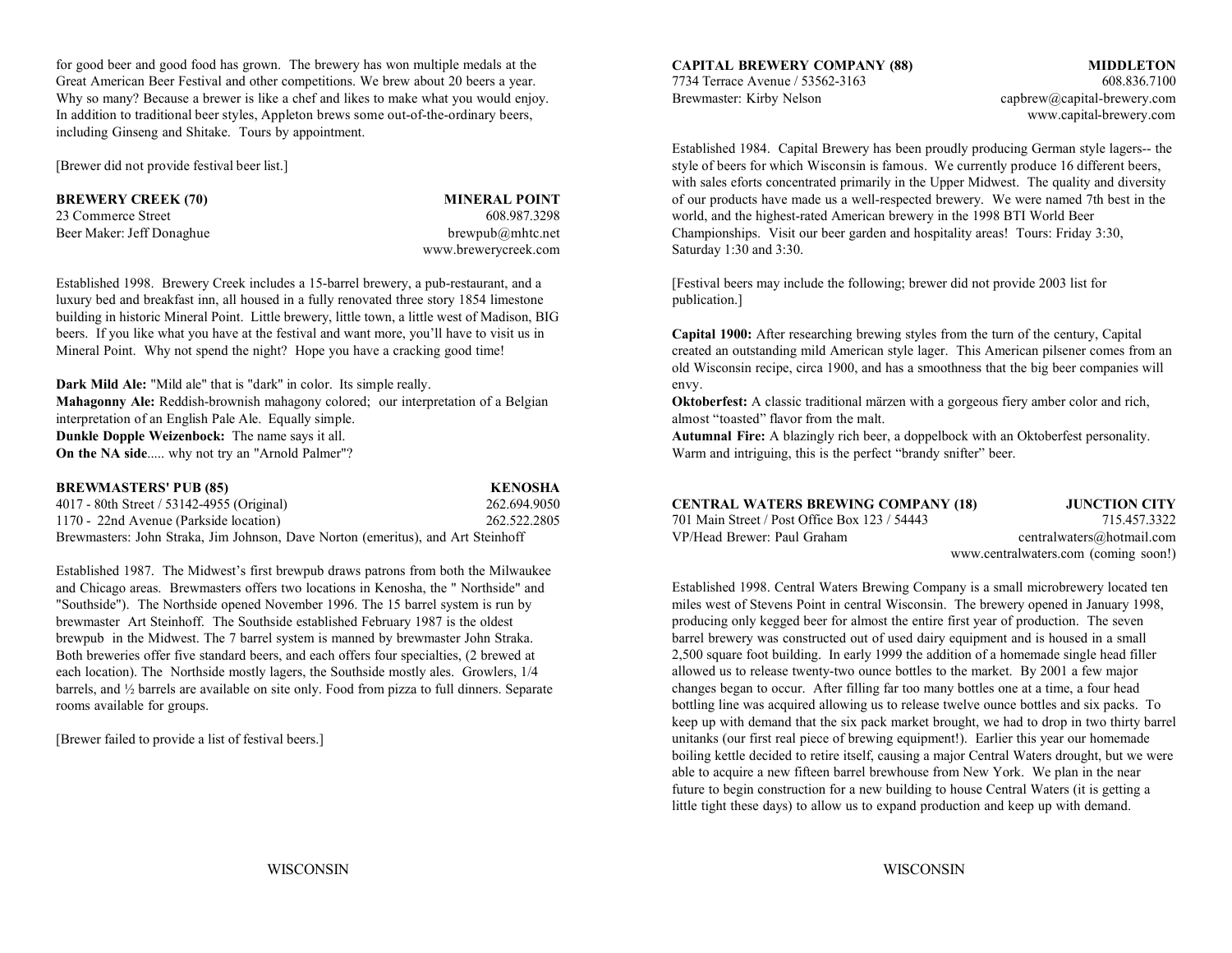### **CHERRYLAND BREWING/DISTRIBUTING (84) STURGEON BAY**

560 Gordon Road / 54235 920.743.1945

train station. The brewpub has closed but the company has since evolved into a barrels annually on a two-barrel system. We serve pub-style fare and great homebrews distributorship of its Golden Rail, Silver Rail, Cherry Ra Madison areas. **Beers TBA**

| <b>CITY BREWERY (30)</b>       | <b>LaCROSSE</b> |
|--------------------------------|-----------------|
| 925 South Third Street / 54601 | 608.785.4526    |
| Brewmaster: Randy Hughes       |                 |

Established 1999. City Brewery produces its proprietary line of beers including the 2000 World Beer Cup Silver Medal American Premium Lager winner City Lager. In addition, the brewery provides contract-packing services for major international and national beverage marketers. Once the flagship of the G. Heileman Brewing Company, City Brewery has an annual production capacity of 5 million barrels or the equivalent of 70 million cases of twenty-four, twelve-ounce containers. It is the largest brewery in the United States not owned by industry leaders Anheuser-Busch, Miller and Coors. City Brewery can produce beers and a variety of alcoholic and non-alcoholic beverages including bottled water, tea, and other functional beverages. The brewery's beverage production capability is complemented by high-speed packaging capacity for cans, bottles and kegs in varying sizes and configurations. City Brewery employs a management and production team each having on average over twenty-five years of beverage industry experience.

**City Lager:** Winner, American Premium Lager Category at the 2000 World Beer Cup, is a full-bodied lager, using artesian water from deep below the earth's surface. The beer is fully kraeusened, and uses a generous supply of malt, brewer's rice and aromatic hops, then aged 32 days in chilled lagering cellars until released 4.0% w/v and 150 calories. **LaCrosse Lager:** Full-bodied, full-flavored original lager beer, made with world class company alive during Prohibition by distributing "near beer." Re-established in 1995, brewing techniques, including kraeusening, pure brewing techniques, including kraeusening, pure artesian water, and natural carbonation. This lager is brewed a full 30 days, and chilled in lagering tanks to produce a softer, more Point from the original recipe. The Essers added a second brew in May of 2001, a enjoyable taste. 3.8% w/v and 147 calories. Pilsener beer, Cross Plains Special. Both beers are available in bottles and kegs with

**City Pale Ale:** Classic example of the American Pale Ale style. Brewed using premium two-row and lightly roasted Caramel malts, City Pale Ale exhibits a rich amber hue and complex malt character. Single variety hopping allows the fragrant, floral notes of the Cascade hops to shine through.  $4.3\%$  w/v (5.5% v/v), 13.0 original gravity, 12.0 color and 37 bitterness units finish.

**City Festbier:** 100% all-malt lager beer, brewed in the Märzen style. City Festbier is a **Cross Plains Special:** A refreshing, golden, medium-bodied Pilsener with a pleasant rich, malty lager balanced with a mild hop bittering, and smooth caramel flavor. It is the malt flavor and lightly hopped for good balance. perfect beer for Fall festivals. 4.8% w/v (5.7% v/v).

100 Main Street (Hwy 33) / 53959 608.524.8989 Brewer/Owner: Pete Peterson cornerpb@mwt.net

Brewmaster: Joe Karl (GBBC) / President: Tom Albers cherrylandbrew@itol.com Established 1996. Originally established as the EndeHouse Brewery and Restaurant (ten Established 1987. Cherryland began operations as a brewpub in a turn of the century in 2002 into downtown Reedsburg at the Corner Pub. The brewery produces about 100 from 11am, usually until 12M, seven days a week. Reedsburg is 14 miles west of other micro and import beers. Distributed in Northeastern Wisconsin, Milwaukee, and Wisconsin Dells and is best known for its antique malls and the trunk of the "400" State blocks from current location), but following the sale of the restaurant, the brewery moved Bicycle Trail.

**CROSSE Red Dot India Pale Ale**: American style IPA, brewed with pale ale, caramel, and Munich **Black Beauty Porter**: Well-balanced, full-flavored, with hints of mocha and black malt. malts; generously hopped with Cascade hops.

**Weiss:** German-style wheat beer.

Other beers include: Old Gold Lager, Dry Stout, Milk Stout, Oktoberfest, American Pale Ale, and Pumpkin Ale. This year we are also trying Maple Ale and Strawberry Cooler.

| <b>COURTHOUSE PUB (15)</b>            | <b>MANITOWOC</b>      |
|---------------------------------------|-----------------------|
| 1001 South Eighth Street / 54220-1176 | 920.686.1227          |
| Brewer: Brent Boeldt                  | www.courthousepub.com |

Established 2001. [Brewer did not provide a brewery description or beer list.]

| CROSS PLAINS BREWERY INC. (8)  |  |
|--------------------------------|--|
| 2109 Hickory Street / 53528    |  |
| Brewmaster: John Zappa (Point) |  |

**CROSS PLAINS BREWERY INC. (8) CROSS PLAINS** 608.798.3911 brewmaster@essersbest.com www.essersbest.com

First established: 1863 Revived: 1995.George Esser arrived from Germany in 1852 with a taste for good German beer. He built a brewery in Cross Plains in 1863 and called his beer Esser's Best. Six generations of Essers have continued the tradition, keeping the statewide distribution.

**Esser's Best:** Medium-bodied old world German style lager brewed with a variety of special caramel malts producing a deep amber color, with a full flavor and exceptional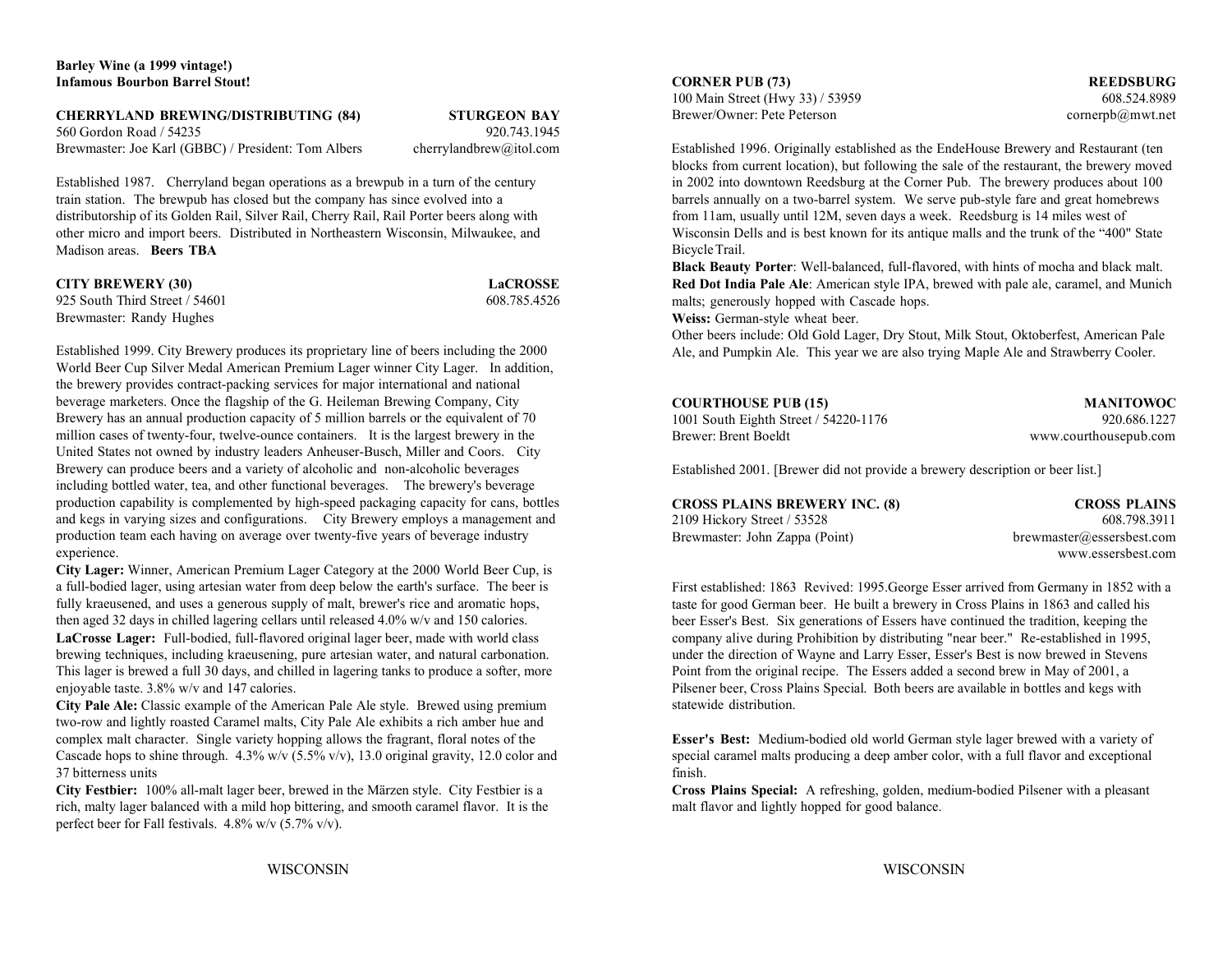Brewmaster: John Harrison www.delafield-brewhaus.com

Established 1999. Delafield Brewhaus has become a favorite stopping point for beer lovers, both for locals and those finding themselves traveling between Madison and Milwaukee. With multiple award winning beers and a seemingly endless variety of styles coming on line throughout the year, there is always something great on tap to tantalize the taste buds. Situated atop a small hill (midwestern mountain?), the Brewhaus offers an impressive view of South Eastern Wisconsin's Lake Country. A most pleasant setting for enjoying top-notch lagers, ales and culinary delights any time of the year. The open-concept brewery is the focal point of the restaurant, with only a four foot brick wall separating patrons from the gleaming stainless steel tanks, the dancing bear and his kettle polishing, keg washing monkey (Brewmaster John Harrison and Assistant Brewer Ben Coultas, respectively). Brews are available on tap at the brewpub. Select public houses in the Metro-Milwuakee and Lake Country areas are also supplied with delicious malty **Golden Pilsner:** 100% Saaz Hops. treats courtesy of the Brewery Tactical Unit (B.T.U.). Growlers, 2-Litre Xyphons, 1/2 and 1/4 bbls. are available to go from the brewery. In addition to the beers listed below, one or two items from the brewer's secret "personal" stash may be unleashed upon the unsuspecting public. Check out our table and ask the dancing bear, cheeky monkey, or keggy-guy.

[John did not provide a 2003 list of beers he's bringing from "Flavour Country," but here are some examples of his self-proclaimed crappy beers you won't want to drink that he's brought in the past.]

**Hops and Glory American Pale Ale:** Cascade Hops cascading (duh!) out your ears in this well-balanced (if by balanced, you mean hoppy) beer.

**Hopfenstange Pils:** The eminently quaffable Northern German Pilsner, a bit hoppier than most people expect when drinking a Pils. You'll love it.

**Golden Helles, Baby:** Traditional BierHall Helles, masquerading as a 60's super agent. Emphasison the malt, certainly a great session beer for this, the session to end all sessions.

| FOX RIVER BREWING CO. (98)                          | <b>OSHKOSH AND APPLETON</b> |
|-----------------------------------------------------|-----------------------------|
| 1501 Arboretum Drive $/$ 54901                      | 920.232.2337                |
| 4301 West Wisconsin Avenue / Fox River Mall / 54915 | 920 991 0000                |
| Brewmaster: Brian Allen                             | www.foxriverbrewing.com     |

Established 1995 (Oshkosh) and 1997 (Appleton). Our two brewery restaurants are located on the Fox River in Oshkosh, WI and in the Fox River Mall in Appleton, WI. Both breweries pour six year-around beers; Fox Light, Buzzin' Honey Ale, Winnebago Wheat, Fox Tail Pale Ale, Caber Tossing Scottish Ale, Titan Porter or Trolley Car Stout, in addition to 2 seasonals which run the range of styles. Beer is available in 1/2 bbl and 1/4 bbl kegs, 64 oz growlers, and 12 oz bottles. Both restaurants have an extensive wine list and also offer a full bar.

### **FUN HUNTERS BREWERY (32) WHITEWATER**

841 East Milwaukee Street / 53190 262.473.8000Brewmaster/Owner: Randy Cruse rcruse reruse@idcnet.com

randysrest.com

Established 1994. With the guidance of Karl Strauss, the Fun Hunters Brewery was added to Randy's Restaurant in 1994 (restaurant established 1972). We keep between four and six beers on tap at any given time. Our full service restaurant features a complete liquor bar, a beer garden, a private banquet room for 325 and a separate dining room. Our warm turn of the century decor makes for a comfortable setting to enjoy a cold brew and a great meal. East side of Whitewater on US Hwy 12.

**Pale Ale:** Lots of Cascades. **Amber Lager:** Tettnang finish. **Other beers?**

### **GRAY BREWING COMPANY (3) JANESVILLE**

2424 West Court Street / 53545-3307 608.754.5150

Brewmaster: Fred Gray free extends the fredgray free free graybrewing.com www.graybrewing.com

**Old No. 27 Barleywine:** Big, malty, strong like bull! 2000 GABF Gold Medal,'nuff said. generations later, the Gray family continues this tradition of offering only the best in Established 1994 (current brewery). In 1856, Joshua C. Gray started a brewing business in Janesville based on the simple principle of making the very best tasting ales and soft drinks. To accomplish this he knew he had to create the best recipes, use the finest ingredients available, and brew with craftsman who cared. Over 140 years and five hand-crafted beers and soft drinks. That tradition has proudly made the Gray Brewing Company one of the oldest family-owned beverage companies in the nation. Today, we remains deeply committed to the same enduring principles of more than a century ago. After all that time, the secret to Gray's success has remained the same.

[Brewer did not provide a list of festival beers for publication.]

| <b>GREAT DANE PUB AND BREWING CO. (89)</b> | <b>MADISON and FITCHBURG</b> |
|--------------------------------------------|------------------------------|
| 123 East Doty Street / 53703-3319          | 608.284.0000                 |
| 2980 Cahill Main                           |                              |
| Brewmaster/VP: Rob LoBreglio               | www.greatdanepub.com         |

Established 1994. The Great Dane Pub and Brewing Company is located in the old Fess Hotel, a historic landmark building in downtown Madison. The great service, diverse menu, and variety of environments (pool hall, spacious bar / dining room, rathskellar pub, garden seating) have regularly netted the Great Dane "Best of Madison" kudos. Keeping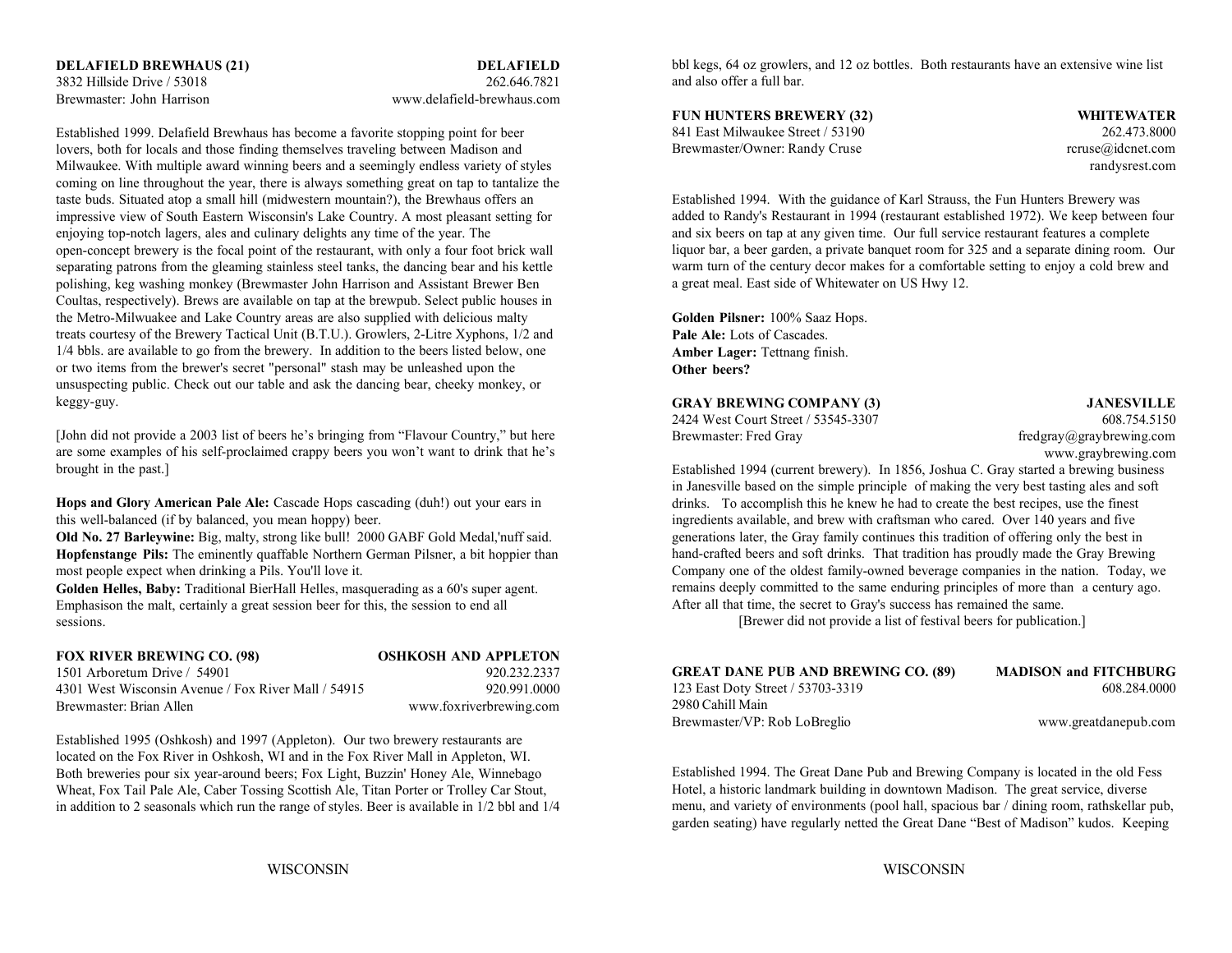throughout Wisconsin have helped us grow to our current 3000+ barrel / year production to local retail establishments. level fifth in the nation for brewpubs. (Not bad for a 10 barrel brewhouse.) In 2002 we opened our second location in Fitchburg, just outside Madison. Check us out on the [Brewery did not provide 2003 beer list. Here are some from last year's festival] southwest side!

[Brewer did not provide 2003 beer list, but, hey, they bring out just about everything, probably including these beers from prior years]

**Verruckte Stadt German Pils:** A light and crisp German Pils, made with Pilsener malt and noble Hallertau Mittelfrüh hops.

**Crop Circle Wheat:** A true German hefeweizen, made with 60% wheat malt and a weizen yeast that lends the tell-tale banana/citrus/clove accents.

**Stone of Scone Scotch Ale**: Great Dane cult classic, big and rich with caramel and chocolate malt flavors. 53

**Old Glory American Pale Ale**: Loaded with American Cascade hops, this is a very quaffable brew.

**Who Knows What??!!! (We Don't!):** Probably some barleywine and whatever looks good when we are loading the van.

| <b>GREEN BAY (HINTERLAND) BREWING COMPANY (33)</b> | <b>GREEN BAY</b> |
|----------------------------------------------------|------------------|
| 313 Dousman Street / 54303                         | 888 604 2337     |

Brewmaster: Joe Karls / Owner: Bill Tressler

www.hinterlandbeer.com

Established 1995. We began brewing in an old cheese factory in Denmark (Wisconsin). The beer was bottled, kegged, and distributed under the Hinterland name. In 1998 operations moved to downtown Green Bay. Over the years the company has evolved into a fine dining restaurant that showcases not only the fresh Hinterland beer, but an impressive wine, dinner, dessert, and lounge menu. Although the brewery no longer bottles the beer, it along with the restaurant receives many awards and accolades and the Hinterland Brewery and Restaurant, as it is now known, has earned the reputation of offering its customers the opportunity to experience unique and captivating flavours. **Full Tilt IPA (India Pale Ale):** Assertive aroma and flavor are derived from the generous **Beers TBA.**

**GRUMPY TROLL BREW PUB (77) MOUNT HOREB** 105 South Second Street / 53572 608.437.2739Brewmaster:Rich Becker www.grumpytroll.com

Established 2000. (1998 as Mount Horeb Pub and Brewery). The Grumpy Troll Brew Pub is one of the friendliest brewpubs east of the Mississippi, offering casual family dining, daily specials, and a pleasing variety of hand-crafted beers. Sample all eight, or tailor one to your taste buds. Originally built as the Mount Horeb Creamery, the Grumpy Troll has maintained its charm through the renovations that introduced modern-day conveniences. Open daily at 11am, we serve food until 10pm nightly. "To go" beer is

14-17 beer styles on tap at any one time probably hasn't hurt either! Draft accounts available in half-gallon growlers, 1/6 bbls and 1/2 bbls. We will begin distributing our beers

**Trolls Gold Lager:** Caters to the domestic beer drinker but offers plenty of flavor and aroma for any beer lover. Same recipe as our Gold Ale but fermented with German lager yeast and aged to perfection.

**Red-Eyed Troll:** A mild sort of troll who likes his red ale the same way, mildly sweet with hints of caramel, toffee, and chocolate with a slight hop finish.

**Liberty Pole Pale Ale:** Hand-crafted APA brewed with Cascade hops and dry hopped to provide additional hop flavor and aroma.

| HARBOR CITY BREWING COMPANY (24) | <b>PORT WASHINGTON</b>                            |
|----------------------------------|---------------------------------------------------|
| 535 West Grand Avenue / 53074    | 262.284.3118                                      |
| Brewmaster: Jim Schueller        | $\text{matt}(\hat{\omega})$ harborcitybrewing.com |
|                                  | www.harborcitybrewing.com                         |

Established 1996. All of our products are brewed in 20-barrel batches and packaged at the brewery in Port Washington. Operated by a family with a strong brewing background, Harbor City Brewing Company has the equipment, the knowledge and experience, and the dedication to brew the best beer around (just try it). We look forward to providing you with 'Real. Good. Beer.' for many years to come!! Tours and tastings: Saturday 12N-4pm. All of our products are available at better retail establishments in the Madison and Milwaukee area as well as Green Bay and the Fox Valley, Stevens Point, Wausau, and Central Illinois.

**Mile Rock Amber Ale:** Reminiscent of the beers that were first brewed in this region in the 1840's. Special care is taken to balance the malt character with a subtle hop flavor and aroma, making Mile Rock a true American style amber ale. Our most popular brew goes great with any food in any situation.

use of fresh hops, which are added during brewing and fermentation. Five different specialty malts give it depth of flavor and a surprising mouth feel. Bottom line  $\sim$  its Bold, its Hopped, its Good ~ Its Full Tilt! Go for it!

**Main Street Brown Ale:** English-style brown ale. Malty and smooth made with English hops that add a level of complexity to the beer. The subdued hop character blends nicely with the roasted finish to create a very full flavored beer that is surprisingly light in body. **Lazy Daze Honey Wit:** Our Harvest Wheat Beer is characteristic of traditional filtered Belgian wit beer or white ale. Orange Blossom Honey has been added to this handcrafted brew along with select Belgian wheat malt, coriander and orange peel to give this enjoyable honey wheat beer a refreshing citric finish. It is slightly tart and profoundly refreshing!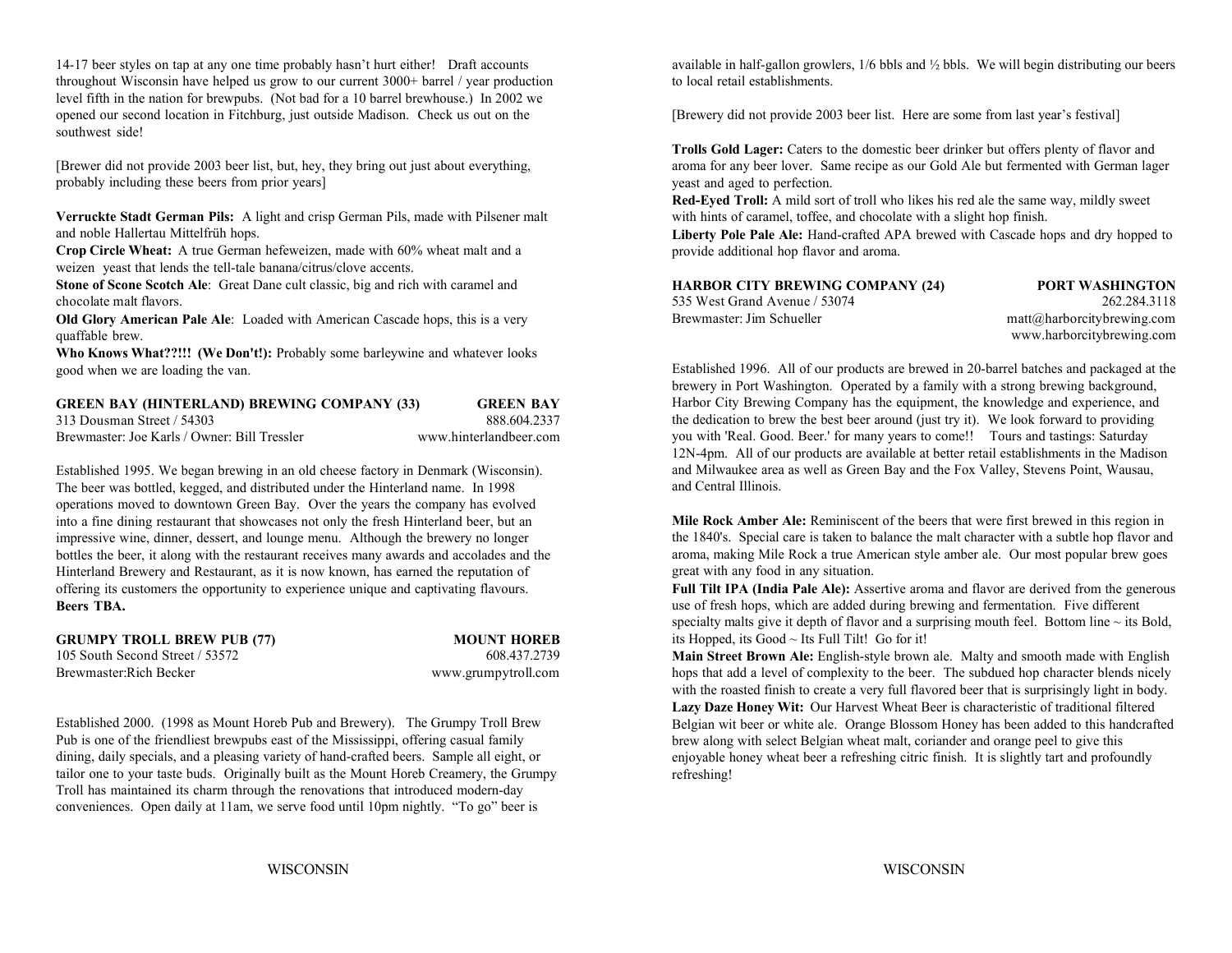# **HEREFORD & HOPS STEAKHOUSE & BREWPUB (38) WAUSAU**

Head Brewer: Kevin Eichelberger ales2u@yahoo.com

www.herefordandhops.com

Established 2000. Our state of the art 15 Barrel DME brewhouse turns out 7 "house beers" with three to four rotating seasonals. Choose your own steak, fish or kabobs for grilling on one of our three hickory charcoal grills, while enjoying our "all you can eat" salad bar. Come see why Hereford & Hops has quickly established itself as the place to dine, while enjoying fresh, quality beer brewed in North Central Wisconsin!

**Piva Bohemia:** Clean malt character and a spicy, floral hop character results from a generous hand with Czech Saaz hops in the kettle. O.G. 11.5 deg. P Alc v/v - 4.7% **IPA:** This deep gold ale is malty, and triple hopped, providing a noticeable hop flavor and aroma. O.G. 13.3 deg. P Alc  $v/v - 5.2\%$ 

**German Weiss:** Our summer seasonal, this unfiltered ale is made with 50% wheat malt and has notes of banana and cloves. O.G. 12.85 deg. P Alc v/v - 5.0%

unmistakable citrus-like hop flavor and aroma. O.G. 14.5 deg. P Alc v/v - 6.0% 1845, Joseph Huber arrived in Monroe to work at then the Blumer Brewery in 1923 and **Black Springs Double Stout:** Our house stout is full-bodied and complex resulting from our use of five different malts and Simcoe hops. Dark and delicious, this "Foreign-Style" stout is sure to please! O.G. 16.3 deg. P Alc  $v/v$  6.7%

**Roggenator:** This is the first public tasting of our latest seasonal. This dopplebock was brewed with 24% rye malt which contributes a grainy, spicy middle and finish. Very full-bodied and slightly sweet up front, this strong German lager is lightly hopped, with a clean, malty finish. O.G. 19.0 deg. P Alc  $v/v - 7.3%$ 

**"All Whiskied up" Atomic Brunette Imperial Stout!** This sassy lady has been aging in a whiskey barrel carried on the back of our head hoprocketeer master brewer wort scrub monkey, Kevin Eichelberger, who walked backwards all the way from Kentucky wearing only rope sandals. What has evolved is an incredibly complex beer, with an aroma and flavor profile that includes notes of vanilla, whiskey, tobacco. and blackstrap molasses. This beer is very full-bodied and slightly sweet, with a pre-whiskey barrel alcohol content of 9.1% !

O.G. 22.5 deg. P Alc v/v post barrel - who knows

### **HOPS HAVEN BREWHAUS / PWBC (46) SHEBOYGAN**

1327 North 14th Street / 53081-0691 920.457.HOPSBrewmaster: Jeff Kolar brewmstr@execpc.com

Wisconsin's newest breweries and the first brewery in Sheboygan since Kingsbury closed possesses a modest bitterness and clean aroma. This beer is crafted in the traditional in 1974. It is also producing the Port Washington Brewing Company brands of Pier 96 Bavarian manner and resembles the Marzen-type Oktoberfest Biers as they are served at Lager, Amber Ale and Old Port Porter since the brewery left the Fish Shanty in the spring the fall festivities in Munich. 5.2% v/v. of 2001. Renovating an old building in the middle of Sheboygan, the new facility features a large bar/tasting room with the buildings original wood beams and brick exposed. Plans for the kitchen are currently in the works. Easily accessible from I-43 or any part of

2201 Sherman Street / 54401 715.849.3700 southeast Wisconsin in bottles and kegs. Northern and central Wisconsin in bottles only. Sheboygan, call for more details on hours and directions. Beers are distributed throughout

> **PWBC: Pier 96 Lager:** Golden, medium bodied, lightly hopped with sweet malt flavor. **PWBC: Amber Ale:** Deep color, medium bodied and mildly hopped. Balanced malt and hop flavor.

**Hops Haven: Triple "H":** German style hefeweizen, unfiltered, complete with citrus, clove, banana and vanilla flavors.

**Hops Haven: Black Cherry Porter:** Dark, rich and complex, full bodied ale, semi-sweet with a hint of black cherries.

| <b>JOSEPH HUBER BREWING COMPANY (4)</b> | <b>MONROE</b>         |
|-----------------------------------------|-----------------------|
| 1208 14th Avenue / 53566-0277           | 608.325.3191          |
| Director of Brewing: Kris Kalay         | LCSHuberBrew@juno.com |
|                                         | www.berghoffbeer.com  |

**E.S.B.:** Deep ruby, heavily hopped with Chinook, Centennial and Cascade hops for an owned brewery in Wisconsin and the second oldest in the United States. Established in Established 1845. The Joseph Huber Brewing Company is the oldest continuing family by 1940 saved the company from bankruptcy by organizing an employee stock buyout. Blumer stockholders voted unanimously to rename the brewery in 1947. After Joe Huber's death in 1978, Joe's son Fred headed the management until his retirement from the industry. Today the Weinstein family owns and manages the brewery. The regional brewery gained recognition for its Berghoff brands including numerous medals from the Beverage Tasting Institute and the Great American Beer Festival. Berghoff Beers include Lager, Dark, Amber, Bock, Pale Ale, Pilsner, Hefe Weizen and three seasonals Solstice Wit, Oktober Fest, and Winter Fest. Other premium American Lagers and Bocks include Huber, Rhinelander, Regal Brau and Blumer's Old Fashion Root Beer Gourmet Soda. Stop down to Monroe and Tour this Historic Brewery any Thursday, Friday or Saturday 11, 1, or 3p.m. Try a sample in the New Founder's Tap Room or stop in the New Brewery Gift Shop. Call 1-800-BEER-205 for information.

www.portwashingtonbrewing.com **Berghoff Oktober Fest Beer:** Gold Medal Winner 2002 World Beer Championships Established 1996 (PWBC) and 2002 (Hops Haven). Hops Haven Brew Haus is one of –BTI Chicago 90pts. Berghoff Oktober Fest is a fine amber-colored, all-malt lager which **Berghoff Original Lager:** Silver Medal Winner at 2002 World Beer Championships-BTI Chicago. Berghoff Original Lager is a well rounded European style golden color beer, with quick clean finish. Voted One of the Top 100 Beers in the World. Alcohol 5.6% v/v. **Berghoff Pale Ale:** Classic American style. It is light copper-colored and medium bodied with a light maltiness. High quality American hops are used to produce this high hop bitterness, flavor and aroma---a must have for true hop aficionados!!! 5.8% v/v.

**Berghoff Solstice Wit:** New Summer Seasonal TBA

**Blumer's Gourmet Soda:** Root Beer, Orange Cream, Cream and Blueberry Cream are the brewery's first entry in the alcohol free beverage market. Choice ingredients and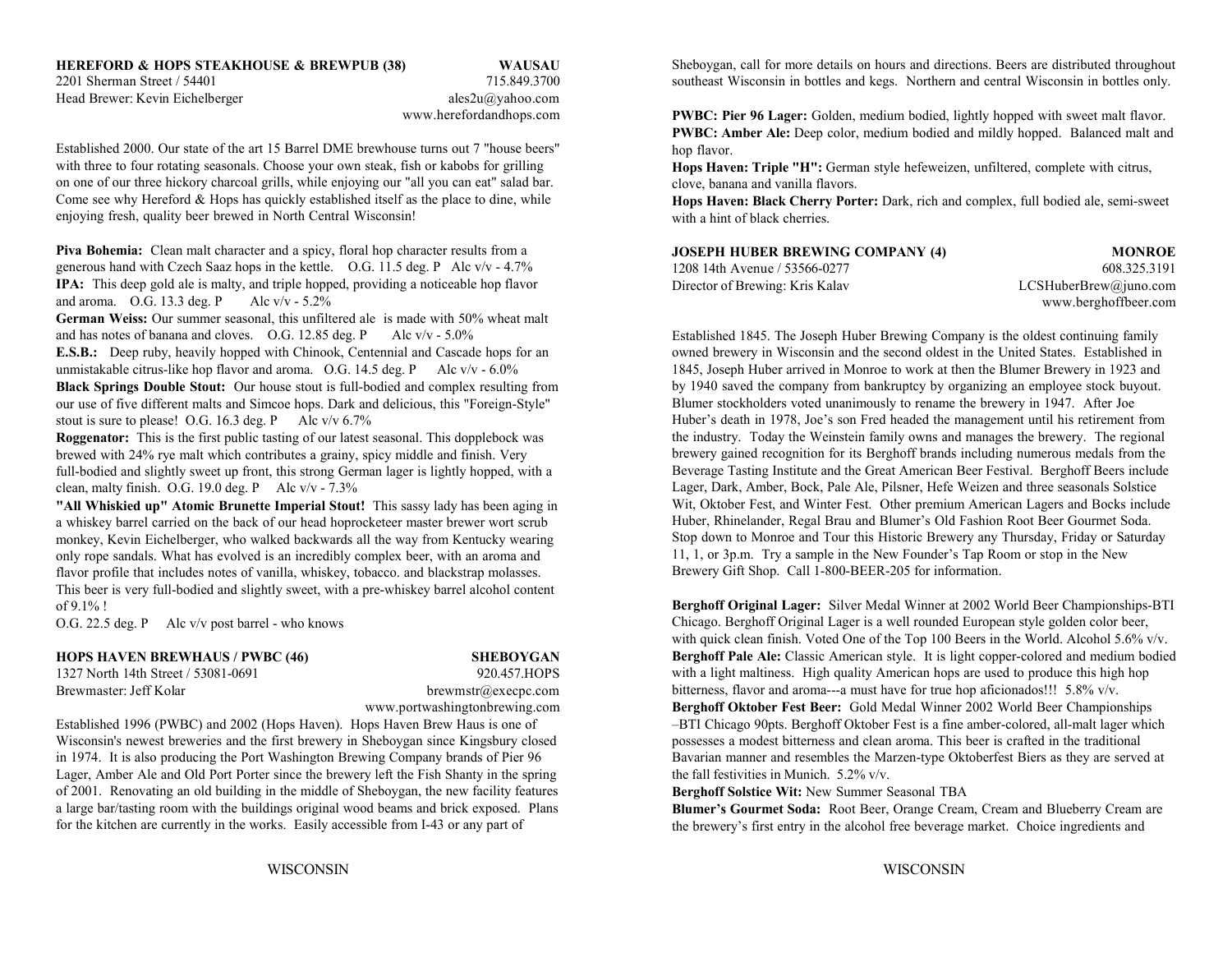flavors are blended to achieve a medium body product with no caffeine or alcohol content and a smooth vanillia cream finish. When's the last time you had a Good Old Fashioned balance the 'big C' hop finish attained by generous dry hopping. Our most popular Soda?offering. The contract of the contract of the contract of the contract of the contract of the contract of the contract of the contract of the contract of the contract of the contract of the contract of the contract of the

| <b>J.T.WHITNEY'S PUB AND BREWERY (76)</b> | <b>MADISON</b>     |
|-------------------------------------------|--------------------|
| 674 South Whitney Way / 53711-1035        | 608.274.1776       |
| Brewmaster: Richard Becker                | www.jtwhitneys.com |

Established 1995 (brewery in 1996). The pub opened in October 1995 and has featured Brewmaster Richard Becker since opening. With annual capacity of just over 1000 barrels, Rich has developed a reputation for brewing a larger variety of beers including American, German and British Style Ales. Over the past  $7\frac{1}{2}$  years, Rich has introduced more than 80 different beer varieties to his customers. Most recently, Rich has added Cask Conditioned Ales to the beer lineup. Boasting of two different Mug Clubs, Rich always has an audience waiting for his newest creation.

[Brewer did not provide a 2003 festival beer list. The following might be served.]

**Badger Red Ale:** An Irish Style Red ale with notes of caramel and honey and a moderate hop bitterness.

**Black Diamond Porter:** A rich dark malty porter with a robust hop flavor and bitterness with notes of chocolate and coffee.

**Heartland Weiss:** A traditional German Style Wheat ale with notes of clove and citrus and a light hop bitterness.

**Köln Style Kölsch:** A Kölsch Style ale brewed under the strict guidelines of the Appellation of Cologne, Germany. A light crisp ale with a dry hoppy finish which is great for summer.

**Dusseldorfer-Style Alt:** A rich malty Dusseldorf German-style ale with a moderate hop bitterness.

| <b>LAKE LOUIE BREWING COMPANY (87)</b> | <b>ARENA</b>      |
|----------------------------------------|-------------------|
| 7556 Pine Road / 53503                 | 608.753.2675      |
| Owner/Brewer: Tom H. Porter            | tom@lakelouie.com |
| Assistant brewer: Tim Wauters          | www.lakelouie.com |

Established 1999. Lake Louie is a small brewery located on the beautiful shores of Lake Louie (actually a 1/4 acre pond). We've recently expanded from a 3 bbl to a 15 bbl system. We offer English and American ales in kegs and pressure filled growlers to taverns, restaurants and liquor stores. Our beers are currently being tapped by some of the finer public houses in the area. Check our website for locations. Really fun free tours on Saturdays by appointment.

**Coon Rock Cream Ale:** Pre-prohibition Cream Ale using Briess white corn for a creamy, full bodied beer. Lightly hopped with traditional varieties that would have been grown in our part of Wisconsin a hundred years ago.

**Arena Premium Ale:** Based on the American Pale Ale style, but with more malt to

Full of body, sweetness and flavor. Higher in alcohol content but possessing a smooth **Warped Speed:** Brewed in the classic Scotch Ale style with a deep reddish brown color. and moderately hopped finish.

**Louie's Reserve:** A high gravity version of our Warped Speed. Brewed to celebrate our new brewhouse. Aged since April. We will be tapping this very special beer at about 3 pm.

### **LAKEFRONT BREWERY (5) MILWAUKEE**

1872 North Commerce Street / 53212-3701 414.372.8800Head Brewer: John Tully www.lakefrontbrewery.com

info@lakefrontbrewery.com

Established 1987. Lakefront Brewery was started by two brothers Jim and Russ Klisch. We specialize in traditional and innovative style beers. Brewing 14 different beers year round, we produced 5000 barrels of beer last year and on target to hit 6000 this year!

**Riverwest Stein:** Amber lager

**Cattail Ale:** Mild Wisconsin ale

**Lakefront White:** A traditional Belgian Wit using equal amounts of Pilsener malt and wheat. Hallertau hops, orange peel and coriander are added during the boil. It is fermented with a yeast strain that contributes to the refreshing tartness of the beer. Our White is presented unfiltered.

**Cream City Pale Ale:** Amber in color with a hint of citrus flavour. The malt characteristics are derived from generous amounts of Carapils and two types of crystal malt. The hop flavor comes from generous amounts of Perle and Cascade hops used both in boil and finish.

| LEGENDS BREWHOUSE & EATERY (61) | <b>HOWARD AND DEPERE</b> |
|---------------------------------|--------------------------|
| 2840 Shawano Avenue / 54313     | 920.662.1111             |
| 875 Heritage Road / 54115       | 920.336.8036             |
| Brewer: Ken Novak               |                          |

Established 1998. Our second brewpub, the DePere location, opened during fall 2001. A visit to either Legends will provide great food and beverage in a warm and comfortable atmosphere. It is a classy sports bar with an extensive menu and five microbrewed beers on tap. Historic photography graces the walls at each location. Televisions and big screens abound to catch the sporting events, and the pub and dining room is acoustically designed to allow you to hear your favorite sporting event or to enjoy a comfortable dinner, combining style and class with sports and beer.

**Acme Amber:** Mildly hopped amber colored lager named for the Acme Packers. **Duck Creek Dunkel:** Distinctly dark lager with delicate roasted flavor and Hallertau hops.

**Crocodile Lager:** A light colored lager brewed with Tasmanian hops. Great for summer.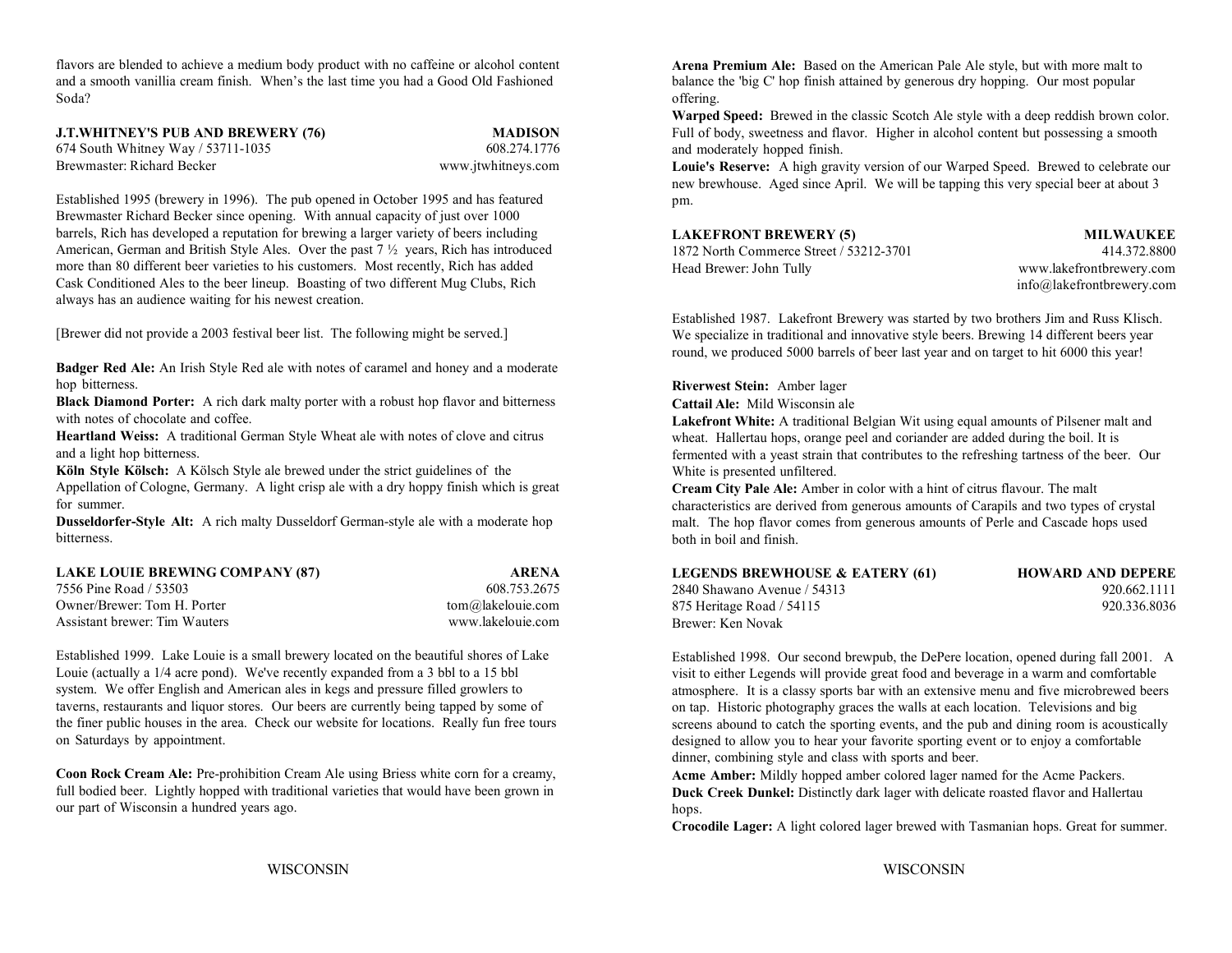| <b>JACOB LEINENKUGEL BREWING COMPANY (107)</b> | <b>CHIPPEWA FALLS</b> | 233 North Water Street / 53202                                               | 414.226.2337      |
|------------------------------------------------|-----------------------|------------------------------------------------------------------------------|-------------------|
| 1 Jefferson Avenue, Chippewa Falls 54729       | 715.723.5557          | Practical Brewer: Jim Olen                                                   | jamesolen@.com    |
| 1515 North 10th Street, Milwaukee 53205        | 414.931.6706          |                                                                              | www.ale-house.com |
| 201 South 4th Street, Phoenix, Arizona 85004   | 602.462.3800          |                                                                              |                   |
| Thomas "Jake" Leinenkugel                      | www.leinie.com        | Established 1997. Milwaukee Ale House has grown to become the second largest |                   |
|                                                | 888 LEINIES           | brewpub by volume of beer brewed and sold in Wisconsin Located in downtown   |                   |

Established 1867 (Milwaukee, 1995; Phoenix, 1998). Founded by German immigrant, a great beer hall atmosphere. Stop in for lunch and dinner and select items ranging from Jacob Leinenkugel, the brewery is the nation's seventh oldest. Managed by the fifth ribs, to burgers, to pasta and daily specials. Relax on one of our two outdoor decks generation of the Leinenkugel family, brothers Jake, Dick and John Leinenkugel, the situated on the Milwaukee River with access to the Milwaukee River Walk system. Our company is a leading regional craft brewery in the upper Midwest with beers known as lower deck sports its own bar for more intimate socializing. Practical Brewer Jim Olen "The Flavor of the Northwoods." Leinenkugel's won gold medals in the 2002 World Beer proudly produces over 1,300 barrels of beer per year, most enjoyed on premise, with Cup competition for Leinenkugel's Honey Weiss, Red Lager and Creamy Dark. Tours growlers to go and kegs available by request. Featured are five regular house beers; (Chippewa Falls brewery only) are M-Sa (year-around) 9-5pm; Sundays (June - August Downtown Lites Honey Ale, Solomon Juneau Golden Ale, Louie's Demise Amber, Pull only) 11am - 3pm. Call for tour reservations and information. Chain Pail Ale, and Sheepshead Stout. Our Session Beer is our seasonal offering

**Leinenkugel's Honey Weiss:** Brewed with 35% malted wheat and Wisconsin honey for a crisp, refreshing taste with just a hint of sweetness and is our most popular beer. **Leinenkugel's Berry Weiss:** Flavored with three berries indigenous to Wisconsin (blackberries, elderberries and loganberries) Berry Weiss has been a summertime favorite since 1996. Brewed with malted wheat, it has a unique color, aroma and sweet taste that is enjoyable over ice, with lemon, or served mixed with Honey Weiss for a "Honey-Berry".

**Leinenkugel's Amber Light:** The latest beer in the lineup. Brewed to have a deep, golden color with the smooth, drinkable flavor you've come to expect from Leinenkugel's, **Pull Chain Pail Ale:** Classic pale ale dry-hoped with East Kent Goldings. Amber Light has just 110 calories and 7 grams of carbohydrates per 12 oz. serving. **Leinenkugel's Red Lager**: Flavorful Vienna-style lager brewed with five specialty malts including Caramel, Munich and Carapils, Leinie's Red Lager has a smooth malty taste complimented by Cluster and Mt. Hood hops.

**Leinenkugel's Creamy Dark:** As smooth as dark gets, Creamy Dark is all dark, no bite. The dark roasted specialty malts which give Creamy Dark its color are perfectly balanced by Cluster, Cascade and Mt. Hood hops for a smooth flavor and a hint of chocolate. **Leinenkugel's Oktoberfest:** First released in 2001, our Oktoberfest quickly sold out and virtually disappeared before October. We're back with an amber colored Oktoberfest-style beer brewed with Munich and Caramel malts for a full-bodied taste perfect for the season.

### **MILWAUKEE ALE HOUSE (29) MILWAUKEE**

Established 1997. Milwaukee Ale House has grown to become the second largest brewpub, by volume of beer brewed and sold, in Wisconsin. Located in downtown Brewmasters: John Buhrow (Chippewa Falls), Greg Walter (Milwaukee), Milwaukee's Historic Third Ward, we're just west of Mayor Maier Festival Grounds. and Peter McFarlane (Phoenix) Located at 233 N. Water Street in a beautiful Cream City brick building over 100 years old. Our warm interior highlights the use of Cream City brick and exposed timber creating including such popular selections as Ale House Weiss, Orange Blossom Cream Ale, Wit, Belgian Tripel, Honey Porter, and the list goes on. Don't forget to try our award winning all natural Ale House Root Beer. Also, Louie's Demise Amber is available on tap at over forty taverns and restaurants around the Milwaukee area, ask for it on tap at your favorite watering hole.

> Festival beers may include the following: **Louie's Demise:** Amber export-style Scottish Ale. **Solomon Juneau Ale:** Golden ale dry-hopped with Czech Saaz hops. **Others?**

| <b>MOOSEJAW PIZZA AND BREWING COMPANY (62)</b> | <b>WISCONSIN DELLS</b>      |
|------------------------------------------------|-----------------------------|
| 110 Wisconsin Dells Parkway South / 53965      | 608.254.1122                |
| Brewmaster: Dana Wolle                         | $info@$ moosejawbrewpub.com |
|                                                | www.moosejawbrewpub.com     |

Established 2002. Moosejaw Pizza & Brewing Co. has the capacity to to brew 500 - 1000 gallons of beer a day and serves 10 different styles of hand-crafted brews on tap. Those currently featured by Brewmaster Dana Wolle and Assistant Brewer Mike Balda are Honey Ale, Witbier, Golden Lager, Dells Pilsner, Weissbier, Raspberry Creme Ale, Kilbourn Hop Ale, Dells Chief Amber Lager, Dunkel Lager, and Porter. Within the first year of brewing, Moosejaw's Dunkel Lager attained a silver medal in the European-Style Dark/Munchner Dunkel Category at the 2002 Great American Beer Festival. Moosejaw seats 400+ patrons within three levels of the full-service restaurant; specializing in fresh, piping hot pizza!. Each level has its own unique appeal. The Brewery Bar overlooks just that, the brewery! While the main floor has numerous game mounts, a massive fireplace & old fashioned photos of its namesake, Moose Jaw, Saskatchewan. The Rathskellar,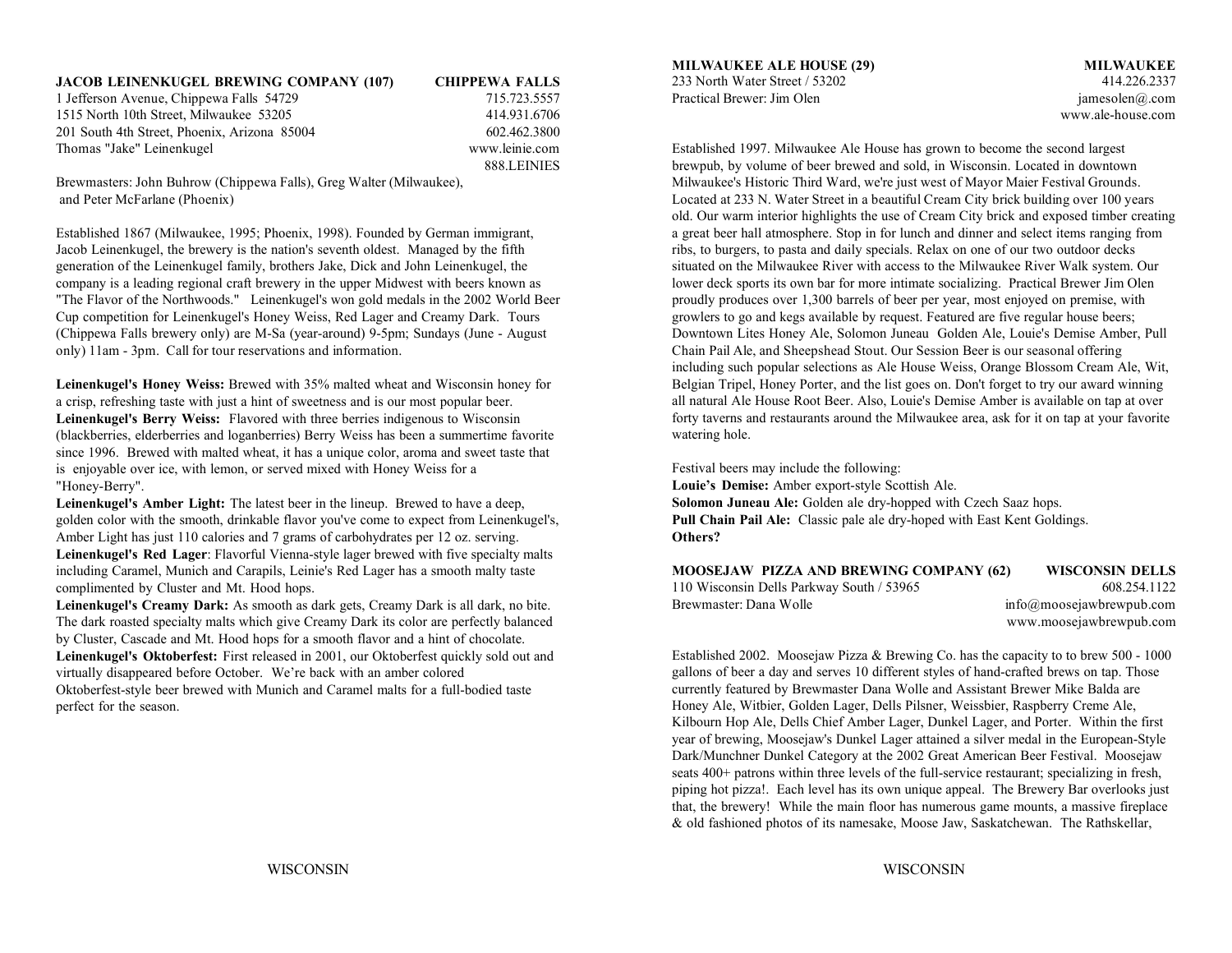games & a large party room available for private celebrations! beer available in bottles and kegs at all times.

In addition to a selection from among the beers listed above, Moosejaw will offer a seasonal: **Blonde Bock:** Dark golden, medium bodied lager that is lighter in body and hoppier than our dark, malty Bock.

### **NEW GLARUS BREWING COMPANY (20) NEW GLARUS**

County Route W & State Route 69, Box 759 / 53574 608.527.5850 Brewmaster: Daniel Carey, Diploma Master Brewer www.newglarusbrewing.com

Established 1993. A favorite Wisconsin brewery, New Glarus has wasted no time establishing itself as a world class operation. Dan and Deborah have successfully combined their business management and brewing professionalism with their philosophy based on individuality, cooperation, and the use of 100% natural ingredients to produce world class, handcrafted beers for their friends in Wisconsin. Distribution: Wisconsin and Northern Illinois. Gift shop hours: M-Sa 11am-4:30pm. Closed Sunday. Tours: call for schedule.

**Spotted Cow:** A farmhouse ale made with flaked barley, cracked corn, and Wisconsin malt. One of the lighter beers that we brew. Naturally cloudy because we allow the yeast to remain in the bottle. Satisfying with a nice fruity body.

**Hop Hearty Ale:** The Wisconsin IPA you've been thirstin' for. Brewed with the best of Old World and New World hops. Dry-hopped with Cascade and East Kent Goldings to bring home the hops. Brimming with rich caramel flavors along with an intense hop aroma that you won't soon forget. Cleanly bitter and aromatic, this ale is not for the faint-hearted.

**Raspberry Tart:** Award-winning Wisconsin framboise made with raspberries, wheat and year-old Hallertau hops and fermented in large oak vats. Raspberry bouquet greets you long before your lips touch your glass. Serve very cold in a champagne flute.

**Uff-da Bock:** Hearty, full-bodied, complex and smooth with deep chocolate and coffee undertones, and a natural mahogany hue.<br>More Beens to Summise Nov!

| More Beers to Surprise You!             |                       |
|-----------------------------------------|-----------------------|
| NICOLET BREWING COMPANY (40)            | <b>FLORENCE</b>       |
| 2299 Brewery Lane, P.O. Box 650 / 54121 | 715.528.5244          |
| Brewmaster: Art Lies                    | nicoletbeer.com       |
|                                         | alies@nicoletheer.com |

Established 1997. There's a place in the woods of Northern Wisconsin where life is simple and time seems to move a little slower. Where the water runs sparkling clear, the air is fresh, and folks take time to enjoy life. A place where great beers are brewed and aged to smooth perfection. Nicolet Brewery is in Florence County, home of the Nicolet National Forest and some of the finest stretches of wild rivers and unspoiled forest in the Midwest. A rural 13,000 square foot facility houses the brewery, offices, and sampling room. Adjoining the brewery is a beer garden and pub. Nicolet Brewing specializes in

Moosejaw's lower level bar is complete with premium sports viewing, pool tables, arcade lager beers in the European tradition. We have two flagship beers and a rotating seasonal

**Nicolet Classic Pilsener:** Golden Czech Pils, full bodied with plenty of Saaz hops. 5% **Nicolet Blonde Lager:** All-malt American-style Pilsener, light and malty, with Tettnang finish 3%

**Nicolet Radler:** German-style brew combining beer and lemonade. Not too sweet and tastes like beer! Summer thirst quencher. 3%

**Nicolet Dark Pilsener:** Black beer in the Czech tradition, smooth and drinkable with chocolate and coffee undertones followed with a subtle hop dryness. 5.5%

| 3560 Oakwood Mall Drive / 54701 | 715.552.0510          |
|---------------------------------|-----------------------|
| Brewmaster: Timothy Kelly       | northwoodsbrewpub.com |

Established 1997. Enjoy fine food and nine different beers in our "log cabin" interior and brick exterior building overlooking Bullis Pond, north of the junction of I-94 and US-53. Distribution: 6 packs and kegs in Eau Claire area.

Festival beers may include the following (brewer did not provide 2003 list for publication):

**White Weasel Light Ale:** Light body and hopping, brewed with barley, corn, and rice. Lil' Bandit Brown Ale: Slightly sweet brown ale with low hop aroma.

| <b>OCONOMOWOC BREWING COMPANY (6)</b>     | occ  |
|-------------------------------------------|------|
| 750 East Wisconsin Ave / 53066            |      |
| Brewer/Vice President: Tom "Julio" Miller | obch |

**OCONOMOWOC BREWING COMPANY (6) OCONOMOWOC** 750 East Wisconsin Ave / 53066 262.560.0388beer*@beer.com* www.obcbeer.com

Bottling Works, the Ross Brewery, and the original Oconomowoc Brewing Company. **NICOLE** Visit our website for and entertaining account of Oconomowoc's brewing history. OBC Established 1998. Oconomowoc Brewing Company revived the brewing heritage of the Lake Country area. Previous breweries include the Binzel Brewery, Oconomowoc is committed to brewing quality, handcrafted beers for discriminating beer drinkers. Our beers are proudly served throughout the Lake Country area at many fine bars and restaurants. We are currently offering our beer on draught only. Tours: by appointment.

> Amber Rye Lager: Five grains and three hop varieties create a smooth drinkable beer. Deep amber in color with a rich, earthy flavor and moderate hop bitterness.

**Black Forest Lager:** Light-bodied Bavarian-style dark lager made with Munich malt and select specialty malts. Nicely balanced malt and hop flavor, a hint of chocolate on the end.

**German Style Kölsch:** Clean, crisp light-bodied German ale brewed with Pilsener malt, white wheat, and German Hallertau hops.

**Seasonals: Oktoberfest and Winter Brew** (aka Cherry Chocolate Porter)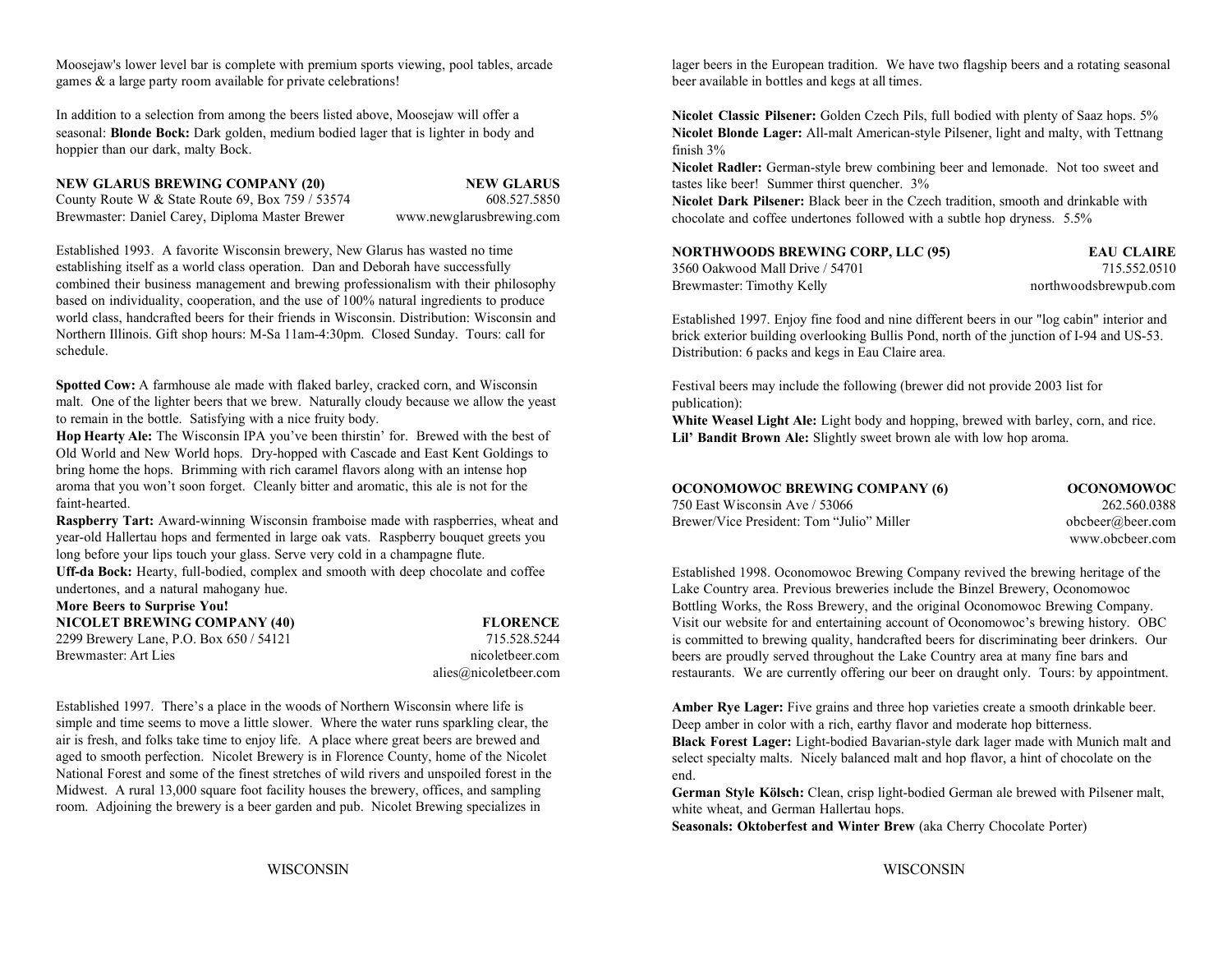735 East Center Street / 53212 414.264.3630Brewmaster: Marc "Luther" Paul

Established 2001. Onopa Brewing Company is Milwaukee's smallest, locally owned brewpub, located just north of downtown in the eclectic Riverwest neighborhood. Our seven-barrel, milk-tank brewhouse provides small batches of fresh, unfiltered ale to our tavern customers and available to-go in growlers. We are one of Milwaukee's premiere music venues featuring exclusive national and international touring acts; give us a call for schedule/ticket information. Come check out the new beer garden, have a beer and support your local brewery! Brewery tours by appointment or a friendly hello when we're not knee-deep in beer. Tavern hours: Monday-Wednesday 4:00pm-2:00am, Thursday 12:00pm-2:00am, Friday-Saturday 12:00pm-2:30pm, Sunday 12:00pm-2:00pm.

**American Pale Ale**: Our flagship ale. Hopped with Amarillo, Chinook, Centennial, Cascade and Willamette hops from the Pacific Northwest, making this a truly bitter ale with lots of hop flavor and aroma. The Briess pale ale and Munich malts ferment clean, leaving a smooth, well-balanced beer. Like all of our ales, this beer is unfiltered. ~5.2% v./v

**Extra Special Bitter**: The latest addition to our year-round ales. A good session beer Brewing/Hops Haven of Sheboygan (Pier 96 Lager, Old Port Porter, Amber Ale), and

**Nut Brown Ale:** Our version of an English Brown Ale. Crisp Malting's Maris Otter malt is combined with Pauls U.K. crystal, Dingemans chocolate and toasted malts to give this beer a malty, toasted flavor. UK Kent Golding hops are used in the kettle and for aroma.  $\sim$ 4.8% v/v

**Porter:** London-style Porter. Imported roasted and dark crystal malts are combined to make this full-bodied ale. Black malt brings out a subtly burnt, smoky flavor. The large amount of malt is balanced with a big dose of UK Fuggle and Kent Golding hops. Organic blackstrap molasses are added for an unique flavor. ~6.0% v/v

### **Brewer's Choice: Imperial Pale Ale**. **Belgian-style Golden Ale. Sõmmer Ale.**

**PEARL STREET BREWERY (106) LaCROSSE** 124 South Fourth Street (4th and Pearl) **/** 54601 608.784.4832 Brewmaster & Director of Keg Washing: Joe Katchever www.pearlstreetbrewery.com

Established 1999. Nestled in the Mississippi River valley in Wisconsin's beautiful coulee malty flavor. region, the Pearl Street Brewery's brewers can usually be found down in the subterranean brewery, brewing up another batch of their world-class, award-winning beers. The ingredients in Pearl Street beers come from the Earth. They craft their ales and lagers with all-natural and organic ingredients. Pearl Street beers are traditionally fire-brewed, one batch at a time. Today, they have journeyed to Madison to share some of them with you. Assuming they haven't drank it all already, they will be serving up fresh glasses of :

**el Hefe**: Bavarian-style wheat beer. Come get some before we drink it all!

**ONOPA BREWING COMPANY (45) <b>IMILWAUKEE** Downtown Brown Ale: Nut-brown is one of La Crosse's favorite beers. Find out why... **Old Skeezer Barleywine:** Aged for over two years, this is Brewmaster Joe's private reserve. We got him a little woozy last night and talked him into sharing some. Shhhhh!

> **PIONEER AND WISCONSIN BREWING CO. (69) BLACK RIVER FALLS** 320 Pierce Street, P.O. Box 187 / 54615 715.284.7553 Brewmaster: Todd Krueger pioneer@cuttingedge.net

cuttingedge.net/~pioneer

made with Crisp Malting's Maris Otter malt and a blend of Pauls UK crystal malts. Buffalo Wild Wings (BW3 restaurants) in Wisconsin we produce Wild Wings Brew, and Heavily hopped with imported U.K. Kent Golding hops for bitterness and aroma. Our those are just a few. Pioneer Brewing Company sponsors numerous music events in the house British strain of yeast is used to produce an authentic bitter.  $\sim$  5.0% v/v area bringing world class blues and rock to the small western Wisconsin town. If you are Established 1997. Pioneer Brewing Company opened in January 1997 producing Pioneer Lager and Pale Ale. 1998 started with the purchase of Wisconsin Brewing Co. of Wauwautosa following a series of 100 year floods that devastated the business. Production of all Wisconsin brands moved up to Black River Falls and new brands were added under the Wisconsin name. In 2000 and again in 2002 Pioneer and Wisconsin entered and won gold medals in the World Beer Cup, Oscar's Chocolate Oatmeal Stout and Black River Red in 2000 and Oderbolz Bock in 2002.With the quality of beers being made in Black River Falls soon other state brewers were taking note and contracting to have their bottled product made there. Pioneer Brewing now produces beer under contract for BluCreek (Blueberry ale, Herbal ale and Alt.), Port Washington ever in the area feel free to stop by, we are open for tours on weekdays and some weekends, call ahead to make sure were here to help you. Tastings and tours are at no cost and merchandise is also available.

> **Oscar's Chocolate Oatmeal Stout:** Full-bodied, yet smooth drinking stout with a complex, nutty finish. Oscar's won the gold medal at the 2000 World Beer Cup in the Oatmeal Stout category.

**Black River Red:** Märzen-Style (Oktoberfest) lager, robustly red in color, with a great malt flavor. Black River Red won the gold medal at the 2000 World Beer Cup in the Märzen-style/Oktoberfest category.

Whitetail Cream Ale: Easy drinking, gold in color with a light to medium body. Whitetail's flavor is delicately hop-balanced for a clean, crisp finish.

Pioneer Lager: Bavarian-style lager is smooth drinking, amber in color, and has a sweet

**BluCreek Blueberry Ale:** Made with fresh wild blueberries from Maine. It's a crisp, refreshing amber ale that has a subtle blueberry aroma and taste, a mellow, thirst-quenching body, and a clean fresh finish.

**BluCreek AltBier:** Smooth, well-balanced ale cold conditioned in the tradition of a classic German Altbier. The drinkable nature of this beer and the roasted chocolate andcoffee notes

present in this beer make it a wonderfully warming beer.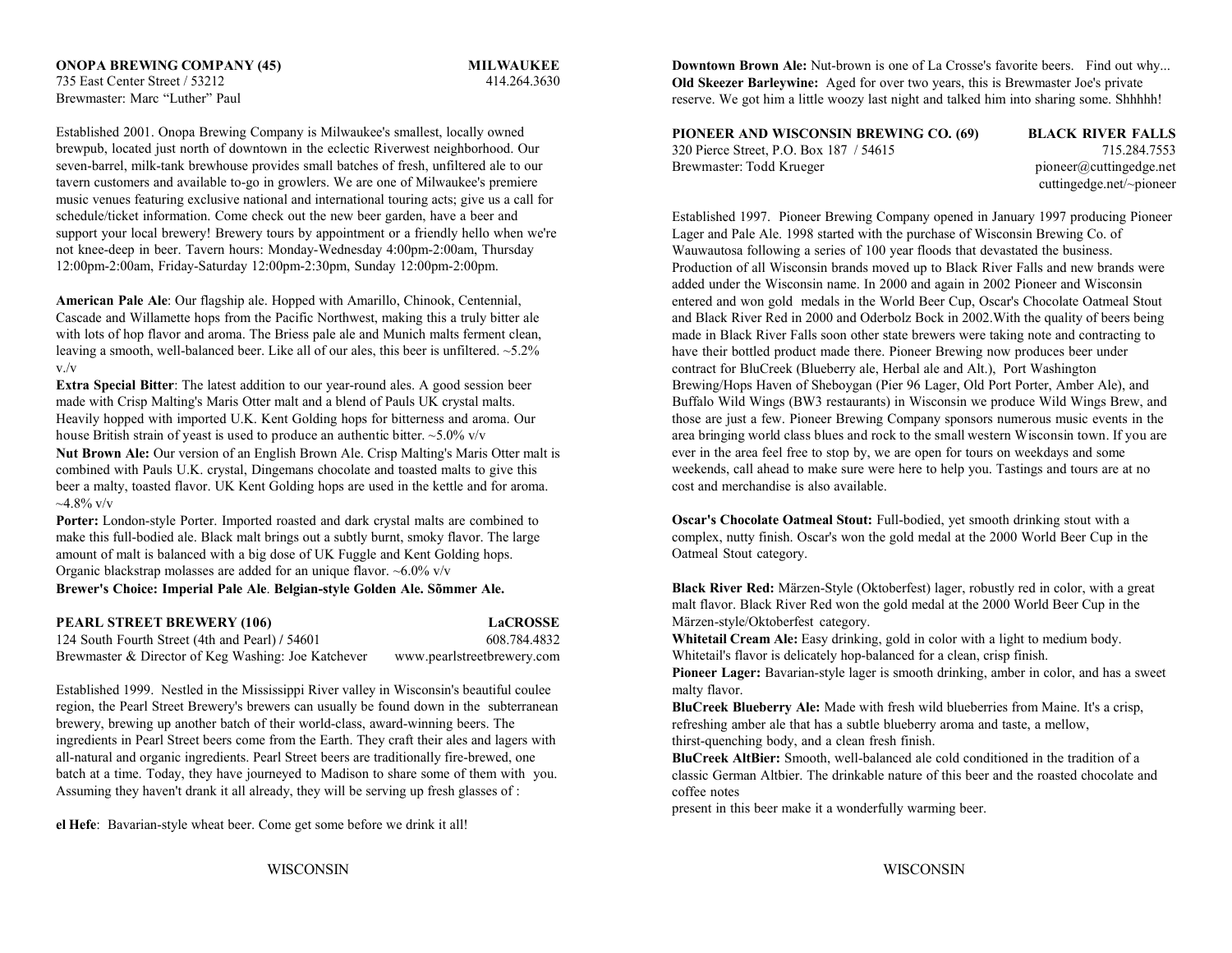**BluCreek Herbal Ale:** All-natural Honey Ale hand crafted in small batches with an **SAND CREEK BREWING COMPANY (75) DOWNING** invigorating blend of real Wisconsin Ginseng root grown in northern Wisconsin- the most 1442 Dunn-St.Croix Road / 54734 715.265.7694 potent ginseng available in the world; stimulating certified organic Gingko Biloba; and Brewmaster: Cory Schroeder brewmaster@sandcreekbrewing.com powerful Guarana that is sustainably wild harvested in Brazil. These botanicals infuse the www.sandcreekbrewing.com beer with potent ingredients that are known to boost stamina, improve circulation, and increase energy levels. The result is an ale that refreshes more than just the thirst! Established 1999. We are a locally owned and operated microbrewery and our goal is to

### **The following beers will be poured as per the posted schedule at our booth**:

Whiskey Barrel Aged Beers: All will be served on Nitrogen Oscar's Chocolate Oatmeal Stout, Whitetail Cream Ale, Rainbow Red, BluCreek Alt

| <b>RAILHOUSE BREWING COMPANY (96)</b> | <b>MARINETTE</b> |
|---------------------------------------|------------------|
| $2029$ Old Peshtigo Road / 54143      | 715.732.4646     |
| Master Brewer: Jonathan Kornely       |                  |

Established 1995. In 1868, Marinette was the end of the line for the Chicago Northwestern Railroad and a boarding house was put up as sleeping quarters for the employees. When the tracks were extended into the Upper Peninula of Michigan, the building was sold to the Leisen and Hennes Brewery as an outpost for the beer they brewed across the river. In 1992, Paul and Courtney Monnette installed a restaurant in the historic brewery building. Great beer and great food soon demanded a bigger building and the Railhouse Brewing Company came to be. The Railhouse proudly offers seven handcrafted brews--four ales, a Pilsner, a Steam beer, and a seventh brew on tap as a seasonal, celebrating the whims of the Master Brewer and the seasons.

character. This beer originated in California more than a hundred years ago. accents the unique and flavorful characteristics of this very special Hefe Weisen. **Scottish Ale:** A medium bodied, moderately hopped brew with a sweet malty flavor. Brewed with a variety of caramel roasted grains for a rich flavor and light red coloring. **Imperial Stout:** A ruly regal ale! Brewed in limited amounts, this ale is a sweet dark ale **Honey Ale:** A light bodied ale with a sweet pleasant malty flavor. Made with fresh-fromthe-farm Wisconsin honey.

### **ROCK BOTTOM BREWERY (12) MILWAUKEE**

740 North Plankinton Avenue / Milwaukee, Wisconsin 53203 414.276.3030 Brewmaster: David Bass

Established 1997. Located downtown on the Milwaukee River Walk, Rock Bottom offers beer and dining in a casual, southwestern atmosphere. Dine outdoors on the patio, main bar, dining room, or downstairs pub. Tours on request. Growlers available. [Brewer did not provide a list of festival beers for publication.]

produce quality handcrafted microbrews for the enjoyment of serious and not so serious beer aficionados. In the late 1990s, Cory Schroeder teamed up with partner Jim Wiesender and the two set out to research and build a brewery on the Schroeder farm. With the help of friends and family, they converted a large shed into the brew house, and turned a 32-foot refrigerator semi-trailer into the beer cooler. They scrounged brewery materials from sales around the Midwest, using pudding tanks to make the mash and brew kettles. In 1999, the Sand Creek Brewing Co. became a reality with the first official brewing of Sand Creek Golden Ale. Cory and Jim began marketing their fine ale in the taverns and restaurants of Dunn and St. Croix counties, promoting it at beer fests throughout the state of Wisconsin, and working to expand and upgrade their brewing facilities with plans to add a bottling line. At first, Sand Creek was available only on draft, but Cory and Jim began bottling Sand Creek ale in March 2001. Currently Sand Creek ales are available from Hudson to Eau Claire with more establishments being added all the time!

**Sand Creek Golden Ale:** Smooth golden ale made with a variety of specially roasted barleys and two types of imported hops. Brilliant golden hue, sweet taste, and a clean finish.

[Brewer did not provide 2003 list of festival beers. Prior years' selections below] handcrafted from select roasted barleys that impart its hearty red – brown color and its Gold Rush: A light amber "steam" beer aggressively hopped, aromatic with full-bodied<br>
Hefe Weisen – Tavern Ale: Traditional German wheat beer. A brilliant orange hue **English Style Special Ale:** Robust ale brewed in the traditional English style. This ale is roasted taste. Cascade hops are liberally used to give it this fine ale its distinctive flavor. Available for a limited time only!

> brewed with carefully selected dark roasted grains and several types of imported hops to give it its hearty flavor.

| <b>SILVER CREEK BREWING COMPANY (14)</b> |
|------------------------------------------|
| N57 W6172 Portland Road / 53012          |

 $CEDARBURG$ 262.375.4444 scbco@scbco.com www.scbco.com

Established 2003. Microbrewery and brewpub in the historic Cedarburg Mill located on the SE corner of Columbia & Portland Roads in the heart of Cedarburg, Wisconsin. Brewing operations will begin when the federal government grants approval. In the meantime, the pub features fine guest microbrews and imports, and select cheeses, sausage and fresh rolls. Flanked by waterfalls and flowing water, our beer garden provides a picturesque setting amidst the many local shops. Nestled between the beautiful banks of Cedar Creek and the mill's spillway, you'll enjoy the water flowing over the historic mill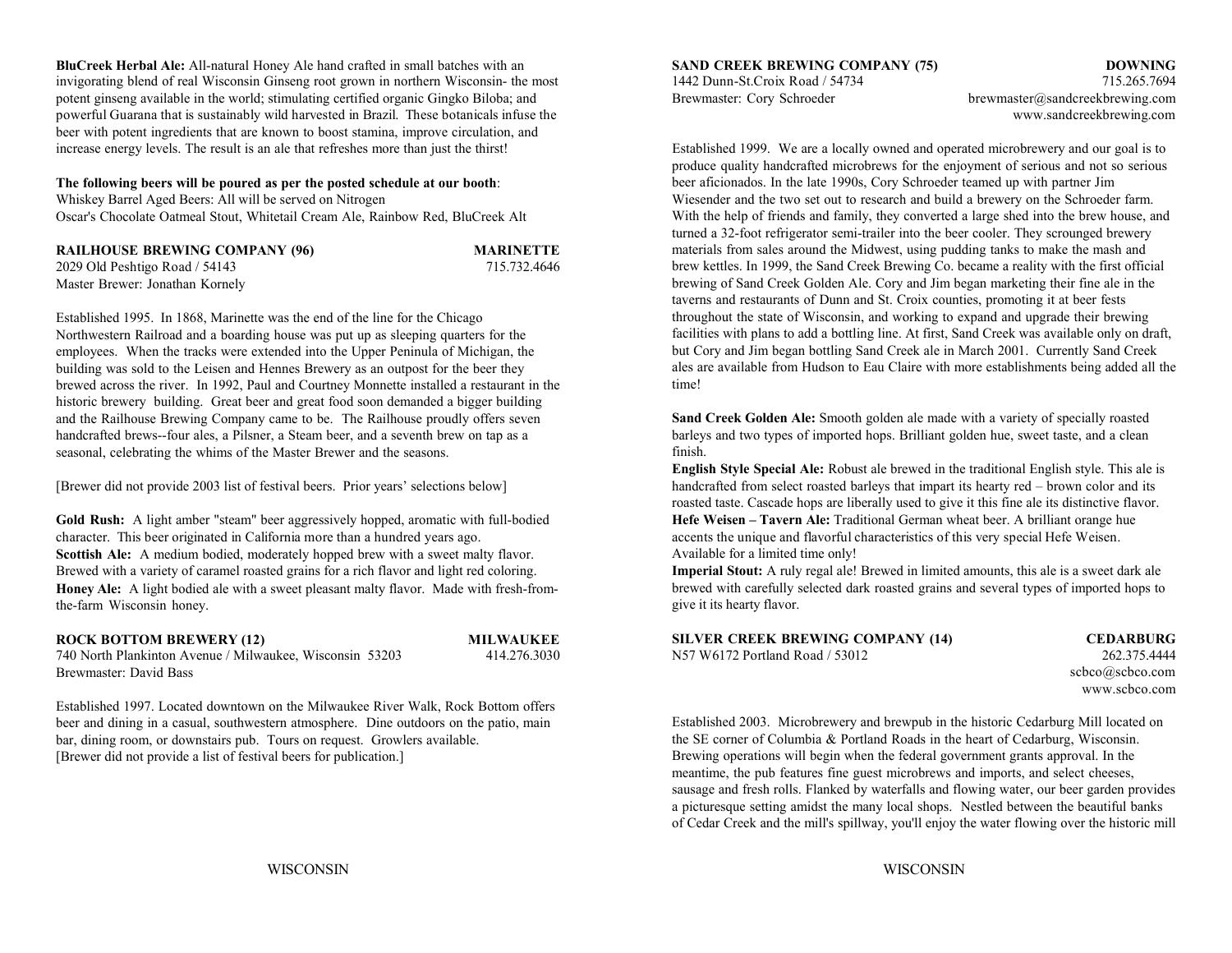dam and through the original vertical-shaft turbine. Our pub and brewery have been carefully constructed on the building's machinery level, preserving the historic 808 West Main Street / 54806 715.682.9199 architecture of the 1855 mill. The smoke-free setting ensures your social enjoyment. Head Brewer: Eugene "Bo" Bélanger www.southshorebrewery.com Thursdays open at 5 pm, Fridays open at 3 pm, Saturdays open at 2 pm, Sundays open bolo@cheqnet.net Noon - 5 pm. Earlier hours for festivals.

**Silver Creek Blonde Root Beer** will be available at the Great Taste.

| Coming soon: Pacific Coast Lager, IPA, Weiss, Spiced Porter, and seasonals. |                      |
|-----------------------------------------------------------------------------|----------------------|
| <b>SLAB CITY BREWING COMPANY, LLC (91)</b>                                  | <b>BONDUEL</b>       |
| W3590 Pit Lane / 54107                                                      | 715.758.2337         |
| Brewer/Owner: Bill Winsand                                                  | www.slabcitybeer.com |

Established 1995. We are a family owned and operated brewery, located in the gently rolling hills of Shawano County in northern Wisconsin. Our original brewery, which was a 4BBL system was located in the milkhouse which serviced this century-old farm. We quickly outgrew that building to a new building which is located next to the old milkhouse. Our new brewing system has a capacity of 8 and 16 bbls. It is a collection of retired dairy equipment from local farms and used brewing equipment. Slab City beers **Nut Brown Ale** (4.0-4.4 % alc. by wt): Our Flagship beverage. Don't be intimidated by in stores and taverns in northeast Wisconsin. We do not have regular brewery hour for warming, nut-like flavor and aroma. Brewed to match a classic English mild, but with tours so call ahead if you are interested. carbonation levels that are more American in profile.

Fermentation using a first class German altbier yeast also makes a distinct flavor touch to use touch of sweetness that balances nicely with newly developed aroma hops. contribution. The malty finish to this full-bodied ale is accented by a hoppy note that truly satisfies the discerning tongue.

portion of Chinook hops. A blend of Harrington, Munich, Vienna, barleys give this beer Rich and hearty, but not thick and overpowering, and with a creamy head. Chocolate and a full, clean taste that is truly refreshing. This ale mates well with a fine cigar and a warm dark caramel malts, along with roasted barley combine to create the wonderful flavor. summer night in the backyard that is your kingdom.

as its name seems to imply. This is a dry stout with a rich roasted flavor and an ample recipe balances quite nicely with the higher hopping levels. Using two American tantalize your taste buds with each sip. Best served at about  $45^{\circ}$  F in a room temperature pint glass. it's one of our brewers favorites.

**Shawano Gold:** American Style Kölsch. Smooth taste of this golden ale comes from a **Red Lager** (3.7% alc. by wt. 4.6% alc. by vol.) A very smooth and pleasant lager beer. simple grain bill of Harrington barley. It's an excellent choice for those who prefer a The beautiful color and depth of flavors is achieved by a dominance of Vienna malt with lighter taste. But be advised that this ale is far from being like a typical American lager, it complimentary additions of rye and a couple caramel malts. The crispness and still carries the full flavor that makes Slab City Beers the local choice in premium beers. drinkability come from lagering and the flavor balance created by Vanguard and Liberty W.C. Bitter: Clean taste, dry finish. Hallertau and Chinook hops blended with Harrington and victory malts make this a very enjoyable ale. W.C. derives its name from well known fruit grower, from Michigan's western coast, William Capen. **Herbal Cream Ale "Ale Brewed with Herbs"** (3.5% ALC. BY WT; 4.3 % ALC. VOL.)

**We will also be bringing some special brew. Stop by to find out what they are.**

**SOUTH SHORE BREWERY (54) ASHLAND**

Established 1995. The South Shore Brewery was established in May 1995 and become the state's seventh microbrewery and first in Northern Wisconsin. Many changes have occurred since its inception. Originally located in the historic Soo Line Depot building in downtown Ashland, it existed with the Railyard Pub. A few additions to the brewery allowed for increased capacity and distribution. A catastrophic fire ravaged the Depot building April 1, 2000 and left the brewery temporarily homeless. A new site was secured in July, 2000 and the ensuing construction lasted until late March, 2001. The new brewhouse and production line was formally commissioned March 29th. The brewery is dedicated to producing flavorful innovative products that uses the best of traditional techniques and taps the resources of originality from its professional staff. Currently the brewery distributes its ever increasing line of products throughout the state of Wisconsin, the western UP of Michigan, the Duluth metro area and North Shore of Minnesota.

are available in 64oz growlers, 12oz bottles, 1/4bbls, and 1/2bbls. Our beers are available the rich walnut color. It is very smooth, not heavy, with no residual bitterness, and a real

**Esker Alt:** Full-bodied, unfiltered, unpasteurized, German-style ale with a rich copper Brewed with a classic European Pilsener yeast strain and lagered for several weeks before color, semi-sweet malty flavor, and balanced with a generous portion of fresh hops. final packaging. Locally harvested honey primarily adds fermentables, but also a delicate **Honey Pils** (4.4-4.6 % alc. by wt): Refreshingly bold, crisp yet not overwhelmingly bitter.

**Old 47 Pale Ale:** A local favorite, this ale gets its distinctive hoppy nose from a generous a blue ribbon at the Western Washington State fair when it was entered as a homebrew. **Rhoades' Scholar Stout** (4.7-5.4 % alc. by wt): Our only named beer to date. Its honorary status is in tribute to its designer, Allen Rhoades, a fellow brewer who captured

### **Extra Pale Ale**

**Milkhouse Stout:** Don't be fooled by this name! Milkhouse Stout is not a sweet stout, worldwide favorite. A light amber to copper colored beer, the Vienna malt used in our dose of hops. We use a blend of five different barleys to achieve the robust taste that will<br>tantalize your taste buds with each sip. Best served at about 45° F in a room temperature and aroma. Described as pleasant, flora

> hops. We think you'll enjoy the difference this beer has in comparison to others of the same style.

The South Shore Brewery continues its dedication to innovative and progressive beer styles. As a cream ale it combines the features of a lager ( crisp and smooth) with the best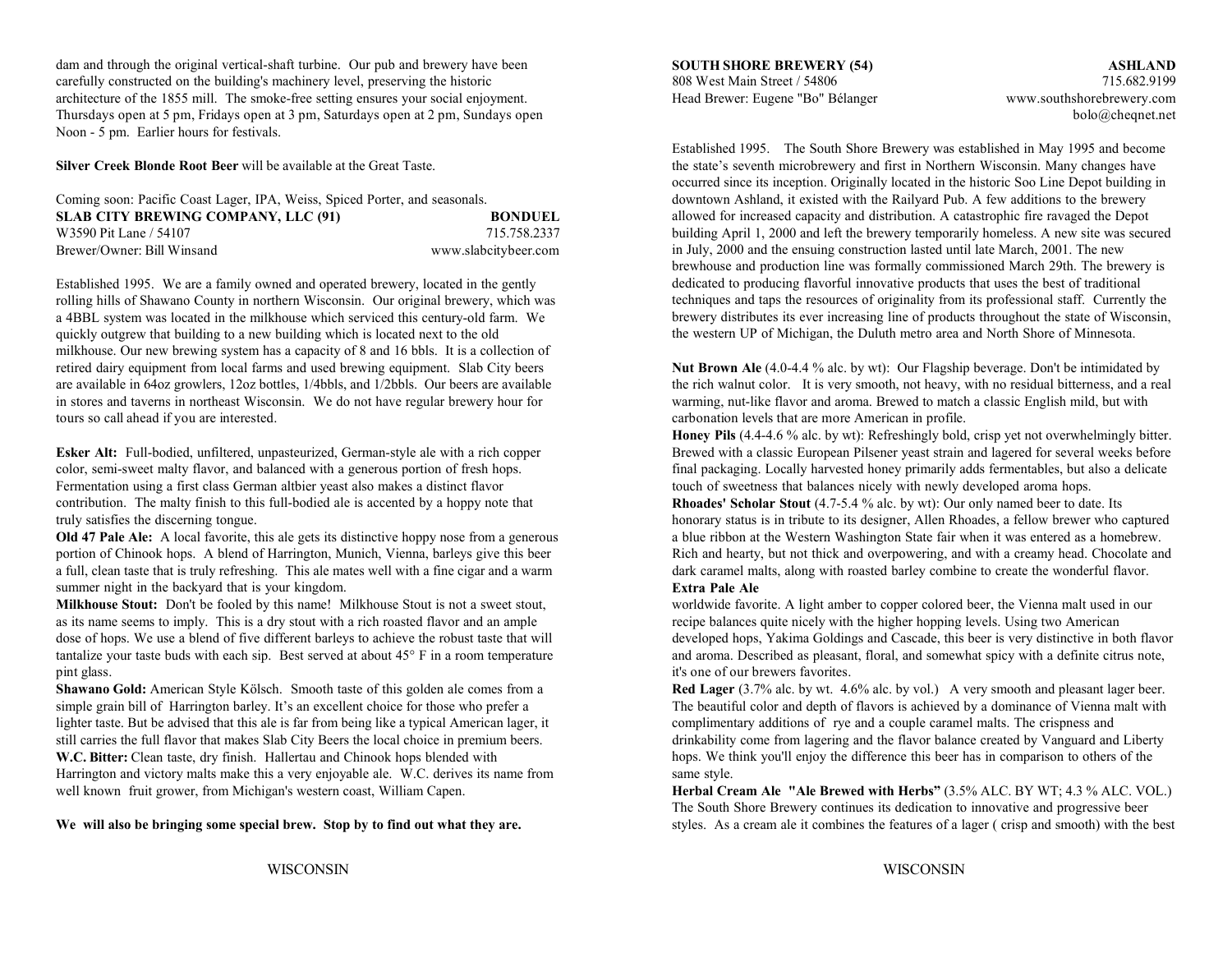of an ale (fruity and complex) into one beer. We've also added 5 % oatmeal and 16% white wheat for a round, smooth flavor and mouthfeel. The innovative feature of this beer is that we brewed one batch as an ale the other as a lager. After primary fermentation they were combined in condition tanks and allowed to maturate. There is a good/ moderate hop bitterness. Yet another special feature of this beverage is that we've introduced a blend of herbs into the finished product. See if you can figure out the two herbs. **Peach Wheat** (4.4 % ALC. BY WT; 5.5 % ALC. BY VOL) A sixty percent wheat ale fermented with an American Hefe yeast. Post fermentation it is flavor with natural Peach extracts. Excellent summer cooler.

## **SPRECHER BREWING COMPANY (99) GLENDALE (MILWAUKEE CO.)** john@pointbeer.com

701 West Glendale Avenue / 53209 414.964.2739Owner/President/Brewmaster: Randal G. Sprecher www.sprecherbrewery.com Established 1857. Back in 1857, the founders of the Stevens Point Brewery had a

beers and gourmet sodas. After 10 years in Milwaukee's Walker's Point area, the brewery taken great care to preserve this time-honored brewing tradition, passing on its moved to a larger location, a former elevator car factory, to continue its growth in commitment of quality from generation to generation. Historic brewery tours are producing distinctive beers for discerning beer drinkers. Sprecher produces five available (reservations suggested): Mondays through Fridays 11am and Saturdays at June-August on Mondays through Thursdays. Distribution: Most of Wisconsin, plus once again. metropolitan areas in Minnesota, Illinois, Michigan, Indiana, Baltimore, Northern California, and (soon) Florida.

[Brewer didn't provide 2003 festival beer list. Here are some from prior years.]

**Scotch Ale:** Hearty red-brown ale with a slight smoky aroma of sweet caramel and lightly toasted malt. Malty, yet very smooth with a delicate hop finish and creamy head. **German Fest Bier:** Pale malt flavors are balanced with a rich hop character and a light fruit bouquet in this lager. Dry-hopping and extended aging give this strong blonde beer a distinctive flowery aroma and a potent kick.

**Pub Ale:** Seven varieties of malted barley are combined to give this English-style ale its complex flavor and deep brown color. A select British yeast culture adds a subtle fruitiness and a blend of choice hops gives this non-bitter ale a soft finish.

**Imperial Stout:** Once brewed in Britain for the Russian Czars, this tremendously rich and thick ale uses a profusion of burnt and caramel malts. A massive mouthful of dark roasted malt and coffee flavors finishes with hints of chocolate, caramel, and licorice.

Pale Lager: Bohemian-style lager with golden color and rich malt complexity that only old-world brewing can produce. Saaz and Mt. Hood hops combine to provide the perfect balance between malty sweetness and a floral hop finish.

**India Pale Ale:** Traditional ale originally brewed in England for the British troops stationed in India. Fermented and dry-hopped, it has intense hop flavors and aromas delicately balanced with a potent, yet delicious, malty sweetness.

**Ravin' Red Soda:** Real cherry and cranberry juices are blended with honey and ginseng for a high-energy soft drink with a tantalizing sweet/tart sensation. We used the finest all-natural Wisconsin ingredients and brewed them in our gas-fired kettle.

**Root Beer Soda:** This old fashioned soda has a rich, creamy flavor from using pure Wisconsin honey direct from the combs. Our extracts are prepared in a hand-made, gas-fired brew kettle by combining honey, pure vanilla and a host of aromatic botanicals.

| <b>STEVENS POINT BREWERY (63)</b> |  |
|-----------------------------------|--|
| 2617 Water Street / 54481-5248    |  |
| Brewmaster: John Zappa            |  |

**STEVENS POINT BREWERY (63) STEVENS POINT** 715.344.9310 www.pointbeer.com

Assistant Brewmaster: Craig Burge beer@execpc.com beer@execpc.com single-minded passion for making great-tasting beer. Today, nearly a century and a half Established 1985. Sprecher is dedicated to producing fine European and traditional style quantities of nature's finest ingredients. Over the years, the Stevens Point Brewery has year-around varieties, six seasonals, and five gourmet sodas. Tours (reservations 11am and 1:30pm. Tour hours are extended June-August with tours on the hour between required): Fridays at 4pm and Saturdays at 1, 2, and 3pm. Additional 4pm tours 11am and 2pm. The Stevens Point Brewery is proud to be Wisconsin owned and operated later, each hand-crafted Point Brand is still carefully brewed and aged with generous

> Point Special : Flagship brew since 1857, Point Special is a well-balanced, full-bodied premium beer. This award-winning pilsner-style lager is highly praised for its pleasant hop aroma and smooth, hearty flavor.

> Point Amber Lager: Handcrafted 100% barley malt lager, features a combination of Cluster, Cascade, Hallertauer, and Tettnanger hops for a balanced and distinctive flavor. **Point White Belgian Style White Ale:** Point White Biere is brewed in the tradition of Belgian Style White Ales using the finest raw wheat, wheat, 2 row pilsen malts and oats. Noble Hallertau and Saaz hops compliment the garnishment of coriander, and orange. **Point Honey Lager:** Our recipe is a careful blend of select barley malt, special 2 row pilsen malt, and red wheat malt. A touch of the choicest Cascade hops combined with pure Wisconsin honey lends to deliver a light and mellow well-balanced flavor. **Point Root Beer:** Our legendary recipe boasts the purest water, pure cane sugar and genuine Wisconsin honey. The result is a creamy, smooth draft root beer with a delicious taste for anyone looking for a non-caffeine, non-alcoholic beverage that's second to none.

> **Augsburger Golden:** Exceptional lager with a traditional German taste, reminiscent of the lagers brewed in the areas around Augsburg Germany since the 1400's. **Augsburger Dark:** Authentic Bavarian style amber lager. Handcrafted using the finest ingredients and age-old techniques, Augsburger Dark is brewed with select roasted barley malts and choice German hops. Lagering at near freezing temperatures result is an exceptionally well-balanced beer with a renowned taste.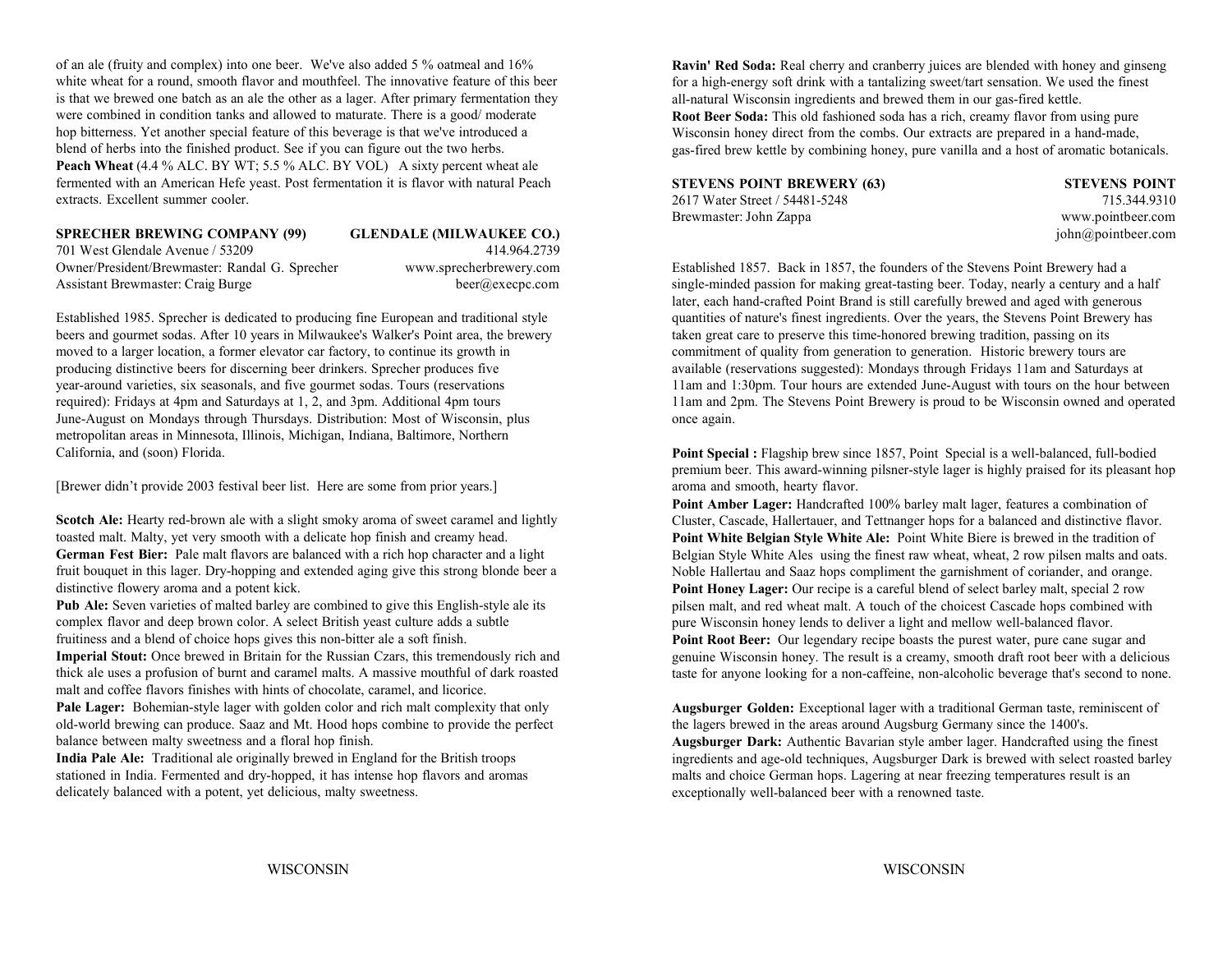# **STOUT BROTHERS PUBLIC HOUSE (74) MILWAUKEE**

Brewmaster: Al Bunde, "The Ambassador of Beer" www.stoutbros.com

# stoutbrospublichouse@wi.rr.com

Established 2000. Closing September 2, 2003. Located in the shadow of a corrupt City Hall, Stout Brothers is a small brewpub in a large city. We feature six full time and rotating specialty brews, and a full kitchen serving lunch and dinner Tu-Sa 11am-10pm; Su-M hours vary, please call ahead. Visit us this month!

**Celtic Cross Stout, Underground IPA, Taverner Nut Brown, and Scottish Ale.**

| TITLETOWN BREWING COMPANY (97) | <b>GREEN BAY</b>               |
|--------------------------------|--------------------------------|
| 200 Dousman Street / 54303     | 920.437.BEER                   |
| Head Brewer: Adam Roberts      | www.titletownbrewery.com       |
|                                | $info@title$ tiventurewing.com |

Established 1996. Titletown is located in the 100-year-old renovated Chicago & North Western railroad depot in downtown Green Bay overlooking the Fox River. Green Bay's first brewpub features 8 hand-crafted beers, our own root beer, and some of the finest cuisine in the area. Distribution: on-premise and at 12 local bars and restaurants. Tours: Saturdays 2pm. Festival beers may include the following (brewer did not provide 2002 list for publication):

**"400" Honey Ale:** Light ale made with Wisconsin clover honey. **Railyard Ale:** Amber alt-style brew made with all German hops. **Fort Howard Pale Ale:** Nice and hoppy American pale ale served on nitro-tap.

| TWIN PORTS BREWING COMPANY (47) |  |
|---------------------------------|--|
| 1623 Broadway / 54880           |  |

715.394.2500 Owner/Brewmaster: Rick Sauer beer@twinportsbrewing.com www.twinportsbrewing.com

Established 1996. Twin Ports Brewing was established in 1996 as the brewery for the Choo-Choo Pub and Grill (a refurbished railcar) on the outskirts of Superior WI. After two years we decided that a location more central to all the residents of Duluth-Superior (the Twin Ports) was needed. After a year of searching and remodeling, TPB reopened in a former creamery. Complete with sloped floors with drains and tile walls the building was perfect for a brewery, although not what most people would think was ideal for a brewpub. We embraced the industrial nature of the location instead of making it warm and fuzzy. There are a variety of antique beer signs, bottles, and photographs from Superior and Duluth's rich brewing history. A recent room addition houses a bar built in the early 1900's that was salvaged from a local jazz cabaret. The new space allows for the separation of smoking and non-smoking areas, and provides a venue for live music. TPB beers are created on a highly flexible 2bbl brewing system. The small batch size allows for a quick turnover of beer, ensuring that the beer is as fresh as possible. Unique and

777 North Water Street / 53202 414.273.2337 variety of ales and lagers are produced in addition to hand-pulled real ale. experimental beers are created without having to worry about slow consumption. A

> **Hopfenkopf:** For the true hop head, brewed with 25% Munich Malt and Cluster, Santiam, and Liberty hops.

**Summer Twilight Lager:** Lager brewed in the Schwarzbier style but a little lighter in body, malty and slightly sweet.

**Tripel Framboise:** Belgian Abbey Tripel, fermented with whole Raspberries, aged 9 months.

**Scotch Ale:** Strong, malty ale, brewed with a touch of Caramel and Munich malts. The rest of this batch sits in a bourbon barrel awaiting anxious consumption in November....if we can wait that long.

| TYRANENA BREWING COMPANY (82)        | LAKE MILLS        |
|--------------------------------------|-------------------|
| 1025 Owen Street. PO Box 736 / 53551 | 920.648.8699      |
| Brewmaster/Founder: Rob Larson       | www.tyranena.com  |
|                                      | info@tvranena.com |

**SUPERIOR American Sankey style kegs.** Tyranena beers are proudly served in select restaurants, Established 1999. Tyranena Brewing Company's modern brewing facility is conveniently located between Milwaukee and Madison in the historic community of Lake Mills, Wisconsin. Enjoy a pint of "Legendary Wisconsin Beer" in our smoke-free Tasting Room. Or if you prefer the great outdoors, enjoy your beer in our beautiful Beer Garden while listening to the performance of a local band. The Tasting Room and Beer Garden are open Wednesday through Saturday evenings. Guided brewery tours are offered on Saturdays at 3:30 p.m. and live music is performed on Saturday evenings. Growlers available. Tyranena Brewing Company produces a wide selection of high quality, full-flavored, handcrafted ales and lagers, that include five year-round, five seasonal and several specialty styles. The beers are available in bottles and in 1/6 and 1/2 barrel taverns and liquor stores throughout southern and central Wisconsin.

> **Stone Tepee Pale Ale:** This American-style pale ale celebrates the American hop with its characteristic bitterness, flavor and aroma.

**Headless Man Amber Alt:** This Dusseldorf-style Altbier boasts a deep copper color, aromatic hops and Wisconsin caramel malt for a remarkably smooth and delicious taste. **Ancient Aztalan Brown Ale:** This American-style brown ale is rich, satisfying and chocolatey with just enough hops to make it not too sweet.

**Chief BlackHawk Porter:** A robust black and sharply bittersweet ale. This full-bodied beer is complimented by chocolate, caramel and roasty flavors.

**Gemuetlichkeit Oktoberfest:** This Bavarian-style Märzen is a rich, amber lager with a malty aroma and balanced hop bitterness.

**Bitter Woman IPA:** This India Pale Ale is brewed with an abundance of Cascade andAmarillo hops for an intense hop experience.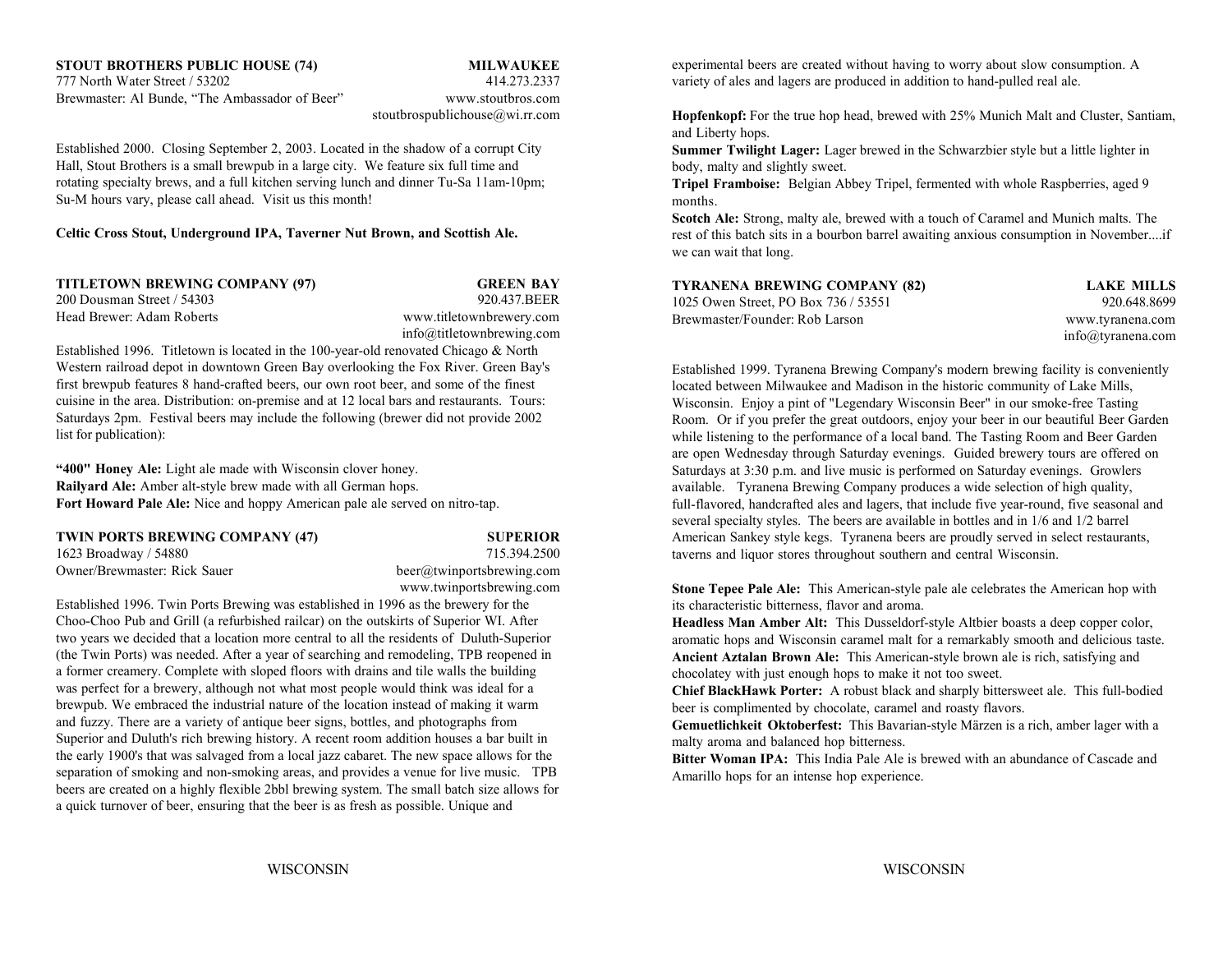www.vikingbrewing.com

Established 1994. Viking Brewing Company was established in August of 1994. Viking was the first microbrewery in Northwest Wisconsin since prohibition. While searching for a place with the optimal infrastructure for a brewery (favorable water being top priority), in June of 1995, Viking purchased a 20,000-sq. ft. building in Dallas, Wisconsin that formerly housed the creamery where Randy's grandfather once worked. After much work in refurbishing the building, Viking fired its kettle for the first time on Labor Day of 1996. Since then, we have brewed 20 styles of beer of our own, several contract beers and root beer. Before we begin to brew our beers, we research the history and the style of each beer. We then select the highest quality ingredients from around the world and brew with water that is naturally soft. We, at Viking, believe that the yeast is the signature of the beer so we choose to use a different yeast strain for each style of beer making each one distinctive. We also take great care to in sure that all of our beers are aged properly for each particular beer style. This combination produces high-end products that are outstanding and unique.

**Big Swede:** Swedish Imperial Stout, an espresso of beers. Very dark, extremely smooth. **CopperHead:** Premium ruby Märzen-style lager.

**Golden Meadow:** Bavarian-style Weissbier. Bold, phenolic, and fruity summer thirst quencher.

**Blonde:** Northern Pilsener, lighter with a touch of rye to add a little dryness and a twist. **Dim Whit:** Beligan-style wit, spiced with coriander and ginger.

**Sylvan Springs:** (It's the original name of Dallas). Bohemian Pilsener.

**Mjod:** Braggot, the essence of mead, brewed with malt and honey.

**J.D.'s Old-Fashioned Root Beer:** Very creamy, slightly spicy non alcoholic root beer.

| <b>WATER STREET BREWERY (64)</b>               | <b>MILWAUKEE and DELAFIELD</b> |
|------------------------------------------------|--------------------------------|
| Downtown: 1101 North Water Street / 53202-3107 | 414.272.1195                   |
| Lake Country: 3191 Golf Road / 53018           | 262.646.7878                   |
| Brewmaster: George Bluvas III                  | www.waterstreetbrewery.com     |

Established 1987. Water Street Brewery began in the historic downtown Milwaukee area **Black Mead:** Dry red style of mead made with black currants, lightly oaked, 11.5%abv once home to Blatz, Pabst and Schlitz. Milwaukee's first brewpub has been going strong primarilly producing the German style beers once popular among Milwaukee's breweries. On site copper kettles greet customers as they walk in the door. We serve a variety of beer and contemporary food. In 2000 we established Water Street Brewery Lake Country, located 25 miles west of Milwaukee, in Delafield. Lake Country serves the same great beer and food as our Milwaukee location. Both locations currently have portions of the 'Water Street Beer Memoribilla Collection' displayed. This collection of items focuses on Wisconsin's brewing heritage and contains many early 1900's pieces including neon and metal signs, tap handles, and bottles. Go Leafs Go! BeerHockeyRock!

**Peche:** Belgian style wheat beer blended with peach juice and fresh ground peaches. This tart fruity beer is made only and especially for the Great Taste, in my 15 gallon pilot brewery.

Pale Ale: Welcome hop heads and lupomaniacs, this American style Pale Ale overflows with west coast hop varieties.

**Oktoberfest:** Dark German style lager is smooth with a good deal of malt sweetness. **Bavarian Weiss:** Traditional German Hefeweizen, brewed with 50% wheat malt and left unfiltered.

**Raspberry Weiss:** Hefeweizen is blended with fresh ground raspberries to produce a tart refreshing natural raspberry beer.

**Mead:** This is the last of our 15th aniversary mead, now making its 3rd appearance at the Great Taste. It has now aged 3 years. This mead (fermented honey) is sparkling and lightly spiced with lime peel and ginger.

## **WHITE WINTER WINERY (36) IRON RIVER**

7665 US 2 / 54847 800.697.2006 or 715.372.5656 Meadmaker: Jonathan G. Hamilton

 goodmead@cheqnet.net whitewinter.com

**Queen Victoria's Secret:** IPA use what our neighbors produce to make a great product, it helps us, it helps them, it's Established 1996. White Winter Winery, established in 1996, specializes in making mead and hard ciders. We now offer 11 different mead styles and two hard ciders. All of our products are made with locally produced fruit and honey to capture the essence of the northern Wisconsin region in every sip. We ferment on the whole fruit and never use extracts, flavor enhancers, or colorants. We believe strongly in using what is in our own back yard to make our stuff and have built our business on this sustainable practice. We environmentally and ethically sound and you, the consumer, know exactly what you are drinking, where it comes from, how it's made, and that every purchase stays in the community and supports a family farm (and winery!).

> **Pear Hard Cider (**"Peary") New release for this summer, limited quantity, Light summer drink runs about 4.5%abv lightly carbonated

**Sweet Mead:** Sweet traditional mead (just honey and water) full flavored 11.5% abv. 2003 silver medal winner in the Eastern International Wine Competition

**Raspberry Mead:** Full raspberry nose and mouth, Great with dark chocolate!! 11.5%abv **Traditional Brackett:** Brackett represents the historical link between mead and ale this brackett is closest kin to a pale ale though slightly darker in color 7% abv

**Oak Brackett:** Rich and robust brackett conditioned with oak, extremely complex, serve in a brandy snifter or wine glass, 12% abv. 2002 silver medal winner in the World Beer Cup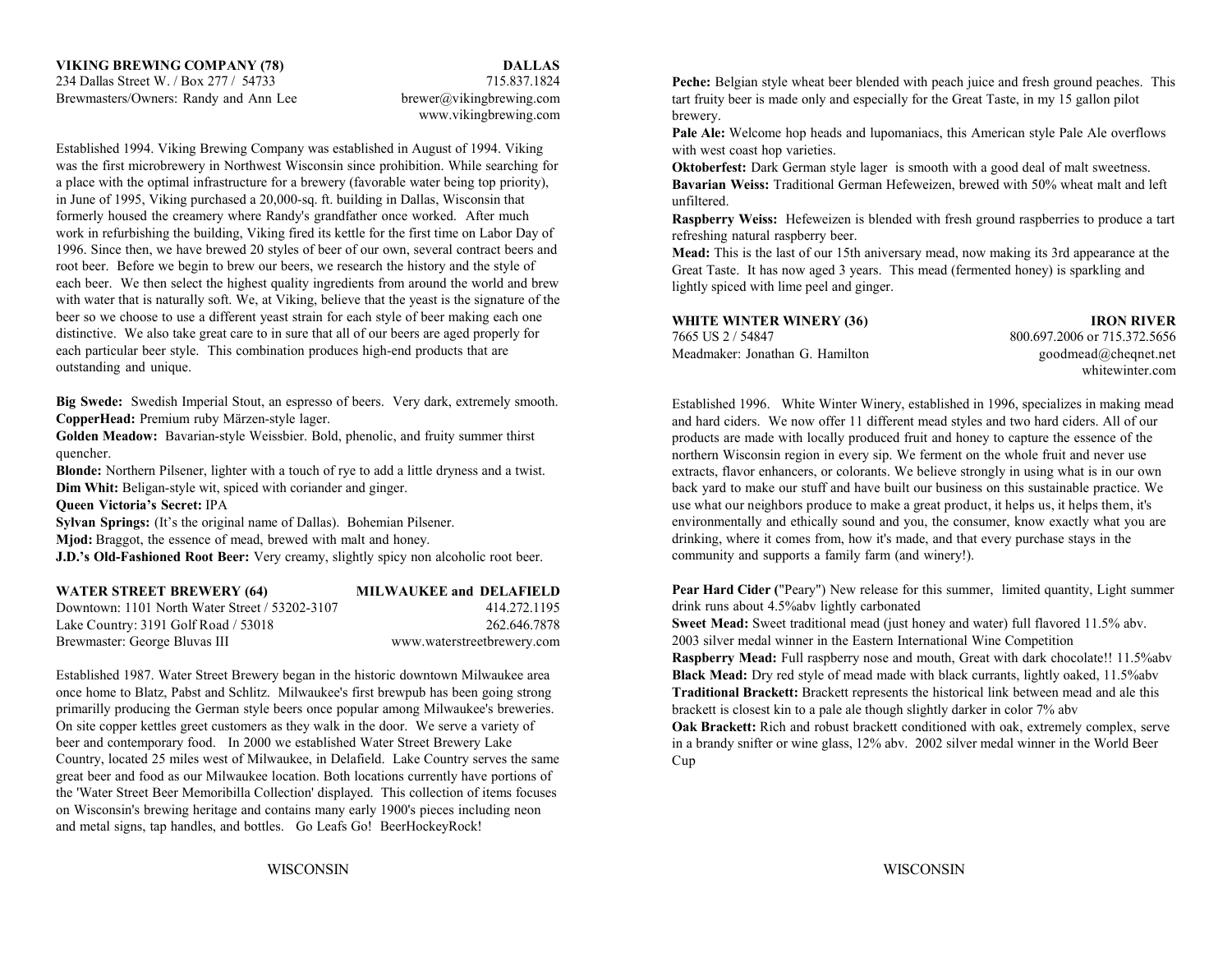# **MINNESOTA**

*In previous years' festivals, Great Lakes Brewing News sponsored the "Great Taste of 10,000 Lakes" tasting competition, in which judges from the Beer Judge Certification Program and other experienced palates evaluated the entries from Minnesota's exhibiting brewpubs. The competition was offered because that was the only legal way under Minnesota law that they could exhibit their beers at our event because except for competitions, brewpubs could serve their beer only at their pubs. You couldn't even take home a growler. The Minnesota Legislature finally changed that this year by passing what has been popularly referred to as the "growler law." We thank Great Lakes Brewing News and all the judges over the years for their participation in making it possible for the Minnesota brewpubs to serve their beers. We now celebrate the fact that they no longer need a competition to be here. When you are visiting a Minnesota brewpub, please consider taking home one of your favourite beers!*

| <b>AUGUST SCHELL BREWING COMPANY (56)</b>     | NEW ULM                |
|-----------------------------------------------|------------------------|
| Post Office Box 128, 1860 Schell Road / 56073 | 507.354.5528           |
| Brewmaster: Jeremy Kral                       | www.schellsbrewery.com |

Established 1860. August Schell Brewing Company is the second oldest family owned and operated brewery in the United States. For 143 continuous years and five generations of family leadership, August Schell has produced a line of distinctive beers in a variety of styles unmatched by any other domestic brewery. Down a winding road, tucked back in the woods, sits our historic red brick brewery, museum, gift shop and formal gardens. Come visit us or taste our legend in bottles and kegs. We are available throughout the midwest.

[They didn't tell us what they're serving. Perhaps some of these?]

**August Schell Pils**: Classic European Pilsener with a big hop and malt aroma. 1998 BTI World Champion Pilsener, "one of the ten best beers in America" (BTI). 5.5% alc v/v **Fire Brick Lager:** Authentic Vienna lager. Slightly toasted malt flavor with a rich malt sweetness. Mild flavor and low hop bitterness make it a very easy-drinking beer. 5.1% v/v Schell Oktoberfest: Rich smooth lager, with caramel, pale, cara-pils and black malts. **German Pale Ale:** This one of a kind ale is brewed with a blend of imported and domestic malts, three varieties of hops (including imported Kent Goldings), and our German Alt yeast. The result is an aggressively hopped amber ale that exhibits an uncommon smoothness and an outstanding malt presence.

**BACKWATER BREWING COMPANY (7) WINONA** 1429 West Service Drive (Westgate shopping ctr, U.S. 61) / 55987 507.452.2103 Brewmaster: Chad Peters

Established 1995.Winona's first brewery since the early 1960's offers five fulltime ales as well as seasonal lagers, specialty ales, and cask ales on handpump. Producing our beers in small batches ensures quick turnover and exceptional freshness. We hope to see you in scenic Winona enjoying a BBC brew and some of the best BBQ around! Minnesota law prohibits off-premise sales by brewpubs. Tours: Possible anytime during open hours, seven days, 11am-1am. *(Attending today thanks to* **Great Lakes Brewing News**' *"Great Taste of 10,000 Lakes.")*

**Wingdam Wheat Bavarian Weizen**: 40% wheat malt and authentic weizen yeast go into this sweet, light-bodied weizen with slight banana, clove, and phenolics.

**Cat Tail American Pale Ale**: Copper-colored, slightly dry with a distinct bitterness and caramel character. Generously hopped.

**Rivertown American Nut Brown**: Six malts make for a slightly sweet, nutty brew. **BBC Root Beer:** Old time rootbeer returns to Winona. Our caffeine-free root beer ispulled straight from the tap.

| BANDANA BREWERY (79)               | <b>MANKATO</b>     |
|------------------------------------|--------------------|
| 302 North Plainview Avenue / 56001 | 507.388.2288       |
| Head Brewer: David Berg            | bandanabrewery.com |

Established 2003. Bandana Brewery is the first brewpub to be built in the south central Mnnesota city of Mankato. Bandana Brewery produces four full-time beers and two rotating brewer's specials. The full-time beers are: Mankato Gold, St Peter Red, Rapidan Brown Ale and Eagle Lake Pale Ale. The menu focuses on home-style cooking, an art that is becoming extinct in the United States. The brewery utilizes 10 HL Northern Brew Systems equipment, with 3 fermenters and 8 serving tanks.

**St Peter Red:** Brewed with Rahr two-row malt, Weyermann Dark Munich and Caramunich and a touch of chocolate. The sweetness of St Peter Red is balanced through the judicious use of Crystal and Sterling hops. OG 13 Plato IBU 22 **Rapidan Brown Ale:** A combination of Rahr two-row, Simpsons Chocolate and Crystal, and a touch of Special B is used in our darkest full-time beer. Delicately hopped with UK Goldings. OG 15 Plato, IBU 23

**Eagle Lake Pale Ale:** Five hop additions in the final 20 minutes of the boil yield a Pale ale bursting with hop flavor. Rahr two-row malt is combined with Simpsons Crystal and Weyermann Vienna for a firm malt backbone. OG 12.5 Plato IBU 38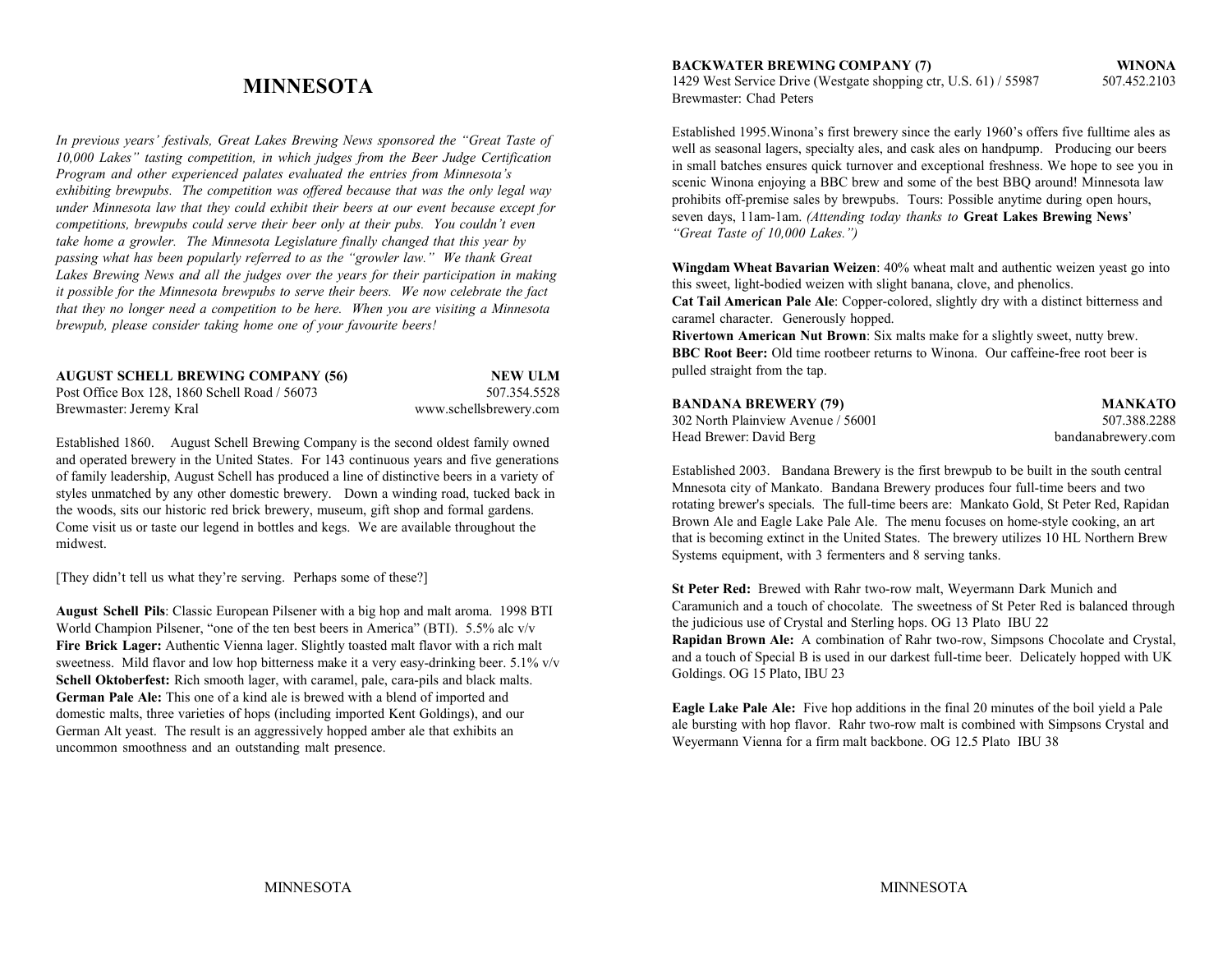www.brewhouse.net

Established 1996. Fitgers Brewhouse is located on the shore of Lake Superior in the downtown St. Paul's theater district and just a few blocks away from the Xcel Energy historic Fitgers Brewery, which stopped production in 1972. Our 7 bbl wood clad brewery Center, home of the NHL's Minnesota Wild. We offer at least 8 of our beer at all times produces 10 tap lines. 4 year round and 6 rotating seasonal lines. Cask ale is generally including 4 cask ales. Great Waters is the most CAMRA compliant brewery in Minnesota available as well as handmade root beer. and has the largest cask room in the Midwest. Our menu has everything from hot Rasta

**El Nino Double Hopped IPA:** 7.1%.alc A west coast style IPA. 6 types of hops are mixed with english malts to provide a unique flavor and bitterness.

**Witchtree ESB:** 5.6% alc. Our flagship beer. Extra Special Bitter brewed with Fuggles, and EKG hops. Served on nitrogen.

**Big Boat Oatmeal Stout:** 6.6%. 4 malts 12% oatmeal and a nitro pour.

**Black Currant Brown Ale:** 4.8% Local Duluth Black Currants blended with a malty brown ale.

**Apricot Wheat:** 5.2% A marriage of wheat and apricots.

**Edmund Imperial Stout 2002:** 9.4% Rich vanilla flavors from this aged ale. Homegrown 6.3% West coast strong amber with a twist.

**91/2 Wheats:** 5.4% 9 types of wheat no barley. German hefe yeast, viva wheat! Sterling Select 5.7% 1grain, 1 hop, cool fermented, aged ale.

**GRANITE CITY FOOD AND BREWERY (55) SAINT-CLOUD** 3945 Second Street, South/ 56301 320.203.9000 Brewer: Bob McKenzie and Larry Chase

Established 1999. Granite City was first born into the world in the trend setting mecca of St. Cloud, Minnesota in July 1999. It quickly established itself as a great place to enjoy high standards of food, beer and service. Further expansions in Sioux Falls and Fargo also proved to be equally popular. We are about to enter a period of major growth taking the concept to Iowa, the Twin Cities and Nebraska. We try to brew beers to suit all types of taste from Belgian to bland.

**Buffy the Blonde Beer Slayer:** In every fermentation there is one beer alone to stand against the forces of bland mass produced beers.

**Winter Warmer:** A strong dark barley wine. perfect for a hot summers day in Madison **Dear Abbey:** We only have a limited supply of this because the brewers keep drinking the stuff we set aside for the festival. A Belgian abbey style ale over 14 months old and fermented with Brettanomyces.

**Broadaxe Stout:** easy drinking stout.

London Banker E.S.B. : Cask conditioned ale made with plenty of East Kent Goldings. **We will have other beers we just haven't figured out what they are.**

600 East Superior Street / 55804 218.726.1392 426 St. Peter Street / 55102 651.224.2739 Head Brewer: Dave Hoops hew the brewery@brewhouse.net Head Brewer: Scott Krebsbach greatwatersbc.com greatwatersbc.com

Established 1997. Great Waters is located in the Historic Hamm Building in the heart of Wings to tuna steak, and our bar has the best happy hour in downtown. Thanks to the efforts of the Minnesota Craft Brewers Guild, Minnesota brew pubs can now sell half gallon growlers of beer to our customers to enjoy off premise.

### **McHugh's Irish Stout** (cask)

**Hold on to Summer ale:** American honey Wit beer made with wheat malt orange blossom honey and coriander **St. Peter Pale Ale:** English style pale ale

| <b>HOPS (23)</b>            | <b>EDEN PRAIRIE AND MAPLE GROVE</b> |
|-----------------------------|-------------------------------------|
| 11528 Leona Road / 55344    | 952.947.9990                        |
| 7855 Elm Creek Road / 55369 | 763.416.1754                        |
| Head Brewer: Bob DuVernois  | www.hopsrestauants.com              |

Established 1999 (Maple Grove) and 2001 (Eden Prairie). At Hops our beers are handcrafted using the finest domestic malts, choice hops and high-quality liquid yeast. We offer four permanent beer selections that include, Clearwater Light, a light, crisp lower calorie, lower carbohydrate beer; Lightning Bold Gold, a golden hued, medium bodied, lager style beer; Thoroughbred Red, a richly colored and flavored amber ale; and Alligator Ale, a full-bodied, mahogany colored ale with a smooth finish. In addition to our four regular beers we also brew rotating seasonal beers and make our own homemade root-beer.

### **Big Skeeter IPA, Single Hop Pale Ale, and Star Spangled Ale (Belgian White)**

| <b>LAKE SUPERIOR BREWING COMPANY (103)</b> | DULUTH                      |
|--------------------------------------------|-----------------------------|
| 2711 W. Superior Street $/$ 55806          | 218 723-4000                |
| Head Brewer: Dale Kleinschmidt             | www.lakesuperiorbrewing.com |

Established 1994. Founded by Bob Dromeshauser, Lake Superior Brewing began production in less than 200 square feet. The brewery has undergone two expansions since then and now occupies 4,300 square feet and incorporated a bottling line in 1999. LSB produces four standard beers and five seasonals.

**Lake Superior Special Ale:** Imported English ale yeast and generous amounts of Cascade hops generate a balance of malt and fruity (grapefruit?) flavors. Silver Medal 2002 World Beer Championships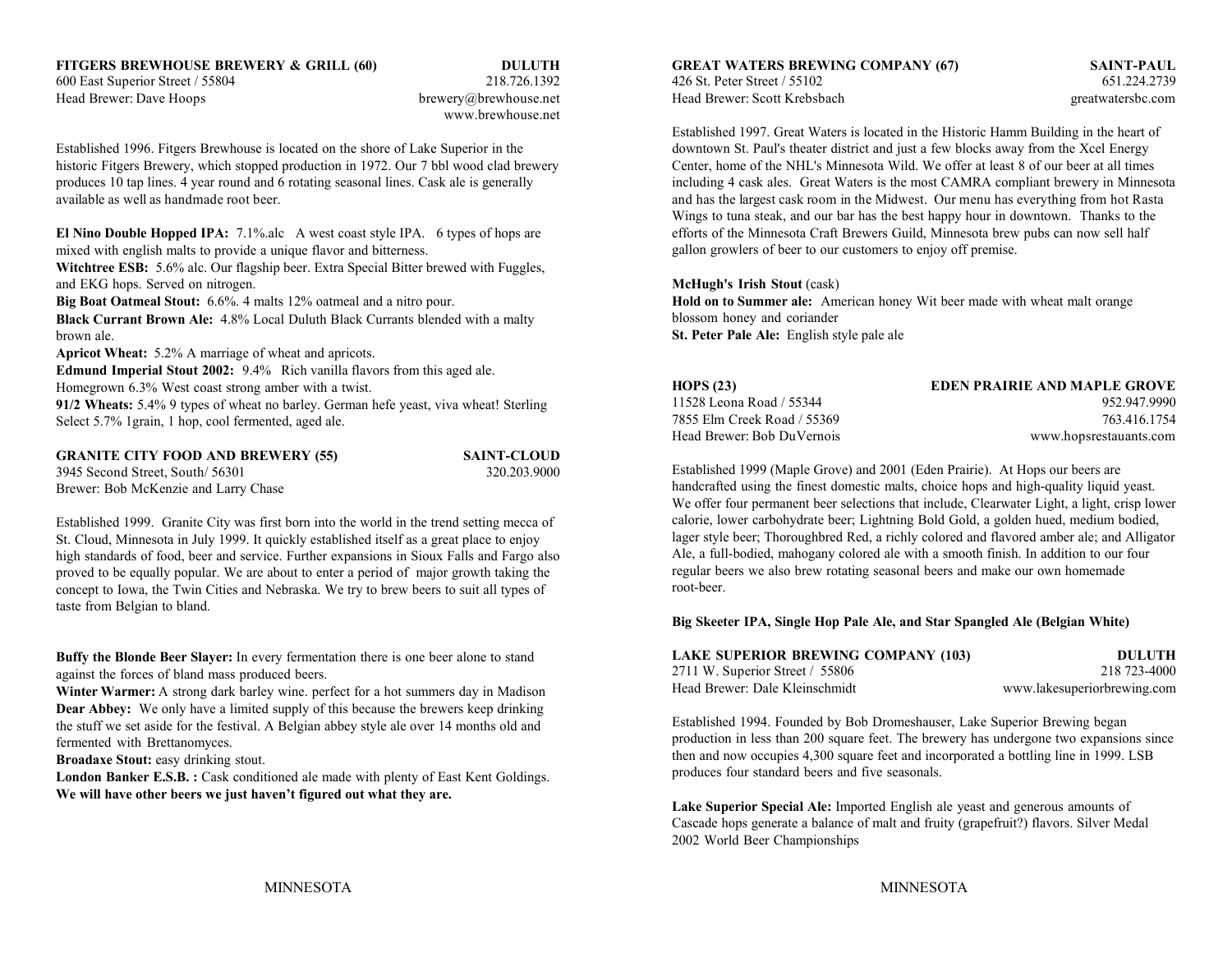**Kayak Kolsch:** Five malts, 2 hop varieties and specialized yeast create clean malt flavors and a floral hop finish in this thirst-quenching style. Silver Medal 2002 World Beer **SUMMIT BREWING COMPANY (80) SAINT-PAUL** Championships

**Mesabi Red**: Dark red, substantial and malty with well-balanced hop bitters in the finish from four hop additions. Silver Medal 2002 World Beer Championships

**Sir Duluth Oatmeal Stout:** Nearly black beer has a creamy texture from the oatmeal and rich roasted coffee and chocolate overtones from English and Belgian dark malts. Gold Medal 2002 World Beer Championships.

**Old Man Winter Warmer** - (seasonal): Smooth,fruity and warming. 10% alcohol with a background of chocolate flavor and currants up front. Silver Medal 2002 World Beer Championships

**St. Louis Bay IPA** - (seasonal): Deep copper-colored with a balance of East Kent Golding hops and mild oak astringency.

**High Bridge Root Beer:** Laced with local honey, pure vanilla and jazzed up with wintergreen.

| <b>MINNEAPOLIS TOWN HALL BREWERY (43)</b> | <b>MINNEAPOLIS</b>         |
|-------------------------------------------|----------------------------|
| 1430 Washington Avenue, South / 55454     | 612.339.8696               |
| Head Brewer: Mike Hoops                   | (339.TOWN)                 |
| Brewer: Josh Bischoff                     | townhallbrewer@hotmail.com |
|                                           | www.townhallbrewery.com    |

Established 1997. The Town Hall Brewery is located on the West Bank of the University of Minnesota, just minutes from downtown and the metrodome. From our 10bbl brewhouse we offer five regular house ales, three seasonals, and two cask beers at all times. We usually are working on something fun, such as 2001 GABF Gold medal winner Czar Jack Bourbon Barrel Imperial Stout, so check for latest offerings. We offer a full menu at our restaurant, gracious happy hours, and a spacious tree covered patio. If you are in the mood for pub games we offer soft pocket billards and steel tip darts. Available on draft in the pub and off-site in growlers only as of Aug.1,2003. (New Law For Minnesota!)

**Masala Mamma IPA:** 6.0% abv American style IPA. Brewed using 4 different hop varieties and five additions. Slightly malty, however this beer is all about the hops. **Peach Wheat:** 4.8% abv This is a Belgian style wheat beer that was brewed with 200 lbs. of peaches. Just to make it interesting we used some authentic Belgian bacteria and aged it for about 18 months.

**American Wheat:** 5.9%abv Classic American wheat beer with a special malt surprise and a just a hint of hops. This may be the most refreshing beer of the day.

**Blue Label Barrel Aged Blend:** This is an unfiltered English strong ale that has been blended with some Imperial Porter and aged in an oak whiskey barrel. Special limited beer reserved for the Great Taste.

910 Montréal Circle / 55102 651.265.7800Founder/Pres: Mark Stutrud; Brewer: Horace Cunningham www.summitbrewing.com

Established 1986. Summit Brewery was founded in 1986 by Mark Stutrud in a converted automatic transmission shop on University Avenue in St. Paul, Minnesota. Stutrud was committed and destined to revitalize the quality craft brews that once thrived in the Upper Midwest. Summit is currently the second largest brewery in Minnesota and the eighth largest supplier of beer in the Midwest. In addition to their flagship Extra Pale Ale, Summit features seven other classic beer styles of which four are seasonal. They are the India Pale Ale, Great Northern Porter, Grand Pilsener, Hefe Weizen, Oktoberfest, Winter Ale and Maibock. Throughout the years Summit has graduated from microbrewery to a regional craft brewery. It takes time to develop and nurture this craftsmanship. The rewards of this dedication have been the continuing acclaim and the ever-widening fan base. Summit built and moved into a new brewery 4 years ago. And as this wonderful journey continues, Mark Stutrud will sincerely tell you, "We hope you enjoy what we brew as much as we enjoy it ourselves.

### Festival beers may include:

**Extra Pale Ale:** Our flagship beer is a classic British-style ale, light bronze in color with a hoppy flavor.  $(5.4\% \text{ v/v})$ 

**Great Northern Porter:** Although very dark in color, porter is lighter bodied than you might expect, with a rich malty character.  $(4.9\%$  v/v)

**India Pale Ale:** Dry hopped for a distinguished flavor. (6.3% v/v)

**Grand Pilsener:** A rich golden lager, this Bohemian-style Pilsener is Summit's first new beer in six years. Classic hop aroma mingled with rich maltiness.

**Hefe Weizen:** German-style wheat beer with a small amount of authentic weizen yeast left behind to maintain freshness, fruity/spicy flavor, and cloudy appearance  $(4.7\% \text{ v/v})$ 

# **IOWA**

| MILLSTREAM BREWING COMPANY (102)       | AMANA                         |
|----------------------------------------|-------------------------------|
| 835 48th Avenue / Box 284 / 52203-0284 | 319.622-3672                  |
| Head Brewer: Aaron Taubman             | brewery@millstreambrewing.com |

millstreambrewing.com

Established 1985. Millstream is the first brewery to operate in the German heritage towns of the Amana Colonies since 1884. We try our best to make bold, assertive German lager beer. Visit our brewery in scenic Main Amana where you can enjoy the gemutlichkeit of the hospitality room and to view the brewing and bottling areas and the lagering cellars where we make our award-winning beers. Located across from the Woolen Mill in Main Amana. Our beer is now available in Wisconsin at Brennan's Country Farm Market locations. Tours available please arrange in advance.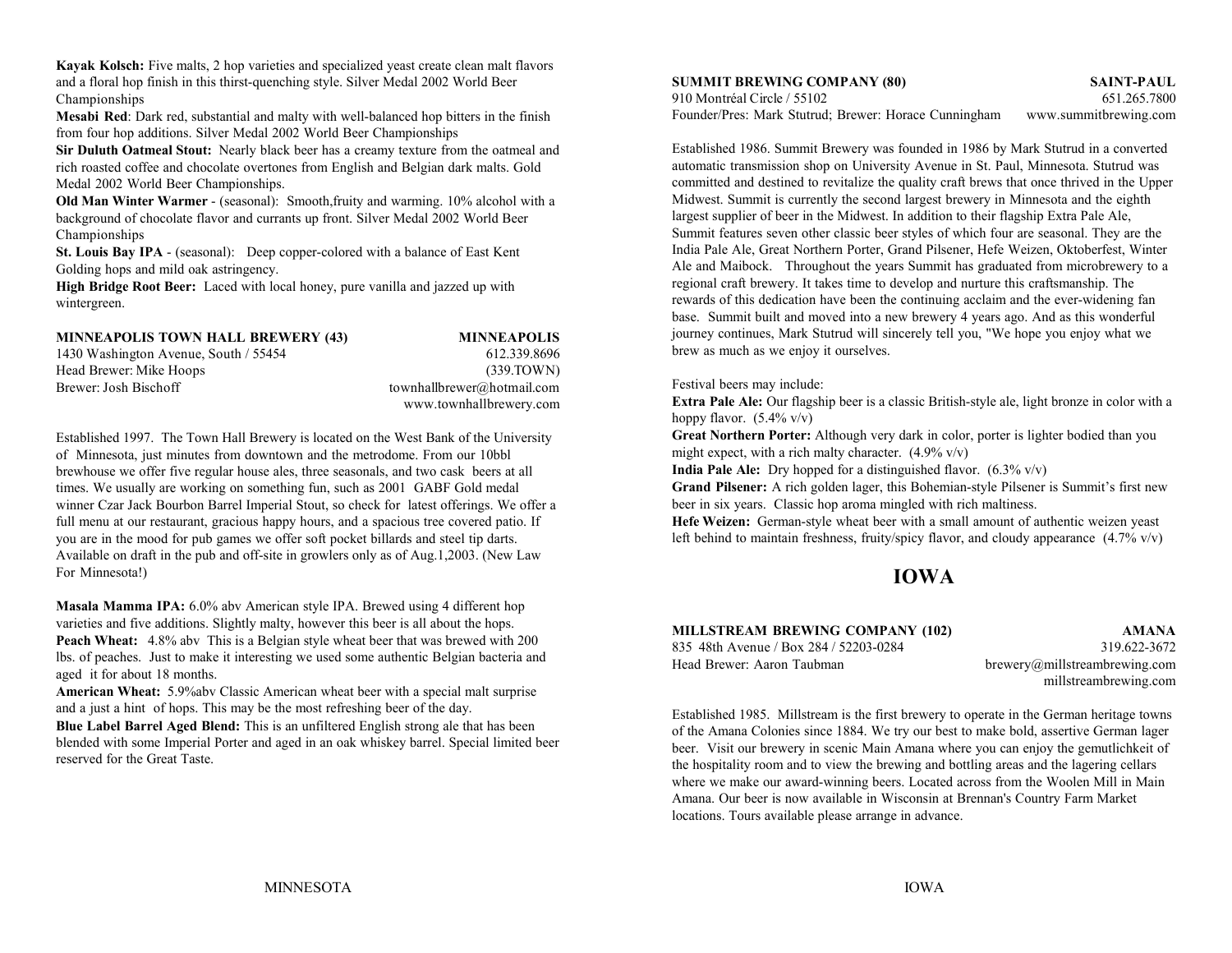**German Pilsner:** This beer has a very light color, and an assertive bitterness that is rounded out by a spicy, earthy tone derived from dry-hopping with Czech Saaz hops. **Millstream Hefewiessen:** A thick luscious body and an aroma that contains assertive banana, clove and bubblegum flavors. Best if the bottle is agitated first to rouse the yeast into solution, as they add much to the flavor.

**Schild Brau Amber:** An easy drinking German Märtzen style lager. Caramel roasted malt is carefully balanced by German Hallertau finishing hops.

**Colony Oatmeal Stout:** Dense, sweet stout fermented with lager yeast to make it smooth.

**Old Time Rootbeer:** Rich sweet flavor with plenty of vanilla. Very highly ranked by self proclaimed 'Rootbeer Connoisseurs'.

| <b>STONE CITY BREWING LTD. (27)</b>        | <b>SOLON</b>  |
|--------------------------------------------|---------------|
| P.O. Box $535/220$ S. Dubuque St. $/52333$ | 319.624.1360  |
| Brewmaster: Jeff Allen                     | stonecity.com |

Established 1996. We brew traditional European style ales and lagers. Filtering is a dirty word here at Stone City. Our philosophy is that the brewers of centuries ago who let fullbodied beers blossom in all their glory were closer to the mark of excellence than the large brewers of the last few decades. We take pride in the fact that we built our own 16 Bbl brewing system with revamped parts from all over various industries. Our fermenters were dairy tanks in a former life; now they make beer that is truly "Handcrafted in the Heartland." Tours on request.

[Brewer did not provide 2003 festival beer list. Beers may include the following:]

**Iowa Pale Ale (IPA)** (5% alc by vol): Brewed with four malts and three hop varieties for a complex flavor profile that will bring you back for more. "Always quaff with friends." **Artist Colony Ale** (5.5% alc by vol): Brown ale brewed with three types of hops and an Irish Ale yeast strain. "Stimulates creativity with proper company."

**Stone Bluff Pilsener** (4.5% alc by vol): Traditionally brewed in the Czech style. We use Czech Saaz hops and a Bohemian lager yeast for this beer style.

**John's Belgian Wit** (4.5% alc by vol): Wit beer yeast strain gives the beer a spicy character. Brewed with orange peel and coriander. Available in 12 ounce bottles and on draught. Brewed under contract for John's Grocery.

# **MISSOURI**

**BOULEVARD BREWING COMPANY (49) KANSAS CITY**

2501 Southwest Boulevard / 64108-2345 816.474.7095Head Brewer: Steven Pauwels fineales ably fineales ably fineales ably the fineales ably the fineales ably the fineales ably the fineales ably the fineales ably the fineales ably the fineales ably the fineales ably the fine

www.blvdbeer.com

Established 1989. We are the first brewery to open in Kansas City, MO, in more than half a century. We've grown to be among the largest and most respected specialty brewers in the Midwest. Boulevard is dedicated to the craft of producing fresh, flavorful beers using traditional brewing and methods. Boulevard offers four beers year round: Pale Ale, Unfiltered Wheat, Bully!Porter (all available in bottles and draft) and Dry Stout (available in draft), as well as four seasonal beers: a springtime bit of luck, Irish Ale (available in bottles and draft), a summertime favorite, ZON, a fall classic, Bob's '47 and a winter holiday treat, Nutcracker Ale (all available in bottles).

**Boulevard Pale Ale:** The very first beer we produced is a smooth, medium-bodied and well-hopped ale. We include caramel malt in the recipe to provide a rich flavor and amber color. We like to think of Pale Ale as our <sup>3</sup>flagship<sup>2</sup> beer.

**Boulevard Unfiltered Wheat Beer:** Available since 2000 both in bottles and on draught, is a lively, refreshing ale with a citrusy flavor and distinctive cloudy appearance. Our Unfiltered Wheat is reminiscent of the wheat beers that were brewed at the turn of the century, before the advent of modern filtration.

**Boulevard Bully! Porter:** Dry, medium-bodied dark ale. Its intense dark-roasted barley malt flavor is perfectly balanced by complex hop character. Bully! Porter's rich flavor makes it an ideal accompaniment to a variety of foods, from shellfish to game. **Boulevard Dry Stout:** Served from our specially designed tap, is velvety black and perfectly opaque, and is topped by a thick, creamy head. This very drinkable, delicate beer is a delightful harmony of smoky roasted flavors with a silky smooth finish.

| O'FALLON BREWERY (101)                | O'FALLON               |
|---------------------------------------|------------------------|
| 26 West Industrial Drive / 63366-1889 | 636.474.2337           |
| Brewer: Brian Owens                   | info@ofallowbewery.com |
|                                       | www.ofallonbrewery.com |

Established 2000. The O'Fallon brewery has operated since January 2000 and is located in St. Charles County outside St. Louis, Missouri. The O'Fallon Brewery manufactures and sells beer to over 225 restaurants, bars, supermarkets and package stores throughout the St.Louis metro area. From May, 2000 through December, 2002 the company has brewed, packaged and sold more than 2000 kegs and nearly 5000 cases of O'Fallon Gold, O'Fallon Wheat and O'Fallon Seasonal beers.

**O'Fallon Gold:** Our flagship brand; a golden ale brewed with three varieties of barley, two kinds of hops and a Kolsch yeast for a beautiful color and smooth taste.

# MISSOURI-KANSAS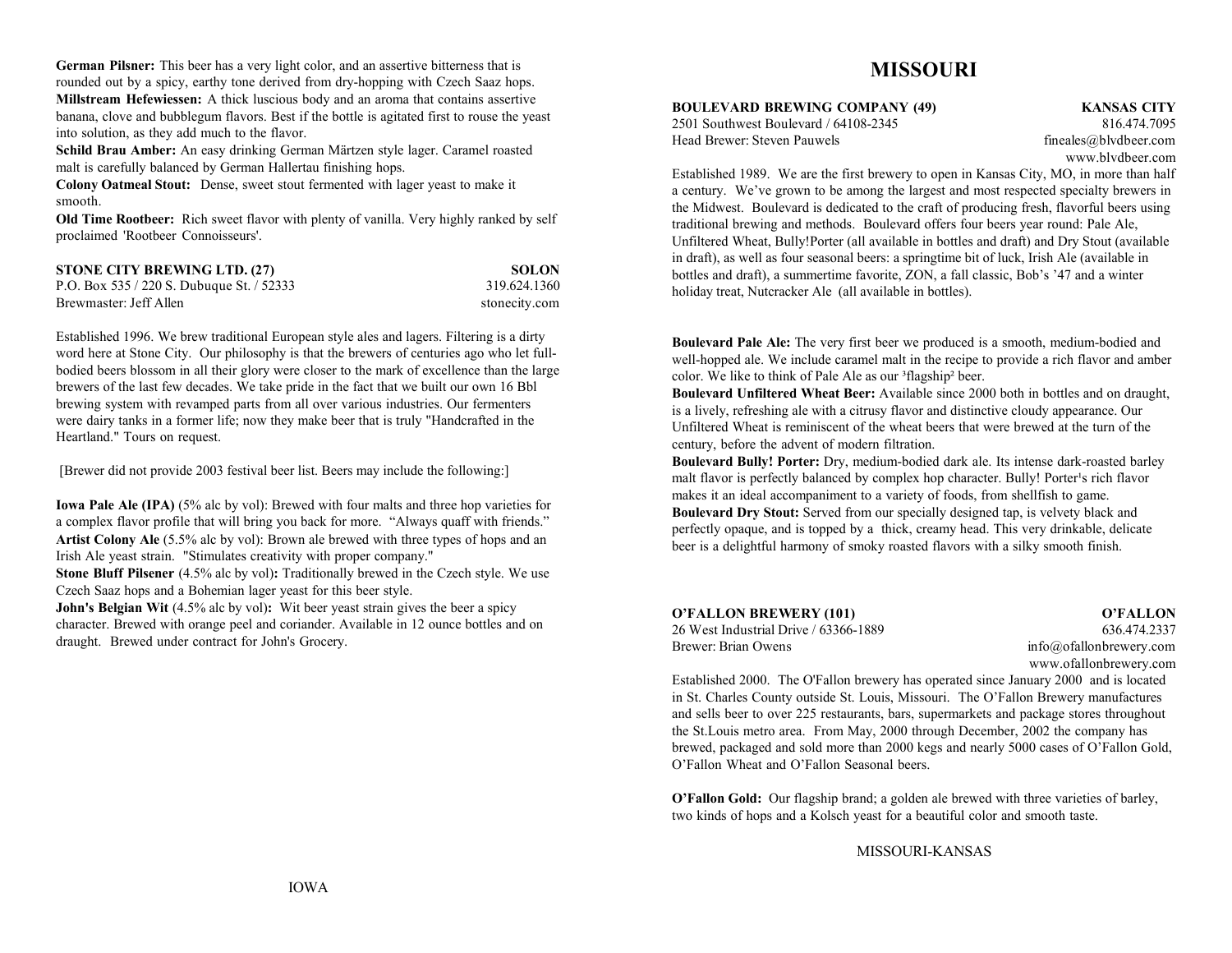**O'Fallon Wheat:** Our first unfiltered beer; made with whole wheat, two kinds of barley and hops and our Kolsch yeast for a refreshing beer with a crisp finish. **O'Fallon Summer Brew:** New this year! (Last year's Summer Wheat became our everyday Wheat last fall.) This brew is a mild, hoppy pale ale, featuring Cascade hops for a nippy finish.

### **THE SAINT LOUIS BREWERY AND TAP ROOM (104) SAINT LOUIS** 2100 Locust Street / 63103-1616 314.241.BEERChief Brewer: Stephen Hale / Brewster: Sara Hale www.schlafly.com brewhouse@schlafly.com

Established 1991.Missouri's first brewpub. The Schlafly Tap Room offers great food and fresh beer in a comfortable, relaxed atmosphere. Located downtown in the historic Swift Printing Buildings, the 15-bbl brewhouse produced over 6,000 barrels of Schlafly Beer last year. We recently opened the much anticipated Schlafly Bottleworks in April and now have tripled total capacity with room to grow. The Bottleworks offers free brewery tours, including an exhibit on the rich brewing history of St. Louis. We feature live music and a great grill menu in our spacious Beer Garden. We also have a Tap Room serving Schlafly Beer and pub fare at Lambert-International Airport. Our limited distribution in central and southern Missouri and Illinois supports our belief that beer should be consumed as fresh and close to home as possible. We produce six regular draft beers (with Pilsner, Hefeweizen, Pale Ale and Oatmeal Stout also in bottles) and 27 seasonal beers (with Kölsch, Oktoberfest, ESB and Scotch also in bottles). Try ALL the beers we brew at The Saint Louis Brewery Hop in the City Beer Festival on Saturday, September 13th at The Schlafly Tap Room!

**American Lager:** Brewed in the Pre-Prohibition Pilsner tradition, this light lager uses the addition of corn for a lighter-bodied beer, but still has plenty of flavor and aroma, unlike the mass-produced lagers of today.

**Witbier:** Belgian-style unfiltered wheat ale with orange peel and coriander, and a tart character from the yeast.

**Helles:** A delightful, well-balanced lager, golden in color and medium bodied.

**Summer Kölsch:** Our light and refreshing summer seasonal is a crisp, clean ale with a moderate hoppy character.

**American Pale Ale:** American-style Pale ale, light-amber in color, medium bodied and heavily hopped in aroma and flavor.

**Oatmeal Stout:** Rich, black, full-bodied ale with smoothness from flaked oats and sweetness from caramel malt.

# **KANSAS**

**BLIND TIGER BREWERY (22) TOPEKA** 417 SW 37th Street / 66611 785.267.2739Brewmaster: John Dean

www.blindtiger.com

Established 1995. We opened the first brewery in Topeka since the Prohibition era. It is named after the Prohibition era custom of displaying stuffed tigers in establishments to alert patrons of the availability of bootleg alcohol. These speakeasies were referred to as "blind tigers." We brew our award winning beers on a 14 barrel JVNW brewhouse and produce about a thousand barrels a year. We keep six hand-crafted ales and five rotating specialty beers on tap. We also keep a cask conditioned ale on our beer engine year round. You can enjoy these brews in our 400 seat full service restaurant, at the bar, in the lounge, or on the sun deck. We're located just off I-70 and sell 1/2 gallon growlers of beer to go.

**Raw Wheat:** When life gives you wheat, make wheat beer! We use raw wheat in this brew for a smooth, round mouthfeel. A nice dose of hops make for a clean finish and a floral nose. Gold medal winner, American style wheat beer, 2002 GABF.

**Tailwind Rye:** Like to bike? Like to drink beer? This is the beer for you. Light bodied and straw colored with a unique crispness from the rye malt. The hopping leaves this ale a bit pilsner like. Silver medal winner, Rye beer, 2002 GABF.

**Smokey The Beer:** A Bamberg style rauchbier. This rich mahogany colored beer is brewed with malt that's dried over a beechwood fire for a great smokey flavor. Moderate hopping brings a fine balance. Silver medal winner, smoke flavored beer, 2001 GABF.

**Holy Grail Pale Ale:** American style Pale Ale. A medium bodied brew with toasty malt flavors. Assertive hop nose and high hop flavor. American malt, hops, and yeast.